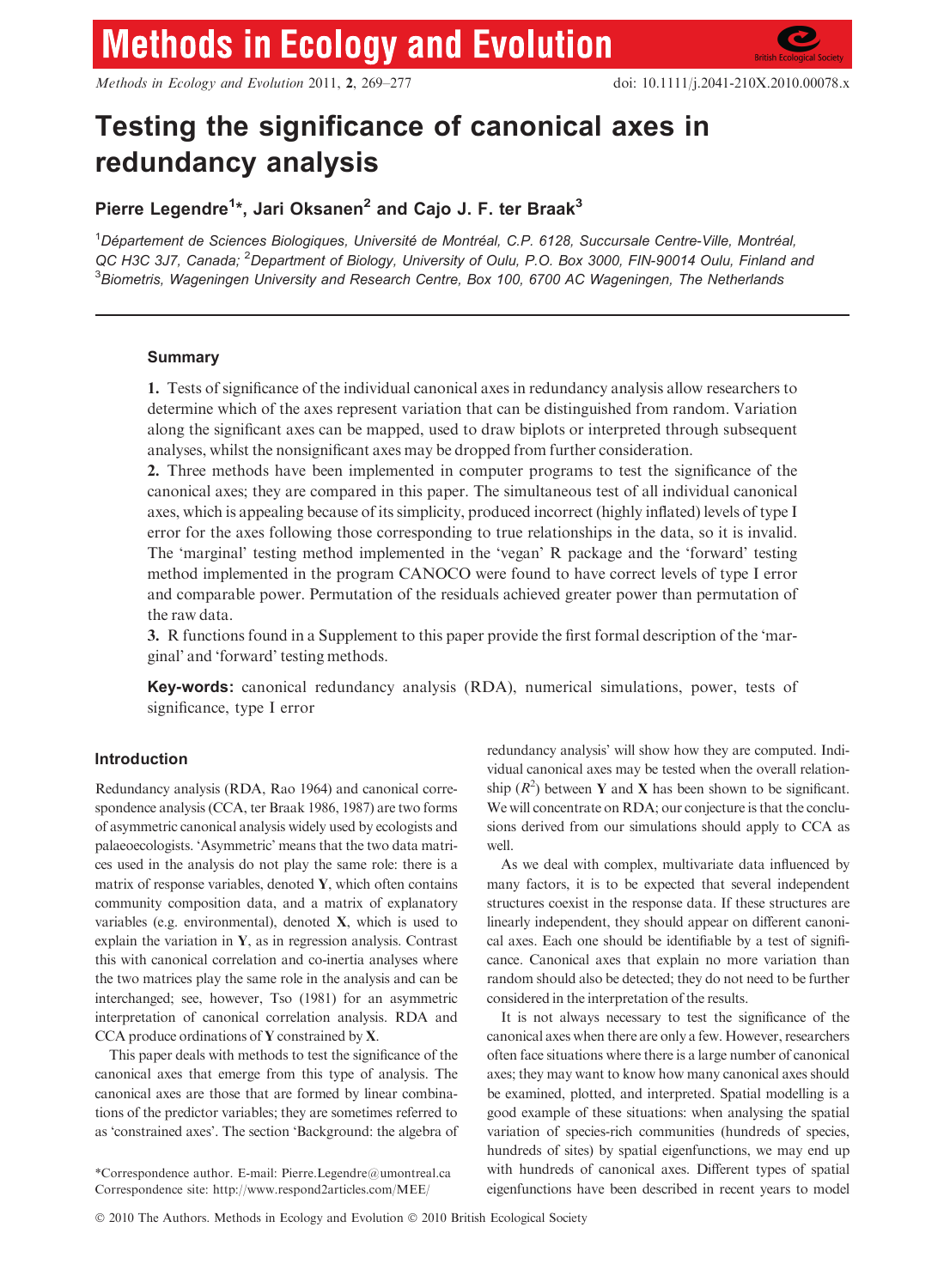the spatial structure of multivariate response data: Griffith's (2000) spatial eigenfunctions from a connection matrix of neighbouring regions or sites; Moran's eigenvector maps (MEM, Borcard & Legendre 2002; Borcard et al. 2004; Dray, Legendre, & Peres-Neto 2006); asymmetric eigenvector maps (AEM, Blanchet, Legendre, & Borcard 2008). It is then of interest to determine which of the canonical axes derived from these eigenfunctions represent variation that is more structured than random. This is the objective of the tests of significance of the canonical axes. Variation along the (hopefully few) significant axes can be mapped, used to draw biplots or interpreted through subsequent analyses. The nonsignificant axes can be dropped because they do not represent variation more structured than random. The eigenvalue associated with each axis expresses the variance accounted for by the canonical axis; the fraction of the response variation that each axis represents is a useful supplementary criterion: axes that account for less than, say, 1% or 5% of the variation may not need to be further analysed even if they are statistically significant.

Three methods have been proposed to test the significance of canonical axes in RDA. We will compare them using simulated data to determine which ones, if any, have correct levels of type I error (defined in the section 'Simulation method'). We will also compare these methods and two permutation procedures in terms of power. This paper provides the first formal description of these methods.

#### Background: the algebra of redundancy analysis

Redundancy analysis (RDA, Rao 1964) of a response matrix **Y** (with *n* objects and *p* variables) by an explanatory matrix **X** (with n objects and m variables) consists of two steps (Legendre & Legendre 1998, section 11 $\cdot$ 1). In the algebraic description that follows, the columns of matrices  $Y$  and  $X$  have been centred to have means of 0.

• Step 1 is a multivariate regression of Y on X, which produces a matrix of fitted values  $\hat{Y}$  through the linear equation:

$$
\hat{\mathbf{Y}} = \mathbf{X}[\mathbf{X}'\mathbf{X}]^{-1}\mathbf{X}'\mathbf{Y}
$$
eqn 1

This is equivalent to a series of multiple linear regressions of the individual variables of  $Y$  on  $X$ , calculation of the vectors of fitted values and binding these column vectors to form matrix  $\hat{\mathbf{Y}}$ .

• Step 2 is a principal component analysis of  $\hat{Y}$ . This PCA produces the canonical eigenvalues and eigenvectors as well as the canonical axes (object ordination scores). This step is performed to obtain reduced-space ordination diagrams displaying the objects, response variables, and explanatory variables for the most important axes of the canonical relationship.

Like the fitted values of a multiple linear regression, the canonical axes (object ordination scores) are also linear combinations of the explanatory variables in X. These linear combinations are the defining properties of canonical axes in the presentation of RDA by ter Braak & Prentice (1988) and ter Braak (1995). The present paper focuses on the problem of determining which of the canonical axes are important enough to warrant consideration, plotting and detailed analysis.

#### PARTIAL RDA

The statistical test for identifying the significant axes requires the notion of a partial RDA, that is, RDA with additional explanatory variables, called covariables, assembled in matrix W. In partial RDA, the linear effects of the explanatory variables in  $X$  on the response variables in  $Y$  are adjusted for the effects of the covariables in W.

In multiple regression, we know that the partial regression of y by X in the presence of covariables W can be computed in two different ways (Legendre & Legendre 1998, section  $10·3·5$ ). One first computes the residuals of y on W (noted  $y_{res}$ ) and the residuals of **X** on **W** ( $X_{res|W}$ ). Then, one can either regress  $y_{res|W}$  on  $X_{res|W}$ , or regress y on  $X_{res|W}$ . The same partial regression coefficients and vector of fitted values are obtained in both cases. The  $R^2$  of the first analysis is the partial  $R^2$  whereas that of the second analysis is the semipartial  $R^2$ .

The same two approaches can be used for partial RDA. First, one computes the residuals of Y on W (noted  $Y_{res}$ ) and the residuals of **X** on **W** ( $X_{res|W}$ ). Then, one can compute either the RDA of  $Y_{res|W}$  by  $X_{res|W}$  or the RDA of Y by  $X_{res|W}$ . The two approaches produce the same canonical eigenvalues, eigenvectors and axes and can be used to test the significance of the canonical axes. In partial RDA, the canonical axes are linear combination of the adjusted **X** variables,  $X_{res}$ <sub>res</sub><sub>w</sub>, and are orthogonal to the covariables in W. The  $R^2$  obtained in the first approach is the partial canonical  $R^2$  whereas that of the second analysis is the semipartial canonical  $R^2$ ; these two statistics are described in eqns 9 and 10 below.

#### STATISTICS, SIMPLE RDA

The first step of RDA already leads to informative statistics. With matrices Y and  $\hat{Y}$ , one can compute the following statistics:

• The canonical  $R^2$ , which Miller & Farr (1971) called the bimultivariate redundancy statistic, measures the strength of the linear relationship between Y and X:

$$
R_{\mathbf{Y}|\mathbf{X}}^2 = \frac{\mathbf{S}\mathbf{S}(\hat{\mathbf{Y}})}{\mathbf{S}\mathbf{S}(\mathbf{Y})}
$$
eqn 2

where  $SS(\hat{Y})$  is the total sum-of-squares (or sum of squared deviations from the means) of  $\hat{Y}$  and SS(Y) is the total sumof-squares of Y. Miller & Farr (1971) derived this equation as follows. They considered the case where the p variables of Y are standardized, forming matrix  $Y_{stand}$ . They computed a principal component analysis (PCA) of  $Y_{\text{stand}}$ , then a multiple regression of each principal component  $j$  on the explanatory matrix **X**. This multiple regression is noted  $PC_i|X$  and its  $R^2$  is  $R^2_{\text{PC}_j|X}$ . Miller and Farr established that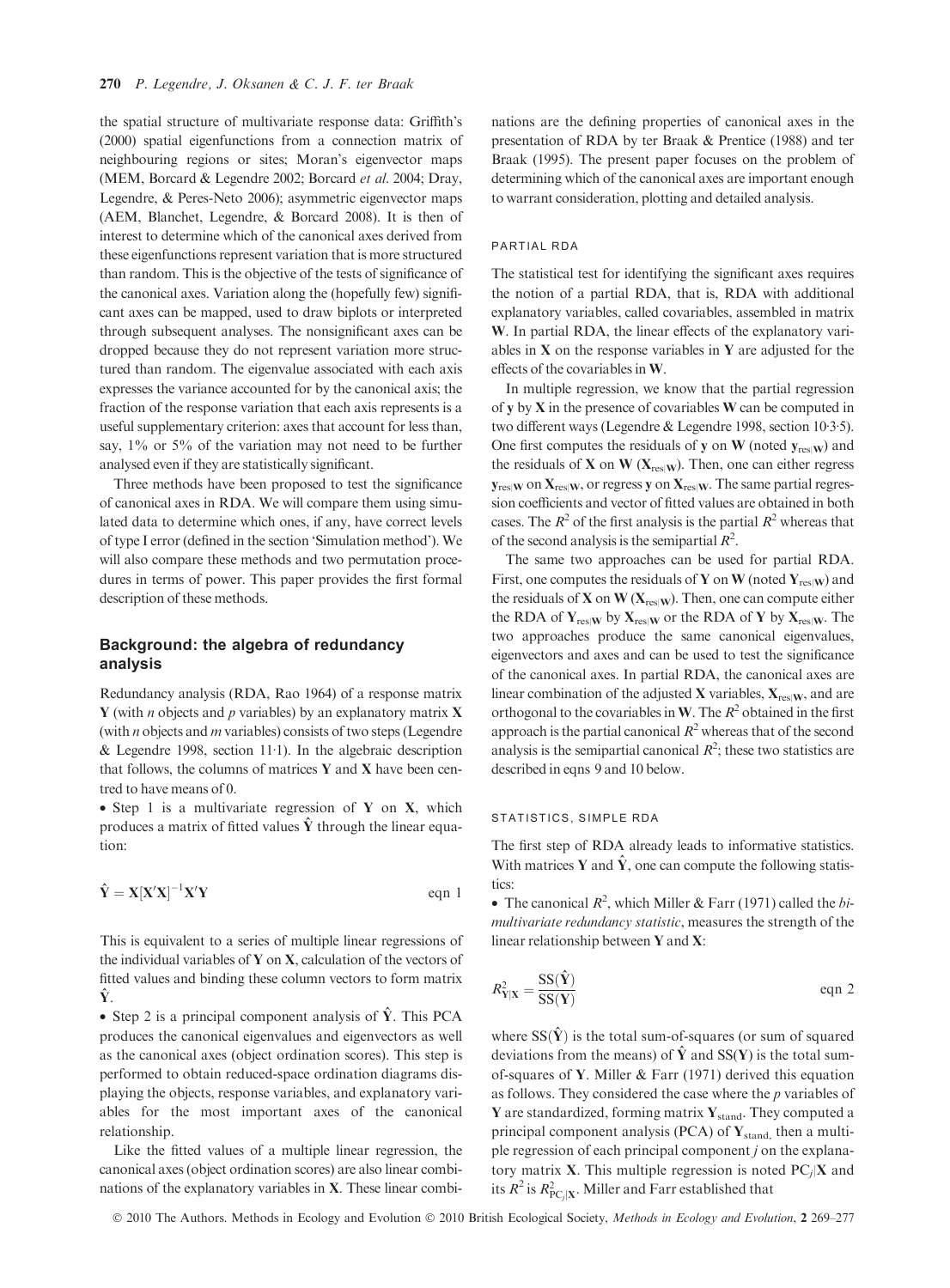$$
R_{\mathbf{Y}_{\text{stand}}|\mathbf{X}}^2 = \frac{\sum_{j=1}^p \lambda_j R_{\text{PC}_j|\mathbf{X}}^2}{p}
$$
 eqn 3

The PC<sub>i</sub> are the principal components of Y<sub>stand</sub> and the  $\lambda_i$ are the corresponding eigenvalues. The sum of the eigenvalues is  $p$ , the number of variables in  $Y_{\text{stand}}$ , because the variables in  $Y_{\text{stand}}$  have been standardized. So  $R_{Y_{\text{stand}}|X}^2$ , where  $Y_{\text{stand}|X}$  denotes the multivariate regression of  $Y_{\text{stand}}$ on X, is a weighted mean of the coefficients of determination of the PC<sub>i</sub> regressed on matrix **X**, the weights being given by the proportion of the variance of  $Y_{stand}$  occupied by each principal component (i.e. the eigenvalues divided by  $p$ ). The same value of  $R_{\text{Y}_{\text{stand}}|X}^2$  would be obtained by calculating the mean of the coefficients of determination of the standardized  $Y_{\text{stand}}$  variables regressed one by one on X:

$$
R_{Y_{\text{stand}}|X}^2 = \frac{\sum_{j=1}^p R_{y'|X}^2}{p}
$$
 eqn 4

For the general case, where Y is not standardized,  $R_{Y|X}^2$  is computed using eqn 2.

• The adjusted  $R^2$  is computed using the classical Ezekiel (1930) formula:

$$
R_{\text{adj}}^2 = 1 - (1 - R_{\text{Y|X}}^2) \frac{(n-1)}{(n-m-1)}
$$
 eqn 5

where  $m$  is the number of explanatory variables in **X** or, more precisely, the rank of the variance-covariance matrix of X.

• The F-statistic for the overall test of significance is constructed as follows (Miller 1975):

$$
F = \frac{R_{\text{Y}_{\text{stand}}|X}^2 / mp}{(1 - R_{\text{Y}_{\text{stand}}|X}^2) / (n - m - 1)p}
$$
eqn 6

This statistic is used to perform the overall test of significance of the canonical relationship. The null hypothesis of the test is  $H_0$ : the strength of the linear relationship, measured by the canonical  $R^2$ , is not larger than that which would be obtained for unrelated Y and X matrices of the same sizes [Note: in the absence of relationship, the expected value of  $R^2$  is not 0 but  $m/(n-1)$ ].

When the variables of  $Y$  are standardized, the  $F$ -statistic (eqn 6) can be tested for significance using the Fisher–Snedecor *F*-distribution with d.f.<sub>1</sub> = mp and d.f.<sub>2</sub> =  $p(n - m - 1)$ ;  $p$  is the number of response variables in Y; m parameters were estimated for each of the  $p$  multiple regressions used to compute the vectors of fitted values forming the p columns of  $\dot{Y}$ ; hence, a total of mp parameters were estimated. This is why there are mp degrees of freedom attached to the numerator of  $F$ (d.f.<sub>1</sub>). Each multiple regression equation has degrees of freedom equal to  $(n - m - 1)$ , so the number of degrees of freedom of the denominator, d.f.<sub>2</sub>, is p times  $(n - m - 1)$ . Miller (1975) conducted numerical simulations in the multivariate normal case, with combinations of  $m$  and  $p$  from 2 to 15 and

sample sizes of 30 to 160. He showed that eqn 6 produced distributions of  $F$  values that were very close to theoretical F-distributions with the same numbers of degrees of freedom. Additional simulations that we conducted (reported in Appendix S1) confirmed that this parametric test of significance had correct levels of type I error when Y was standardized. This was not the case, however, for nonstandardized response variables. In our simulations, the columns of Y were random numbers drawn from linearly independent statistical populations. Further simulations should be performed to check the validity of Miller's parametric test when there are correlations among the columns of Y.

In many analyses, the response variables should not be standardized prior to RDA. With community composition data in ecology (species abundance data), for instance, the variances of the species should be preserved in most analyses because abundant and rare species do not play the same roles in ecosystems. Our simulation results (Appendix S1) show that parametric tests should not be used when the Y variables have unequal variances, especially when the error is not normal. Permutation tests always had correct levels of type I error in our results. For permutation tests, one can simplify the equation of the  $F$ -statistic and eliminate the constant  $p$ :

$$
F = \frac{R_{Y|X}^2 / m}{(1 - R_{Y|X}^2) / (n - m - 1)}
$$
 eqn 7

This simplification does not change the value of F. Equation 7 is the one used in programs of canonical analysis, such as canoco and vegan's  $rda()$ , designed to analyse empirical user's data. The F-statistic is tested by permutation in these programs.

#### STATISTICS, PARTIAL RDA

• For analysis in the presence of W containing  $q$  covariables (partial RDA), the F-statistic is constructed as follows (ter Braak  $&$  Šmilauer 2002):

$$
F = \frac{\text{SS}(\mathbf{Y}_{\text{fit}})/m}{\text{SS}(\mathbf{Y}_{\text{res}})/(n-m-q-1)}
$$
eqn 8

There are several ways of computing the sum-of-squares of the fitted values  $SS(Y_{fit})$  and residuals  $SS(Y_{res})$  in the partial RDA case. The most convenient is the following:  $SS(Y_{fit}) = SS(Y_{fit|(X + W)}) - SS(Y_{fit|W})$  and  $SS(Y_{res})$  =  $SS(Y) - SS(Y_{\text{fit}|\{X + W\}})$ .  $(X + W)$  designates the concatenation of **X** and **W** in a single matrix.  $Y_{\text{fit}}$  was noted  $\hat{Y}$  in eqn 1, which did not involve covariables W.

• The semipartial  $R^2$ ,  $R^2_{Y|X_{\text{res}|W}}$ , is the proportion of explained variation with respect to the total variation in  $Y$ . This is the most widely used  $R^2$  statistic in partial RDA. It is the  $R^2$  of the simple RDA of Y by  $X_{res|W}$ :

$$
R_{Y|X_{res|W}}^2 = SS(Y_{fit})/SS(Y)
$$
eqn 9

• The partial  $R^2$ ,  $R^2_{Y_{\text{res}|W}|X_{\text{res}|W}}$ , is the proportion of explained variation with respect to the total variation in Y residualized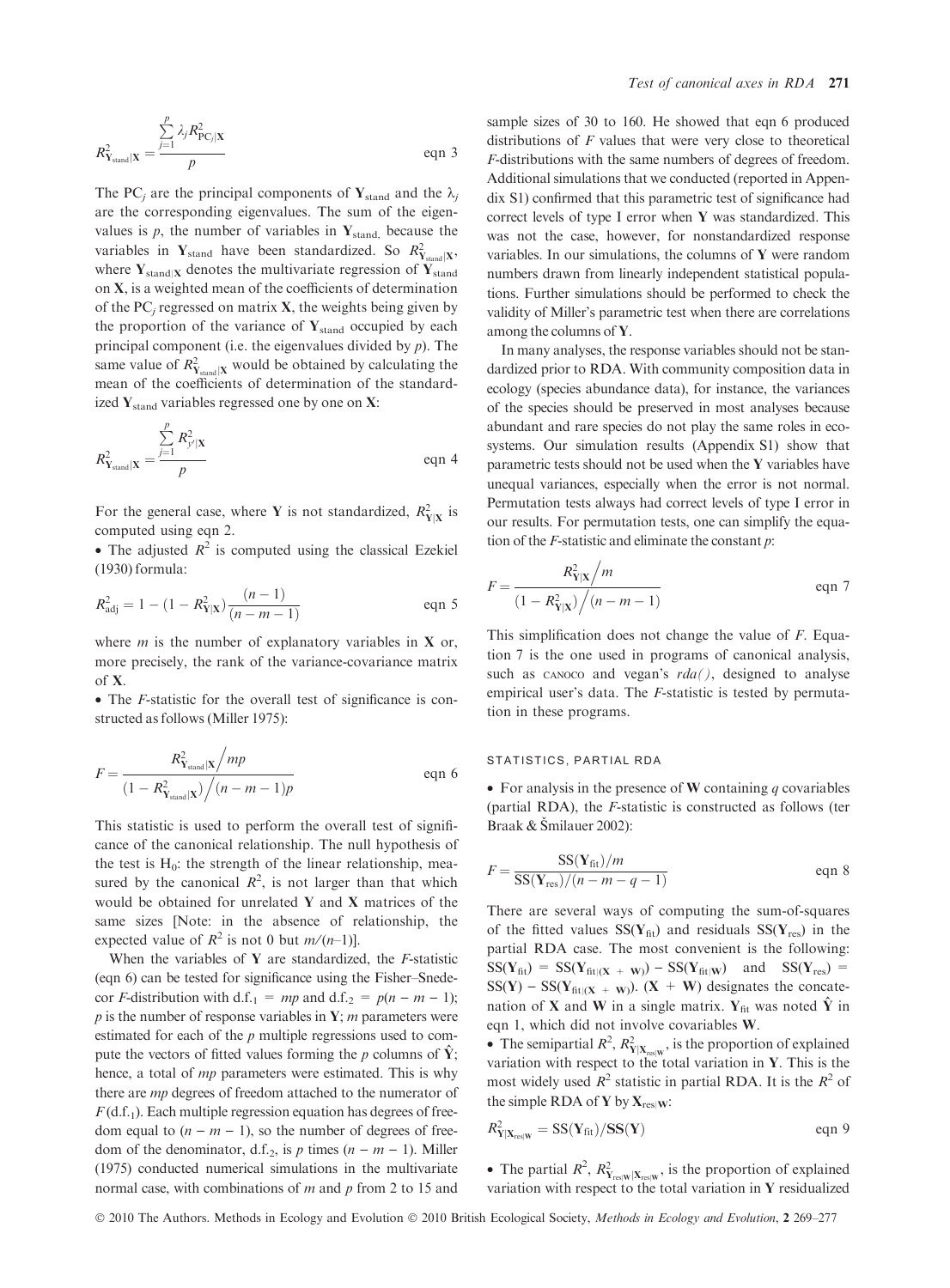on the matrix of covariables W. Although more rarely used, it can be computed as the  $R^2$  of the simple RDA of  $Y_{res}$  by  $X_{res|W}$ :

$$
R_{\mathbf{Y}_{\text{res}|W}|\mathbf{X}_{\text{res}|W}}^2 = SS(\mathbf{Y}_{\text{fit}})/SS(\mathbf{Y}_{\text{res}|W})
$$
eqn 10

### Methods to test the significance of individual canonical axes in RDA

The null hypothesis for the test of significance of the jth axis is  $H<sub>0</sub>$ : the linear dependence of the response variables Y on the explanatory variables X is less than j-dimensional. More informally, the null hypothesis is that the jth axis under test explains no more variation than a random axis of the same order  $(j)$ , for matrices  $Y$  and  $X$  (in the presence of covariables  $W$ , if applicable), given the variation explained by the previously tested axes.

#### TEST ALL INDIVIDUAL CANONICAL AXES SIMULTANEOUSLY

The first and simplest method can be described as follows (covariables W are not considered in this first form of test):

1. Compute the RDA of Y by X. Extract all canonical eigenvalues.

2. A rough test could be based on the eigenvalues themselves. For a better test design, for each canonical eigenvalue  $\lambda_i$ , we will compute *F*-statistics using the following formulas:

$$
F1_j = \lambda_j/((SS(Y) - \sum_{i=1}^j \lambda_i)/(n - 1 - m))
$$
 eqn 11

$$
F2_j = \lambda_j/((SS(Y) - \sum_{i=1}^k \lambda_i)/(n-1-m))
$$
 eqn 12

where  $n$  is the number of objects,  $m$  is the rank of the variance-covariance matrix of  $X$ ,  $k$  is the number of canonical eigenvalues and  $SS(Y)$  is the total sum-of-squares in Y. The first formula for the F-statistic is related to the formula found in the canoco manual (ter Braak  $& \text{Smila-}$ uer 2002, p. 51) to test the first canonical eigenvalue; it uses the sum of canonical eigenvalues up to and including the  $\lambda_i$  being tested. The second formula uses the sum of all  $k$  canonical eigenvalues in the denominator of  $F$  in the same way as the marginal method below. In both formulas, the eigenvalue  $\lambda_i$  in the numerator could be divided by m. That constant, as well as the number of degrees of freedom  $(n - 1 - m)$  in the denominator, has no influence on the results of permutation tests.

3. Permute the rows of Y at random, obtaining matrix  $Y^*$ .

4. Compute the canonical analysis of  $Y^*$  by X. Obtain all canonical eigenvalues. For each canonical eigenvalue of the permuted analysis, compute the  $F1_i^*$  and  $F2_i^*$  statistics under permutation, using the formulas above.

5. Repeat steps 3 and 4 a large number of times, say 999 times, to obtain estimates of the distributions of  $F1_i^*$  and  $F2_i^*$  under permutation. Add the reference values of  $F1_i$  and  $F2<sub>i</sub>$  to their respective distributions (Hope 1968).

6. Calculate the associated probabilities as the number of cases in the distributions that are larger than or equal to the reference values, divided by the number of permutations plus 1.

That method is appealing because of its simplicity. Computation is faster than with the two following methods. Because it is the simplest one, it may be appealing to the developers of new programs; this is why it is described, tested and discussed here. Our simulation results will show that this method should not be used.

### MARGINAL AND FORWARD TEST OF THE CANONICAL AXES

The marginal and forward tests of canonical axes use F-statistics similar to those described in eqns 11 and 12, respectively. They differ from the simultaneous test described in section 'Test all individual canonical axes simultaneously' except for the first canonical axis. For the second and later canonical axes, the forward and marginal tests are based on a partial RDA, even in the case where there were initially no covariables. For testing the *j*th axis  $(j > 1)$ , the lower-numbered canonical axes  $(1, 2...$  $(j-1)$ ) are added to the matrix of covariables W. Calculation of the residuals, which are permuted and added to the unpermuted fitted values during the permutation test for each axis, is performed on the covariables W incremented with the previously tested axes. The test cannot be performed simultaneously for all axes because the residual sum-of-squares, which is computed using the covariables W incremented with the previously tested axes, is one of the elements that form the denominator of the F-statistic and it varies for each axis. Furthermore, for partial regression and partial canonical analysis, Anderson & Legendre (1999) have shown that permutation of the residuals of either the reduced or the full model (see 'Permutation methods' below) is preferable to permutation of the raw data.

It is very difficult to describe the methods for testing the canonical axes in any detail using sentences and paragraphs. Considering the popularity of the R statistical language which is used by many ecologists and other application scientists, we append to the paper (Data S1) two R functions, called  $marginal.test()$  and  $forward.test(),$  which serve as complete descriptions of the marginal and forward methods; to keep these functions simple, the analysis is performed without true covariables and the functions are written without shortcuts or optimizations. Detailed comments have been added to the code to make it understandable even by those who are not fluent in R. The purpose of these functions is to unambiguously describe the two methods. More complex functions involving covariables are presented in Data S2; they are called test.axes. canoco() and test.axes.cov(). These four functions do not call compiled code that would increase computation efficiency during permutation testing. They are not intended for routine testing of canonical eigenvalues, although they do produce correct, publishable results.

#### Marginal test

The marginal method, which is based on the approach used in marginal tests of significance in partial regression, is computed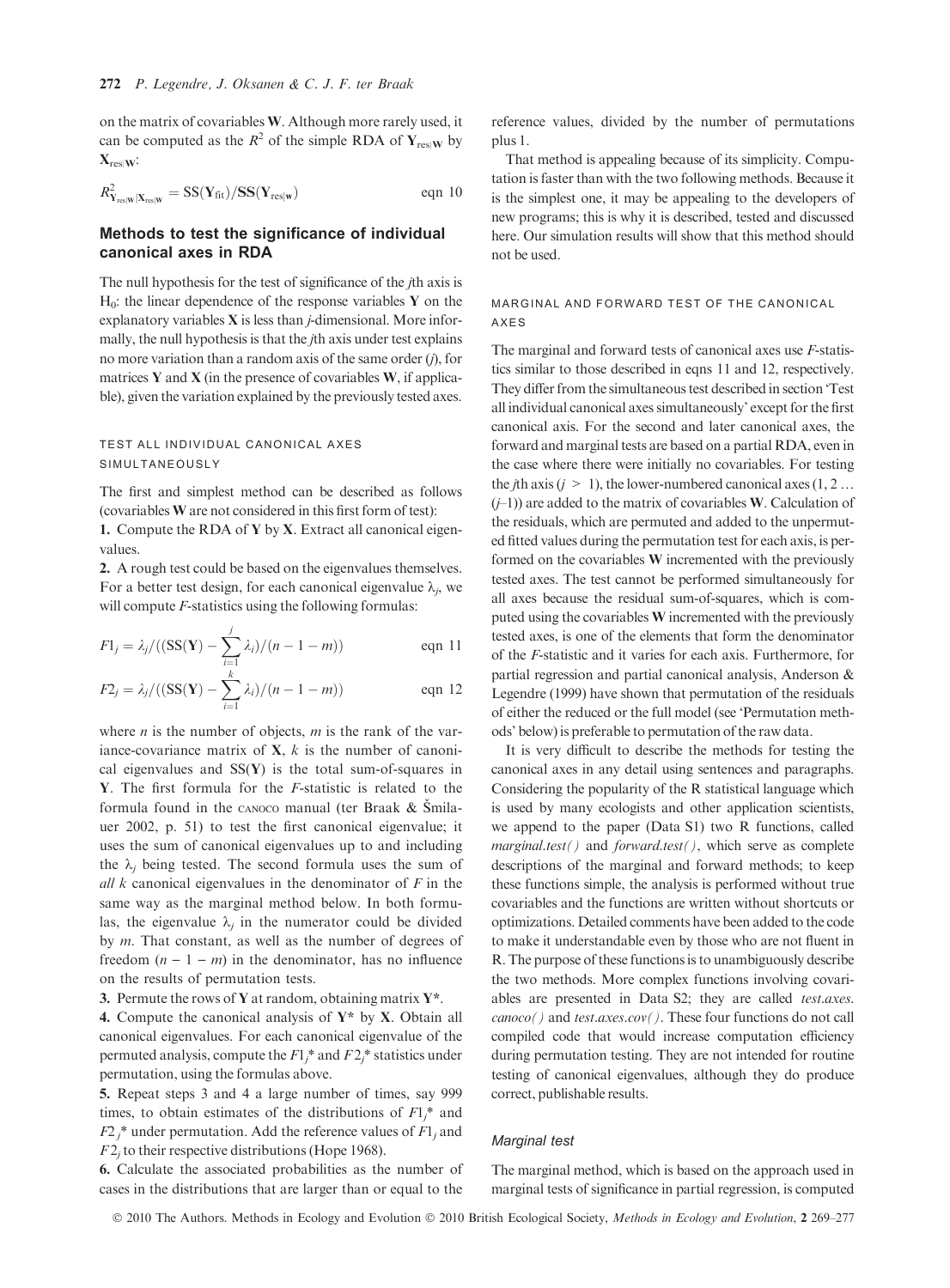as follows. A matrix of covariables may be present in the analysis; it is included in all steps of the description.

1. Compute the RDA of Y by X in the presence of covariables W, if any; see 'Partial RDA' in 'Background: the algebra of redundancy analysis'. Extract the eigenvalues as well as the canonical axes that are linear combinations of the explanatory variables X (i.e. the object score ordination axes).

2. Test the significance of the successive canonical eigenvalues,  $\lambda_i$ , using the following *F*-statistic:

$$
F3j = \lambda_j/(SS(Y_{res|(X+W)})/(n-1-m))
$$
  
=  $\lambda_j(n-1-m)/SS(Y_{res|(X+W)})$  eqn 13

In the marginal method, the denominator of the *F*-statistic,  $SS(Y_{res|(X+W)})$ , is always (i.e. for the tests of all axes) the residual sum-of-squares of the model including all explanatory variables X and all covariables W, if any. Permutation of the raw data can be used to test the first canonical eigenvalue if there is no matrix W in the analysis. Permutation of the raw data and permutation of the residuals of the reduced model are identical in tests without covariables (Legendre & Legendre 1998, Table 11 $\cdot$ 7). If there are covariables in the analysis, and for the test of all successive canonical axes, use permutation of the residuals of the reduced or full model (see 'Permutation models' below). In the *marginal.test()* function in Data S1, permutation of the residuals of the reduced model is used to test the canonical axes.

#### Forward test

A forward approach to the test of the canonical axes has been implemented in the canoco program since version 3.10 (ter Braak 1990). It can be described as follows. The following description includes a matrix of covariables that may be present in the analysis.

1. Compute the RDA of Y by X in the presence of covariables W, if any; see 'Partial RDA' above. Set aside the vector of canonical eigenvalues and the matrix containing the canonical axes that are linear combinations of the explanatory variables X.

2. Test the significance of the successive canonical eigenvalues,  $\lambda_i$ , using the following *F*-statistic:

$$
F4_j = \lambda_j/((SS(\mathbf{Y}_{\text{res}}|[W + \text{Axis}(1) \text{ to Axis}(j-1)]) - \lambda_j)/(n - 1 - m))
$$
  
=  $\lambda_j(n - 1 - m)/(SS(\mathbf{Y}_{\text{res}}|[W + \text{Axis}(1) \text{ to Axis}(j-1)]) - \lambda_j)$   
eqn 14

where  $\lambda_i$  is the eigenvalue under test.  $\lambda_i$  is the first eigenvalue from the analysis of  $Y$  [or permuted Y during the permutations] by  $X$  in the presence of covariables  $W$  and the previously tested axes 1 to  $(j-1)$ , which are added as columns to W.  $SS(Y_{res}|W + Axis (1)$  to Axis  $(j-1)$ ] is the residual sum-of-squares of that partial RDA model. From that quantity, we subtract eigenvalue  $\lambda_j$ , which is recomputed during each permutation. Permutation of the raw data can be used to test the first canonical eigenvalue if there is no matrix W in the analysis. If there is, and for the test of all successive canonical axes, use permutation of the residuals of the reduced or full model (see 'Permutation models' below). In the forward.test() function in Data S1, permutation of the residuals of the reduced model is used to test the canonical axes; see the section 'Permutation methods' below.

#### PARAMETRIC TEST

Besides the three methods described above, Lazraq & Cléroux (2002) proposed a parametric method to test the significance of the successive components in RDA under the assumption of multinormality. Takane & Hwang (2005) showed, however, that the test of Lazraq and Cléroux lead to strongly biased results. Takane & Hwang (2005) also suggested that the permutation test used by Takane & Hwang (2002) in generalized canonical correlation analysis can be adapted to RDA when the multivariate normality assumption does not hold; it leads to the forward permutation procedure described in the present paper. In support of their suggestion, Takane & Hwang (2005) cited some of the simulation results reported in the present paper, which they had been shown during a seminar by PL in 2005.

#### PERMUTATION METHODS

In the marginal and forward methods, significance tests of the canonical axes involve either unrestricted permutation of the residuals of the reduced model, a method proposed by Freedman & Lane (1983), or permutation of the residuals of the full model, a method proposed by ter Braak (1990, 1992). These methods are described in Anderson & Legendre (1999) for multiple regression and in Legendre & Legendre (1998, section 11.3) for RDA and CCA. Permutation of the raw data is another possible option; it will be compared to the permutation of the residuals of the reduced model in the simulations reported in section 'Results and Discussion'.

• In permutation of the raw data (method = 'direct' in vegan and in our simulation software), the rows of Y are permuted at random to produce the matrix of permuted response data Y\*.

• In permutation of the residuals of the reduced model, one computes the matrix of fitted values  $Y_{fit|W}$  and the matrix of residuals  $Y_{res|W}$  of the multivariate regression of Y on the matrix of covariables W. The rows of  $Y_{res|W}$  are permuted, producing matrix  $Y_{res|W}^*$ . The matrix of permuted response data,  $Y^*$ , is obtained by adding  $Y_{\text{fit}}(W)$  (unpermuted) to  $Y_{res|W}$ \*.

• In permutation of the residuals of the full model, one computes the matrix of fitted values  $Y_{\text{fit}|(X + W)}$  and the matrix of residuals  $Y_{res|(X + W)}$  of the multivariate regression of Y on the matrix obtained by concatenation of X and W by columns into a single matrix. The rows of  $Y_{res|(X + W)}$  are permuted, producing matrix  $Y_{res|(X + W)}^*$ . The matrix of permuted response data,  $Y^*$ , is obtained by adding  $Y_{\text{fit}|\mathbf{(X + W)}}$  (unpermuted) to  $Y_{res|(X + W)}^*$ .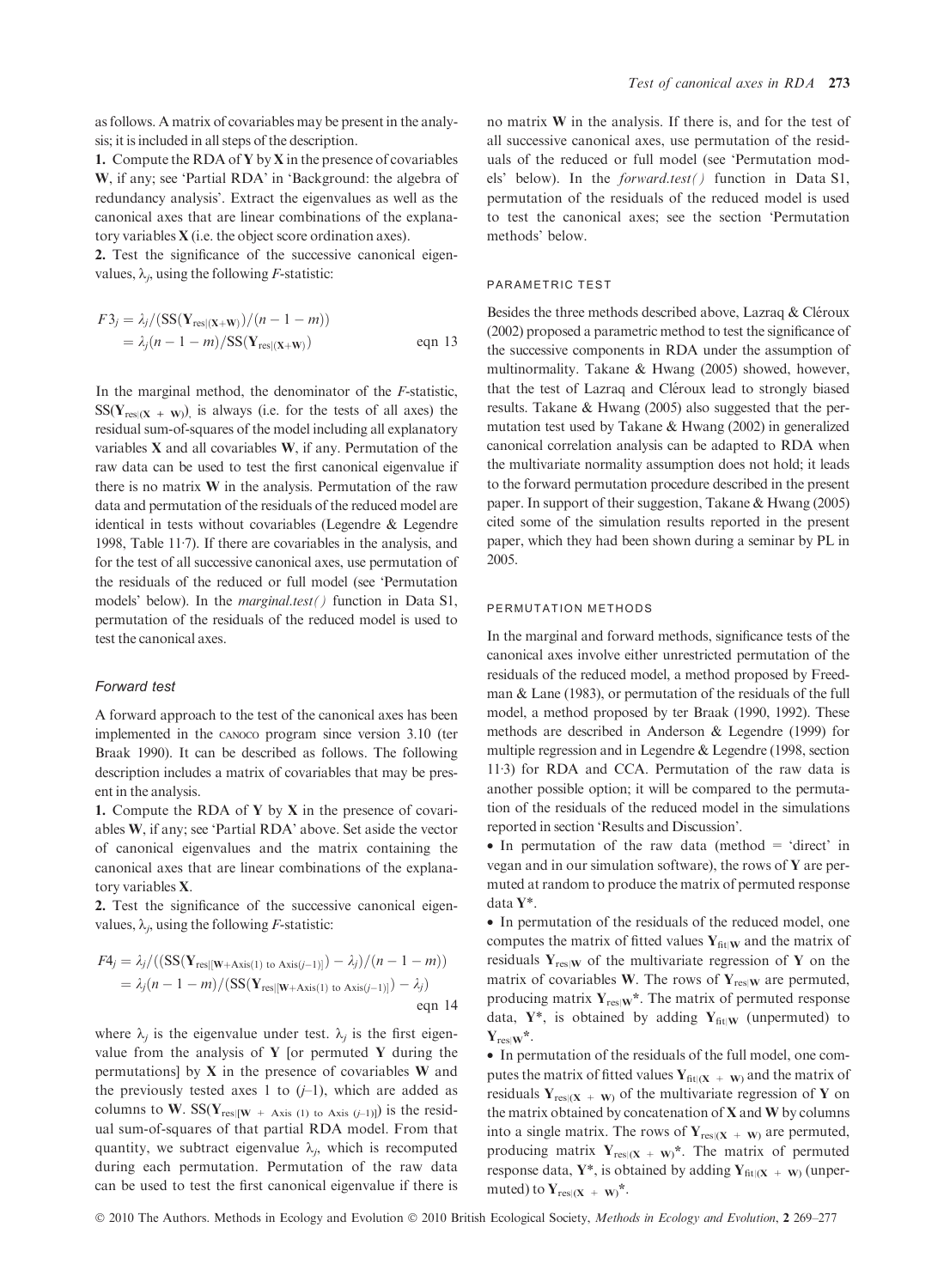In version 3.x of the canoco program, the default method for the test of significance of the first canonical eigenvalue was permutation of the residuals of the reduced model, and permutation of the residuals of the full model for the overall test of significance of the canonical relationship. In version 4.x of canoco, the default became permutation of the residuals of the reduced model in all cases. The default method for the marginal test in vegan was permutation of the raw data (meth $od = 'direct')$  until version 1.14; the default was changed to method  $=$  'reduced' in version 1.15.

Permutation of the residuals of the reduced and the full model were found by Anderson & Legendre (1999) to produce equivalent results. Only permutation of the residuals of the reduced model was used in the simulations reported in the present paper.

Besides these methods, one can also permute  $Y$  in a way imposed by the logic of a problem. The most important methods of restricted permutation are permutation within the levels of a factor or block which is used as a covariable in the study and loop permutation along a time series or toroidal permutation of the points on a geographical surface.

#### **Software**

As mentioned above, Data S1 of this paper contains functions that describe the marginal and forward methods for simple RDA, using R code. Data S2 describes two R functions designed for testing canonical axes in simple or partial RDA. These two functions are programmed differently, following the two approaches for partial RDA described in the 'Partial RDA' subsection of 'Background: the algebra of redundancy analysis' of this paper. They produce identical results. For users who are analysing real data, the R package 'vegan' (Oksanen et al. 2010) offers canonical analysis by RDA and CCA with covariables W, with tests of significance of the canonical axes through the marginal test. The marginal method is implemented in the permutest.cca() function, which carries out the tests of significance of the canonical axes when users call the anova.cca() function after canonical analysis by the functions  $rda()$  and  $cca()$ . The program canoco (ter Braak  $\&$  $\text{\AA}$ Smilauer 2002) offers tests of significance of the canonical axes through the forward method.

#### Simulation method

Simulations were carried out to compare the statistical properties of three methods developed to test the significance of the canonical axes in RDA described in sections 'Test all individual canonical axes simultaneously' and 'Marginal and forward test of the canonical axes'. The simulations were designed specifically for that purpose, by opposition with simulations that could be performed to illustrate the use of RDA and its tests of significance in a wide range of real data analyses. One of the limitations of any simulation study is that not all possible cases can be covered. So, in this paper, we limited our simulations to key situations where a known number of canonical axes were generated. The three methods

will be compared as to their ability to detect the correct number of significant axes in the simulated data. A method that detects significant axes not corresponding to linear relationships built into the data will be declared incorrect. In practice, then, we generated data having a known number of linear relationships (canonical dimensions) to determine whether the testing procedures found the correct number of dimensions. This is the role of the blocks of variables created in the response matrix Y and described below. This data structure is a simplification, but not an oversimplification, of the kind of relationships that would be found in real data, for example when analysing the relationships between species and environmental variables.

Type I error consists in finding 'false positives', or false significant results, during statistical tests when there is no effect – here, a linear relationship between the response and explanatory matrices. To estimate the rate of type I error in the tests of the canonical axes, pairs of  $Y$  and  $X$  matrices were generated using random deviates and tested for significance. A test of significance is valid if the probability of type I error is no greater than the significance level  $\alpha$ , for any  $\alpha$ value (Edgington 1995, p. 37). We used the following values to generate the data for the simulations to study type I error:  $n = 20$  or 100; p (number of variables in Y) = 3, 5, or 8; m (number of variables in  $X$ ) = 3, 5, or 8. Error was normally distributed.

Power is the ability of a statistical method (here the test of individual canonical axes in RDA) to detect a relationship when one is present in the data. The difficulty in the present study was to generate data that contained a known number of linear canonical relationships, that is, a known number of dimensions, to check that the testing procedures for the canonical axes found the correct number of dimensions. That is the role of the blocks of variables generated in the response matrix Y. The generation method is described in the following paragraphs.

To give a simple example, we could have generated a single variable in Y related to a single variable in X as follows:

$$
\mathbf{Y}(i,j) = \mathbf{X}(i,j) + 0.2\varepsilon \quad \text{where } \varepsilon \sim \mathbf{N}(0,1) \qquad \text{eqn 15}
$$

Analysis of that pair would have been expected to produce a single significant canonical eigenvalue.

In our simulations, we generated data that contained 1–4 blocks, each containing  $1-3$  variables in Y; each block was related to two variables in X. Because of that, when there was more than a single y variable per block, more canonical axes were created than the number of significant axes, which was equal to the number of blocks of Y variables. For example, create four independent random normal variables following  $N(0,1)$ , called  $x_1 \ldots x_4$ , and six more random normal variables following N(0,1), called  $\varepsilon_1 \dots \varepsilon_6$ . Then, create two blocks in **Y**, each block containing three y variables:

block 1:  $y_1 = 0.5x_1 + 0.5x_2 + c\epsilon_1$ ,  $y_2 = 0.5x_1 + 0.5x_2 + c\epsilon_2$ ,  $y_3 = 0.5x_1 + 0.5x_2 + c\epsilon_3$ , and block 2:  $y_4 = 0.5x_3 + 0.5x_4 + c\epsilon_4, y_5 = 0.5x_3 + 0.5x_4 + c\epsilon_5$  $y_6 = 0.5x_3 + 0.5x_4 + c\epsilon_6.$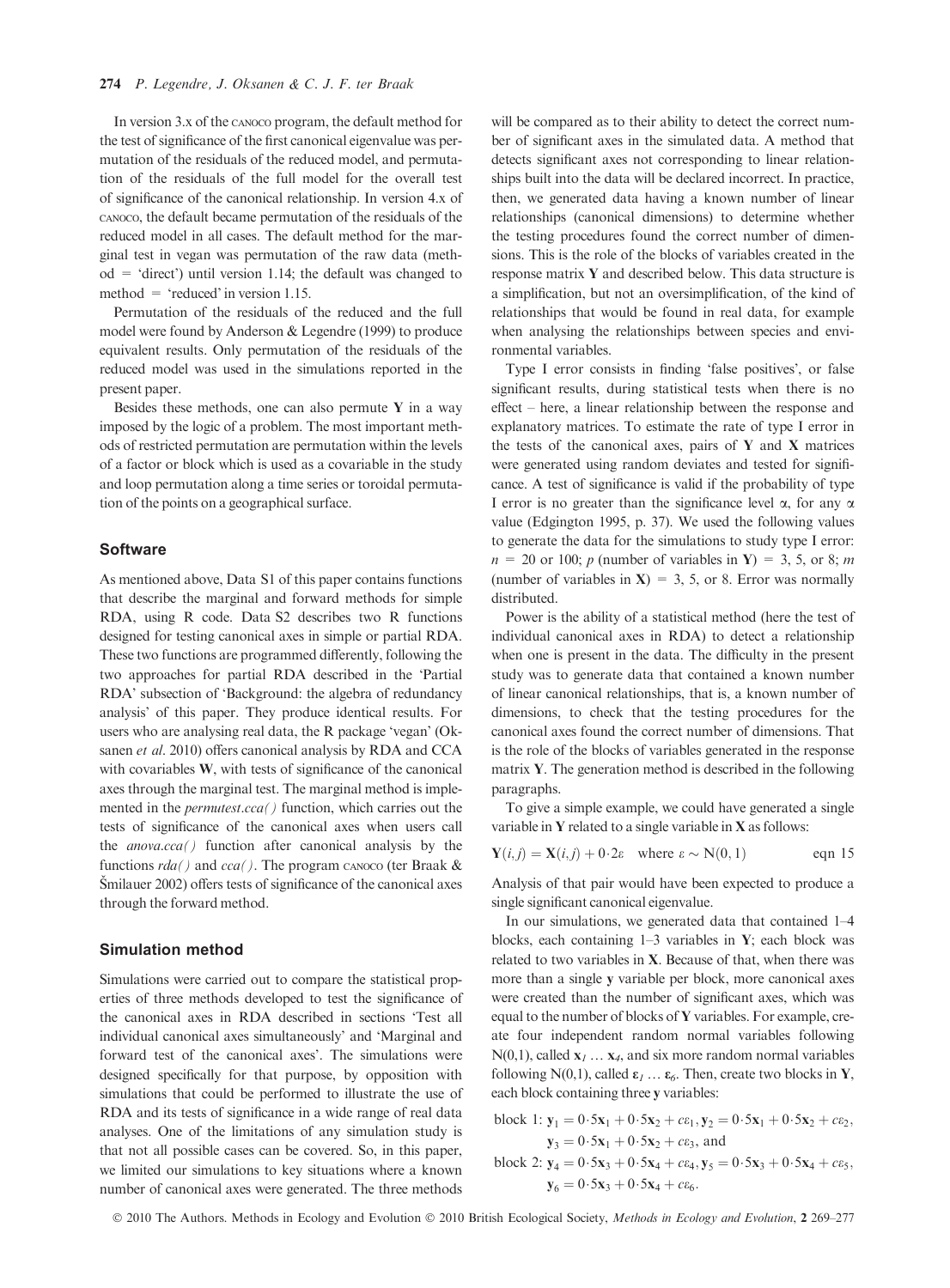In this example, the coefficient  $c$  determines the importance of the random error component; that coefficient will vary in the simulations reported in the next section. The Y variables within each block are all related to a linear model of the same pair of X variables but differ from one another by their random component e, which differs from variable to variable. So, an analysis of that pair of matrices Y and X would be expected to produce two significant canonical axes.

We used the following values for the simulations for power reported in this paper: No. blocks  $= 1-4$ , No. y per block = 1–3,  $n = 20$  or 100. As two **X** variables were generated for each block in Y, there are  $m = 2-8$  variables in X and  $p = 1-12$  variables in Y. Error distributions: normal, exponential, cubed exponential, as in Manly (1997) and Anderson & Legendre (1999). The weight of the error component in the generation of the y variables was  $c = 0.2$ , 0.5, or  $0.8$ .

In both the type I error and the power studies, each simulation run consisted of the analysis of 1000 pairs of independently generated data matrices. The permutation tests involved 999 random permutations. The significance level of the tests was  $\alpha = 0.05$ .

#### Results and Discussion

The simulation results lead to the following observations.

#### SIMULTANEOUS TEST OF ALL CANONICAL EIGENVALUES

The simulation results reported in the first six rows of Table B1 (Appendix S2), parts a and b, show that in the absence of a relationship between Y and X, the rejection rates of  $H_0$  were always close to the nominal significance level, here 5%. The tests had correct rates of type I error in that situation for both ways of computing the  $F$ -statistic ( $F1$  and  $F2$ , eqns 2 and 3). When relationships were present in the data (*Power and type I* error sections, Table B1 in Appendix S2), the tests had good power to detect the significant axes displaying the relationships; the expected number of significant axes is the number of blocks of Y variables ('No. blocks' column). The tests of the following eigenvalues, which did not display relationships built in the data, should, however, have had rejection rates close to the significance level ( $\alpha = 0.05$ ) or lower. The results show that the rejection rates for these axes had highly inflated levels of type I error (values in bold in the table). So that form of test is invalid. As a consequence, the simultaneous test of all canonical eigenvalues should not be used.

#### MARGINAL AND FORWARD METHODS, NORMAL ERROR

The results presented in Fig. 1 and Tables B2 and B3 in Appendix S2 indicate that these two methods have very similar properties: in the absence of a relationship between Y and X, the rejection rates of  $H_0$  were always close to or lower than the significance level  $\alpha = 0.05$  (Tables B2 and B3 in Appendix S2, 'Type I error' sections). When relationships were present in the data, the tests had good power to detect the axes displaying the relationships (Tables B2 and B3 in Appendix S2, 'Power and type I error' sections); the expected number of significant axes is the number of blocks of Y variables ('No. blocks' column). For all axes that were not expected to display a significant relationship, the rejection rates (type I error) were always lower than  $\alpha = 0.05$ . These two forms of test are thus valid, even though their conservative behaviour for the nonsignificant axes indicates a slight loss of power for the significant axes after the first one.

#### COMPARISON OF THE 'DIRECT' AND 'REDUCED' PERMUTATION METHODS

Does the choice of a permutation method, 'direct' or 'reduced', make a difference for the marginal method? Simulations were conducted with increased weights for the error component in the generation of the Y variables (parameter  $c = 0.5$  and 0.8, instead of  $0.2$  in Tables B2 and B3, Appendix S2), in the hope of displaying a difference of power between the two permutation methods. The results presented in Table B4 in Appendix S2 for the marginal test show that permutation of the residuals of the reduced model has more power than permutation of the raw data to detect a relationship when there is a large amount of error in the data, especially when  $n$  is small. For  $c = 0.8$  for example, compare rows of results with the same values of  $n$  and 'No. blocks': the rejection rates for the axes that were expected to be significant, following the first one, are always higher for method  $=$  'reduced' than for method = 'direct'. As expected, power is much higher for  $n = 100$ than for  $n = 20$ .

#### INFLUENCE OF INCREASING WEIGHT OF THE ERROR COMPONENT

As expected, increasing the weight of the error component in the generation of Y (parameter  $c$ ) reduced the power of the marginal and forward tests of the canonical axes (Tables B2 and B3, Appendix S2:  $c = 0.2$ ; Tables B4 and B5:  $c = 0.5$  and  $0.8;$  Fig. 1).

#### INFLUENCE OF ERROR TYPE

For reduced model permutations, the results for normal and exponential error are similar (Fig. 1). For cubed exponential error (very highly skewed data), the power to detect significant relationships almost completely vanishes because the linear component of the X–Y relationships is weak. Detailed results are presented in Tables B6 and B7 in Appendix S2. For highly skewed data, such as those generated here using cubed exponential deviates as the error term, one might more easily identify relationships between y and X using De'ath's (2002) multivariate regression tree, which aims at identifying breaks in the response data values that correspond to thresholds in the explanatory variables, instead of linear relationships with the explanatory variables as it is the case in RDA.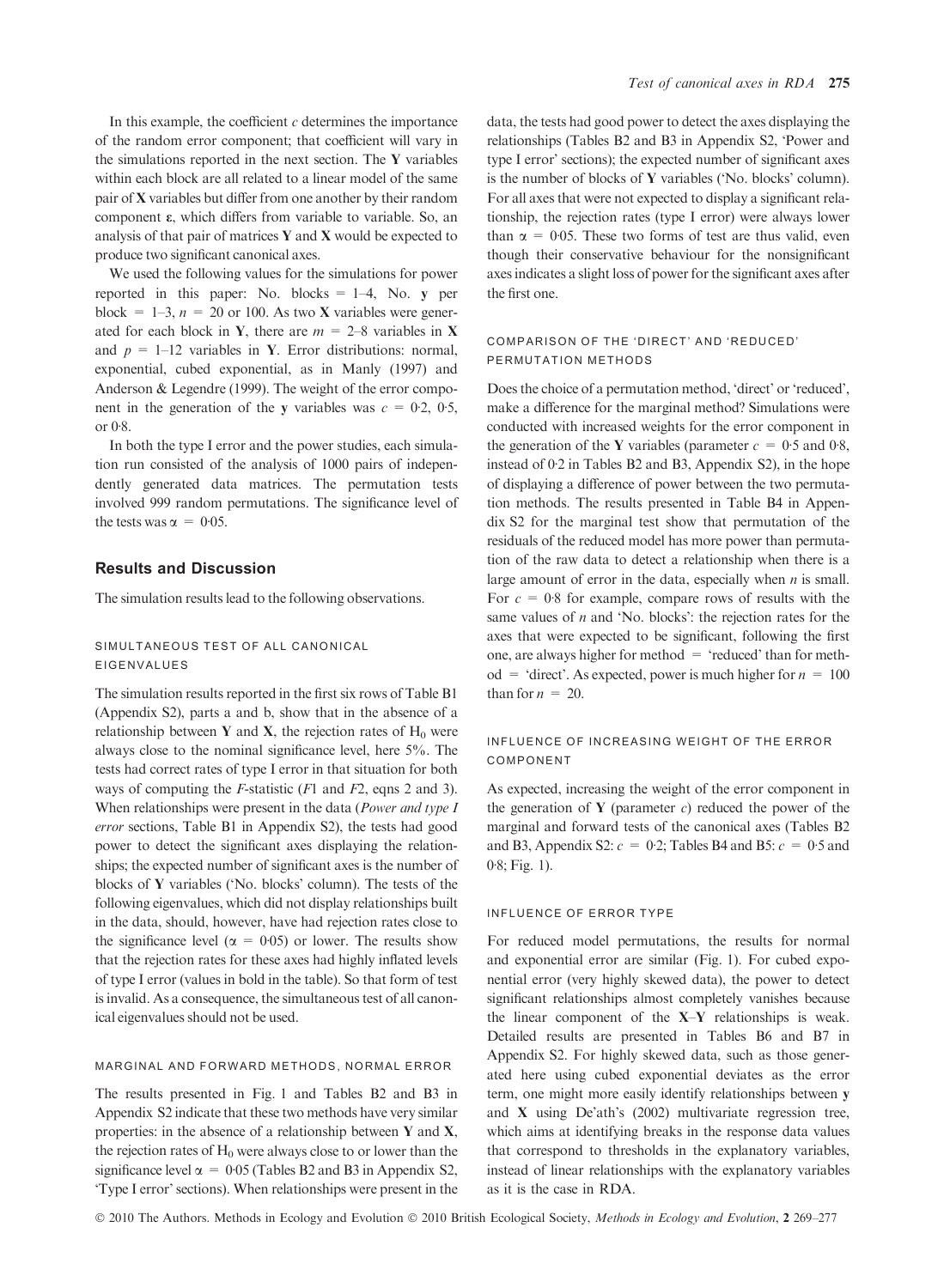

Fig. 1. Comparison of the marginal and forward testing methods in tests of canonical axes  $#1-5$  for  $n = \{20, 100\}$  and different types of error, reduced-model permutations. There were four blocks of y variables in these simulations, i.e. four distinct linear relationships between Y and X,  $p = 12$  variables in Y, and  $m = 8$  variables in X. The black symbols (marginal method) are often hidden behind the white symbols (forward method). The data are from Tables B2 to B7 (Appendix S2).

There is no need for an adjustment for multiple testing when testing the canonical axes. An overall test of the canonical relationship (canonical  $R^2$ ) must be carried out, ideally before the canonical axes are computed, and certainly before the axes are tested and examined. So one is not interested here in adjusting the significance level of individual tests to obtain a fixed (e.g. 5%) experimentwise error rate, but only in a test of significance that has a correct rate of type I error for each axis.

Statistical significance is of course not the same as biological importance. If an axis is not statistically significant, it usually does not warrant mapping, biplotting or biological interpretation, with perhaps an exception: when the number of sites is very small and power is low, one might still want to draw a biplot and examine some of the first nonsignificant axes. On the other hand, even when an axis is statistically significant, it may not be worth interpreting when it explains little variation; this may happen when the number of objects is large. We advise that the results of tests of statistical significance should not be used blindly.

#### Conclusion

In this paper, we addressed the following questions through numerical simulations:

• Which of the three testing methods produced correct type I error for the test of the successive canonical eigenvalues? The computationally more simple method which consists of testing all axes with a single set of permutations produced incorrect type I error for all axes except the first one; so it is invalid and should not be used to test the significance of canonical axes in RDA. The marginal and forward procedures are both valid as they displayed type I error rates no greater than the significance level  $\alpha$ ; we used  $\alpha = 0.05$  in this simulation study. These two permutation methods produced comparable results and were equally powerful for the range of conditions studied in our simulations (Tables B1–B3 in Appendix S2).

• How does permutation of the raw data compare to permutation of the residuals in the marginal and forward tests? Permutation of the residuals of the reduced model provided greater power than permutation of the raw data in the tests of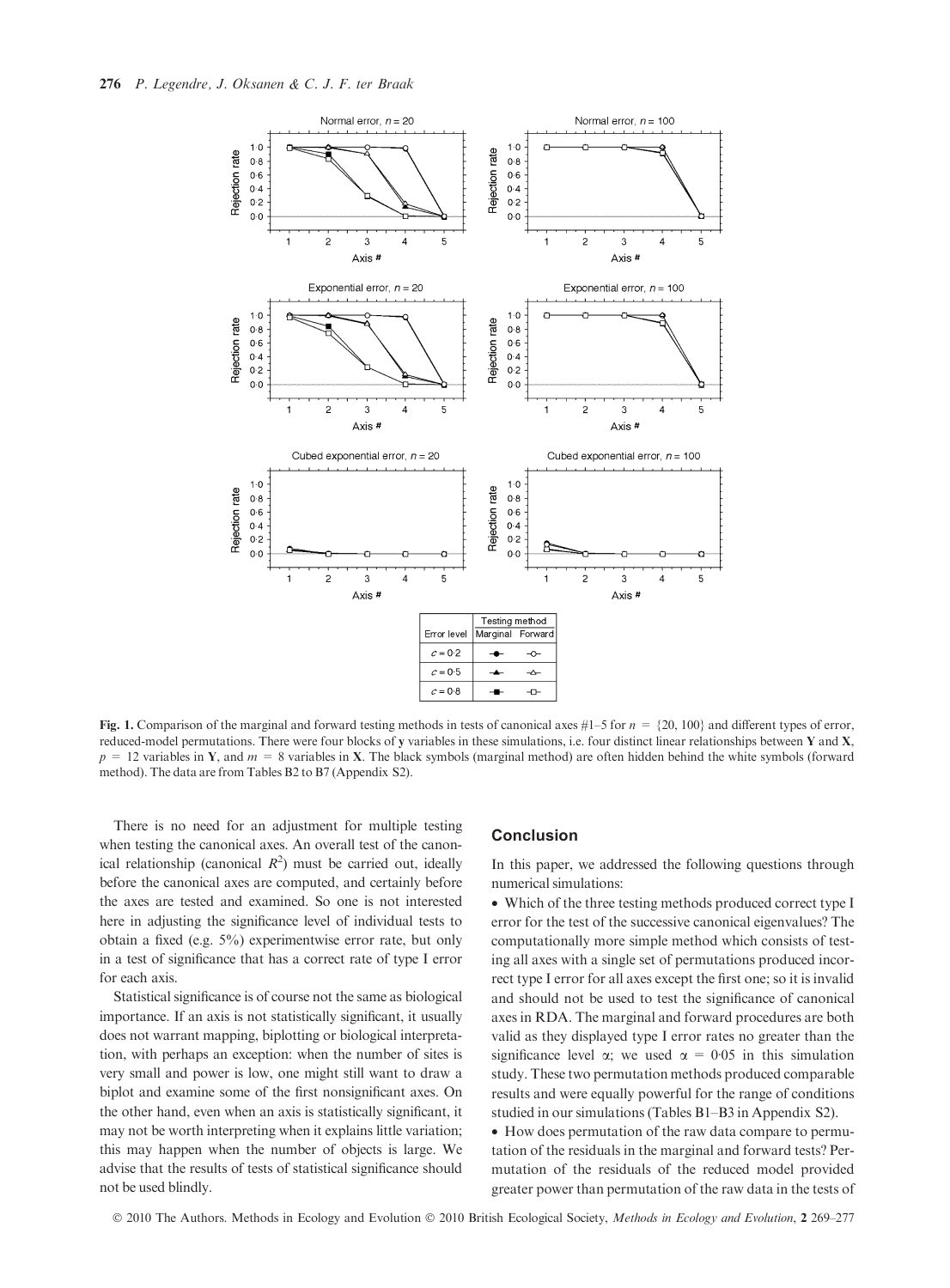the axes following the first one (Tables B4 and B5 in Appendix S2).

• What is the effect of the type of error on the power of the marginal and forward tests? The importance of the loss of power depended on the number of observations n and on the type of error: with normal or exponential error, the loss was very slight when using permutation of the residuals [Tables  $B4$  (method = 'reduced') and B5–B7 in Appendix S2].

The R functions found in Data S1 provide the first formal description of the 'marginal' and 'forward' testing methods.

#### Acknowledgements

We are grateful to Daniel Borcard, Stéphane Dray, as well as two anonymous reviewers for discussion of the ideas presented in the Introduction of this paper and for useful suggestions about the manuscript, and to Guillaume Guénard for assistance during the simulation work. This research was supported by NSERC grant no. 7738-07 to P. Legendre.

#### References

- Anderson, M.J. & Legendre, P. (1999) An empirical comparison of permutation methods for tests of partial regression coefficients in a linear model. Journal of Statistical Computation and Simulation, 62, 271–303.
- Blanchet, F.G., Legendre, P. & Borcard, D. (2008) Modelling directional spatial processes in ecological data. Ecological Modelling, 215, 325–336.
- Borcard, D. & Legendre, P. (2002) All-scale spatial analysis of ecological data by means of principal coordinates of neighbour matrices. Ecological Modelling, 153, 51–68.
- Borcard, D., Legendre, P., Avois-Jacquet, C. & Tuomisto, H. (2004) Dissecting the spatial structure of ecological data at multiple scales. Ecology, 85, 1826– 1832.
- ter Braak, C.J.F. (1986) Canonical correspondence analysis: a new eigenvector technique for multivariate direct gradient analysis. Ecology, 67, 1167–1179.
- ter Braak, C.J.F. (1987) The analysis of vegetation-environment relationships by canonical correspondence analysis. Vegetatio, 69, 69–77.
- ter Braak, C.J.F. (1990) Update Notes: CANOCO Version 3.10. Agricultural Mathematics Group, Wageningen. http://www.biometris.wur.nl/UK/Staff/ Cajo+ter+Braak/Publications/.
- ter Braak, C.J.F. (1992) Permutation versus bootstrap significance tests in multiple regression and ANOVA. Bootstrapping and Related Techniques (eds K.-H. Jöckel, G. Rothe & W. Sendler), pp. 79-86. Springer-Verlag, Berlin.
- ter Braak, C.J.F. (1995). Ordination. Data Analysis in Community and Landscape Ecology (eds R.H.G. Jongman, C.J.F. ter Braak & O.F.R. van Tongeren), pp. 91–173. Cambridge University Press, Cambridge.
- ter Braak, C.J.F. & Prentice, I.C. (1988) A theory of gradient analysis. Advances in Ecological Research, 18, 271–317.
- ter Braak, C.J.F. & Smilauer, P. (2002) CANOCO Reference Manual and Cano-Draw for Windows user's Guide – Software for Canonical Community Ordination (Version 4.5). Microcomputer Power, Ithaca, New York.
- De'ath, G. (2002) Multivariate regression trees: a new technique for constrained classification analysis. Ecology, 83, 1105–1117.
- Dray, S., Legendre, P. & Peres-Neto, P. (2006) Spatial modelling: a comprehensive framework for principal coordinate analysis of neighbor matrices (PCNM). Ecological Modelling, 196, 483–493.
- Edgington, E.S. (1995) Randomization Tests, 3rd edn. Marcel Dekker, Inc., New York.
- Ezekiel, M. (1930) Methods of Correlation Analysis. John Wiley and Sons, New York.
- Freedman, D. & Lane, D. (1983) A nonstochastic interpretation of reported significance levels. Journal of Business and Economic Statistics, 1, 292–298.
- Griffith, D. (2000) A linear regression solution to the spatial autocorrelation problem. Journal of Geographical Systems, 2, 141–156.
- Hope, A.C.A. (1968) A simplified Monte Carlo significance test procedure. Journal of the Royal Statistical Society Series B, 30, 582–598.
- Lazraq, A. & Cléroux, R. (2002) Testing the significance of the successive components in redundancy analysis. Psychometrika, 67, 411–419.
- Legendre, P. & Legendre, L. (1998) Numerical Ecology, 2nd English edn. Elsevier Science BV, Amsterdam.
- Manly, B.J.F. (1997) Randomization, Bootstrap and Monte Carlo Methods in Biology, 2nd edn. Chapman and Hall, London.
- Miller, J.K. (1975) The sampling distribution and a test for the significance of the bimultivariate redundancy statistic: a Monte Carlo study. Multivariate Behavioral Research, 10, 233–244.
- Miller, J.K. & Farr, S.D. (1971) Bimultivariate redundancy: a comprehensive measure of interbattery relationship. Multivariate Behavioral Research, 6, 313–324.
- Oksanen, J., Blanchet, F.G., Kindt, R., Legendre, P., O'Hara, R.B., Simpson, G.L., Solymos, P., Stevens, M.H.H. & Wagner, H. (2010) Vegan: Community Ecology Package. R package version 1.17-4. http://cran.r-project.org/ web/packages/vegan.
- Rao, C.R. (1964) The use and interpretation of principal component analysis in applied research. Sankhyā: The Indian Journal of Statistics, Series A, 26, 329–358.
- Takane, Y. & Hwang, H. (2002) Generalized constrained canonical correlation analysis. Multivariate Behavioral Research, 37, 163–195.
- Takane, Y. & Hwang, H. (2005) On a test of dimensionality in redundancy analysis. Psychometrika, 70, 271–281.
- Tso, M.K.-S. (1981) Reduced-rank regression and canonical analysis. Journal of the Royal Statistical Society Series B, 43, 183–189.

Received 14 May 2010; accepted 19 October 2010 Handling Editor: Emmanuel Paradis

#### Supporting Information

Additional Supporting Information may be found in the online version of this article.

Appendix S1. Simulation results, test of the global RDA R-square.

Appendix S2. Simulation results, test of individual canonical axes.

Data S1. Description of the marginal and forward methods for testing the canonical axes in simple redundancy analysis (RDA) without covariables. The methods are described with R functions.

Data S2. R functions for testing the canonical axes in partial RDA.

Data S3. Simulation method, test of the global RDA R-square.

Data S4. Simulation methods, test of individual canonical axes.

A zipped folder 'Legendre\_et al.\_R\_functions.zip' contains R-language functions for testing canonical axes, without and in the presence of a matrix of covariables (subfolder 'R functions for testing axes'), as well as the R functions used during the simulations reported in the paper (simulation methods in Data S3 and S4, results in Appendices S1 and S2).

As a service to our authors and readers, this journal provides supporting information supplied by the authors. Such materials may be re-organized for online delivery, but are not copy-edited or typeset. Technical support issues arising from supporting information (other than missing files) should be addressed to the authors.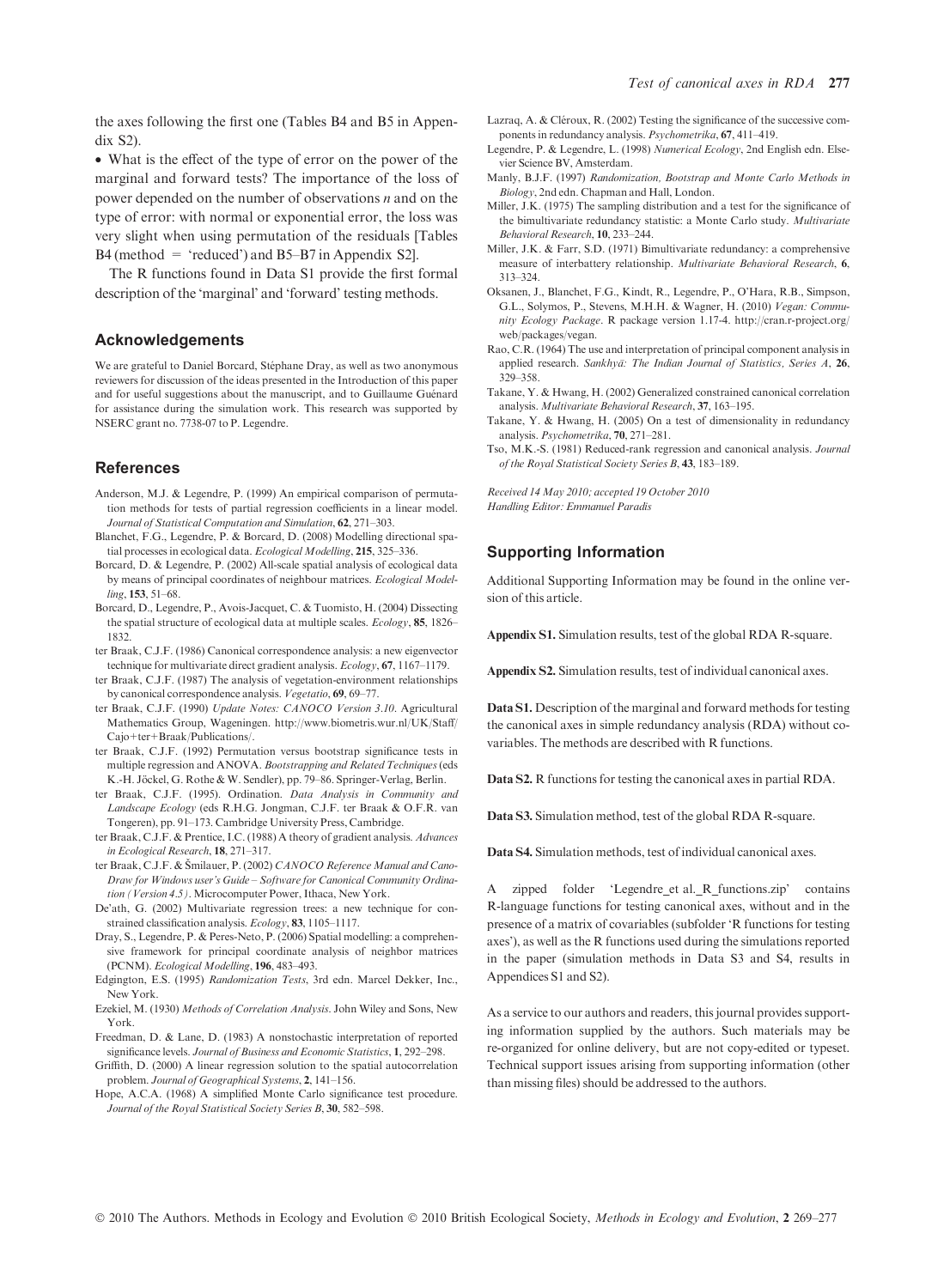### *Appendices to:*

Legendre, P., Oksanen, J. & ter Braak, C. J. F. (2011) Testing the significance of canonical axes in redundancy analysis. *Methods in Ecology & Evolution*, **2**, 269–277.

### **APPENDIX S1**

# SIMULATIONS RESULTS, F-TEST OF THE GLOBAL RDA R-SQUARE

This Appendix reports results of the simulations conducted to test the type I error of the global *F*-test of significance in RDA under different conditions. Type I error occurs in the global test of the canonical  $R^2$  when a test result is significant for matrices Y and X between which there is no linear relationship. A test of significance is valid if the probability of type I error is no greater than the significance level  $\alpha$ , for any  $\alpha$  value (Edgington 1995, p. 37);  $\alpha$  was 0.05 in our simulations.

In a first series of simulations, we verified the finding of Miller (1975) that the *F*-statistic computed as in eq. 6 produces valid tests of significance for standardized data. Data were generated independently in matrices **Y** and **X**, using the software described in document Data S3; this insured that there were no linear relationships between the variables of **Y** and **X** except by chance. The columns of **Y** were random numbers drawn from linearly independent statistical populations. The error in **Y** was either normal, exponential, or cubed exponential (exponential deviates to the exponent 3, which provided extremely non-normal error), following previous simulations studies of the same type (e.g. Manly 1997, Anderson and Legendre 1999). The variables in **Y** were standardized prior to testing. The results (Table A1) show that the parametric test had correct levels of type I error for all combinations of the simulation parameters. The permutation test also had correct levels of type I error.

Then, we generated random variables in **Y** with equal population variances, but we did not standardized matrix **Y** prior to the tests. The results (Table A2) show that while the test of the canonical relationship remained valid for normal and exponential error, the rejection rates were inflated (i.e. higher than the significance level) for extremely non-normal error. The permutation test had correct levels of type I error in all simulations.

Finally, we generated random variables in **Y** with unequal population variances. The generated random deviates were multiplied by values chosen at random, in each simulation independently, from a random uniform distribution between 1 and 10. There was inflation of the rejection rate of the parametric test of significance for all types of error distributions. The effect was less important for random normal error and more important for exponential and cubed exponential deviates. The permutation test had correct levels of type I error in all simulations.

We conclude that the parametric method of testing the canonical relationship proposed by Miller (1975) can be safely used only when the variables in **Y** are standardized prior to canonical analysis. It can also be used for non-standardized variables **Y** drawn from normally distributed variables with equal population variances. In all other cases, permutation tests should be used. The permutation tests can actually be used safely in all cases, including those where the Miller parametric test can be used.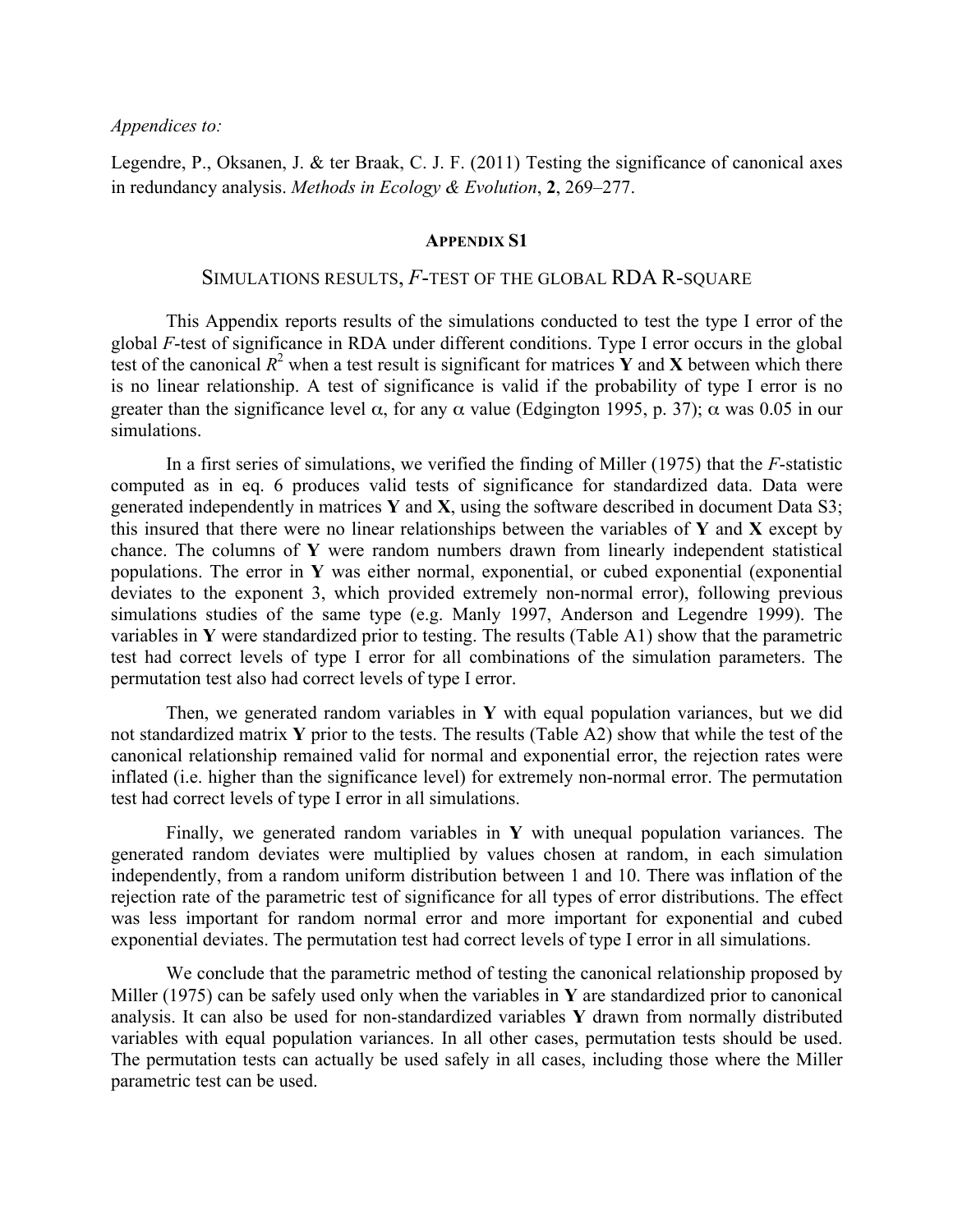Table A1. Simulation results for type I error in *F*-tests of significance of the global  $R^2$  statistic for standardized **Y** variables: parametric test (Miller *F*-statistic, eq. 6) and permutation test rejection rates of  $H_0$  at the 5% significance level over 1000 simulations. Permutation tests involved 999 random permutations. *n*: number of observations; *p*: number of response variables in **Y**; *m*: number of explanatory variables in **X**. **Y** and **X** were generated independently in these simulations.

| n                    | $\boldsymbol{p}$ | $\boldsymbol{m}$ |            | Rejection rates |
|----------------------|------------------|------------------|------------|-----------------|
|                      |                  |                  | Parametric | Permutation     |
| a) Normal error      |                  |                  |            |                 |
| 10                   | $\mathbf{1}$     | $\mathbf{1}$     | 0.047      | 0.051           |
| 20                   | $\mathbf{1}$     | $\mathbf{1}$     | 0.047      | 0.047           |
| 20                   | 5                | 5                | 0.039      | 0.051           |
| 20                   | 10               | 5                | 0.040      | 0.049           |
| 20                   | 20               | 10               | 0.029      | 0.039           |
| 50                   | 5                | 5                | 0.038      | 0.041           |
| 50                   | $\mathbf{1}$     | $\mathbf{1}$     | 0.055      | 0.055           |
| 50                   | 10               | 5                | 0.052      | 0.050           |
| 50                   | 20               | 10               | 0.043      | 0.040           |
| 100                  | $\mathbf{1}$     | $\mathbf{1}$     | 0.058      | 0.059           |
| 100                  | 5                | 5                | 0.048      | 0.051           |
| 100                  | 10               | 5                | 0.056      | 0.057           |
| 100                  | 20               | 10               | 0.051      | 0.051           |
| b) Exponential error |                  |                  |            |                 |
| 10                   | $\mathbf{1}$     | $\mathbf{1}$     | 0.049      | 0.045           |
| 20                   | 1                | $\mathbf{1}$     | 0.046      | 0.049           |
| 20                   | 5                | 5                | 0.044      | 0.051           |
| 20                   | 10               | 5                | 0.035      | 0.042           |
| 20                   | 20               | 10               | 0.044      | 0.054           |
| 50                   | $\mathbf{1}$     | $\mathbf{1}$     | 0.051      | 0.050           |
| 50                   | 5                | 5                | 0.042      | 0.048           |
| 50                   | 10               | 5                | 0.048      | 0.051           |
| 50                   | 20               | 10               | 0.051      | 0.053           |
| 100                  | $\mathbf{1}$     | $\mathbf{1}$     | 0.056      | 0.058           |
| 100                  | 5                | 5                | 0.057      | 0.062           |
| 100                  | 10               | 5                | 0.042      | 0.042           |
| 100                  | 20               | 10               | 0.036      | 0.039           |

 $\mathcal{L}_\text{max}$  , and the contract of the contract of the contract of the contract of the contract of the contract of the contract of the contract of the contract of the contract of the contract of the contract of the contr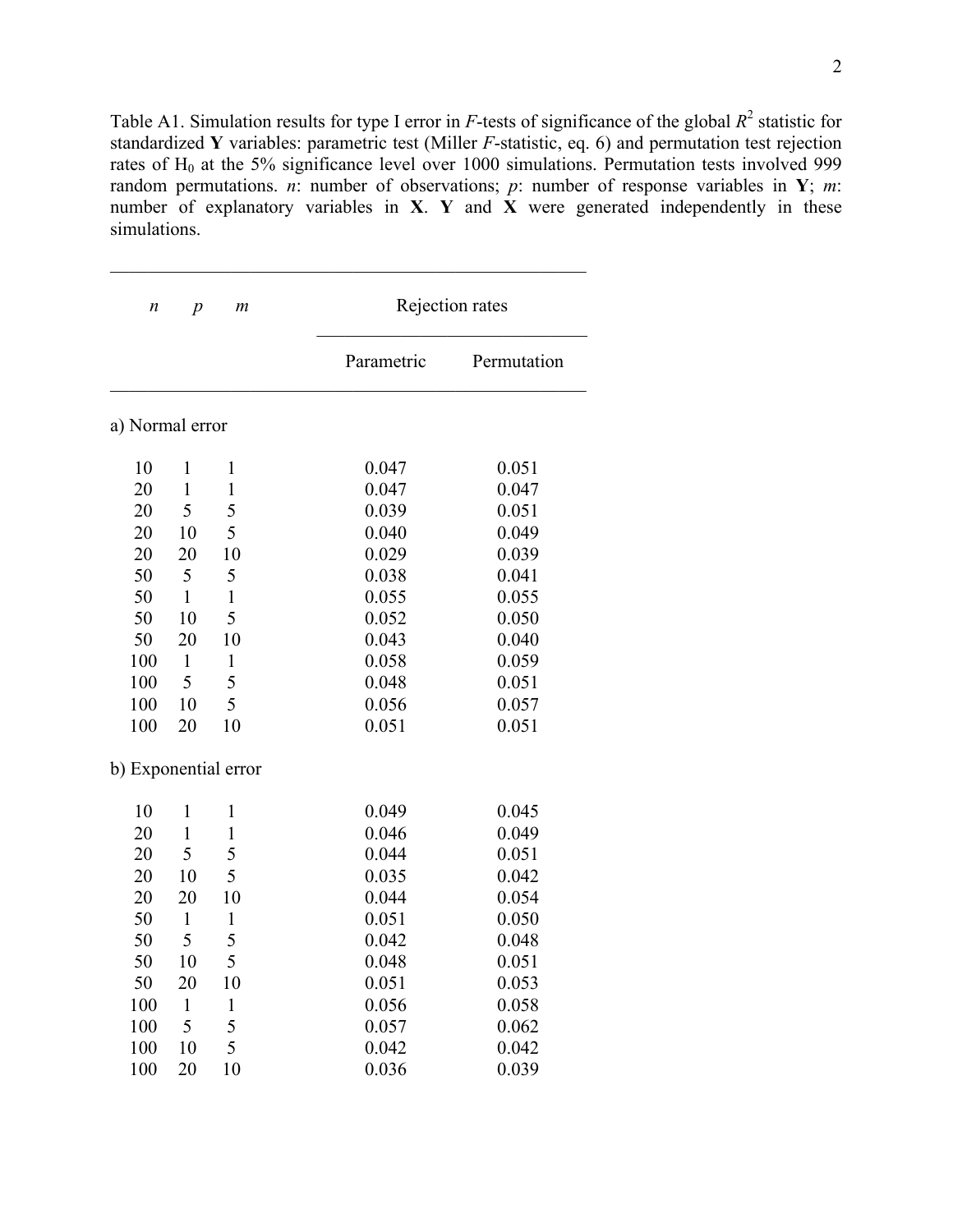c) Cubed exponential error

| 10  |    |    | 0.046 | 0.055 |
|-----|----|----|-------|-------|
| 20  | 1  | 1  | 0.061 | 0.064 |
| 20  | 5  | 5  | 0.043 | 0.048 |
| 20  | 10 | 5  | 0.050 | 0.065 |
| 20  | 20 | 10 | 0.029 | 0.036 |
| 50  | 1  |    | 0.046 | 0.044 |
| 50  | 5  | 5  | 0.047 | 0.046 |
| 50  | 10 | 5  | 0.054 | 0.055 |
| 50  | 20 | 10 | 0.042 | 0.045 |
| 100 | 1  |    | 0.048 | 0.047 |
| 100 | 5  | 5  | 0.050 | 0.048 |
| 100 | 10 | 5  | 0.052 | 0.058 |
| 100 | 20 | 10 | 0.063 | 0.056 |
|     |    |    |       |       |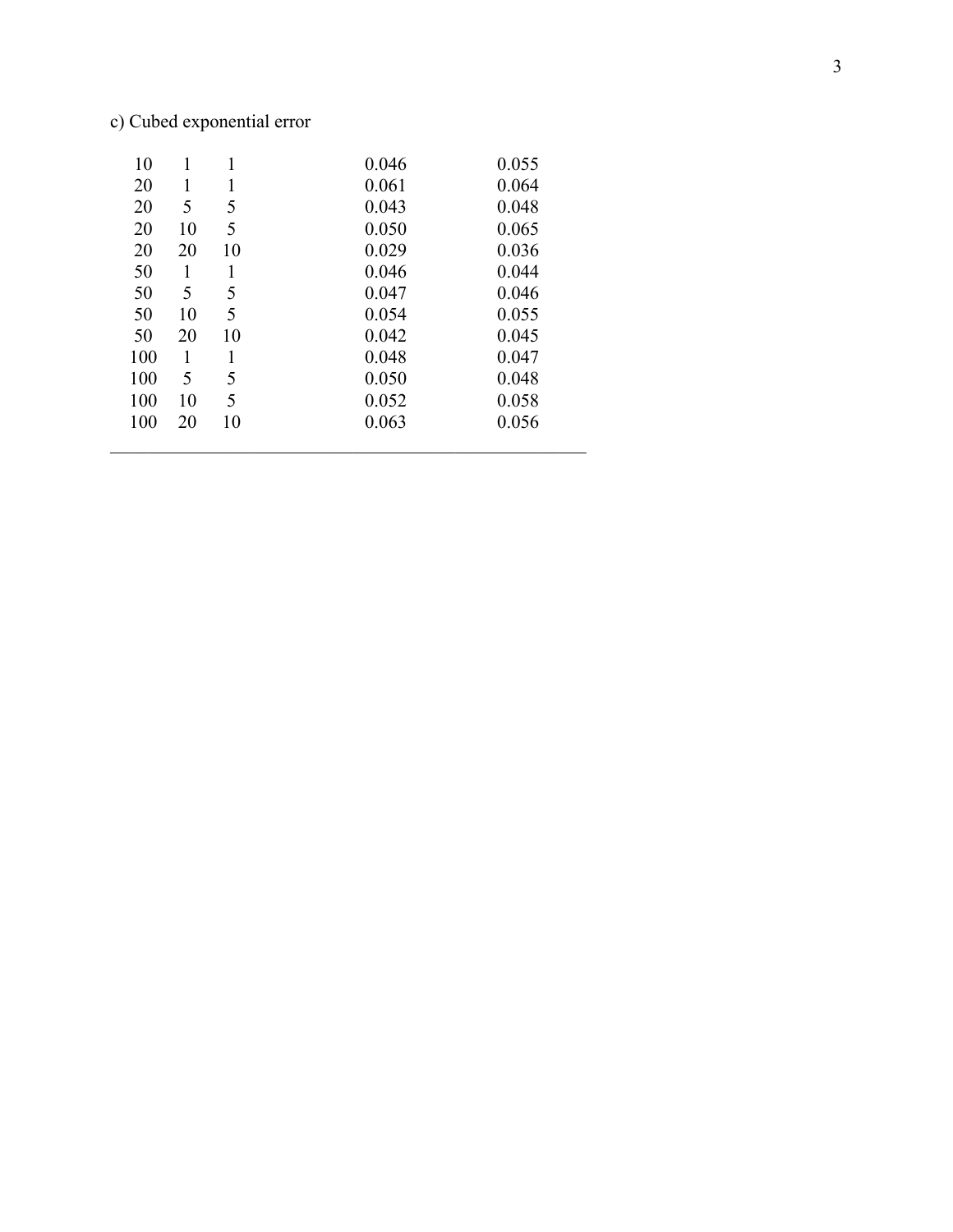| n                    | $\boldsymbol{p}$ | m                          |            | Rejection rates |
|----------------------|------------------|----------------------------|------------|-----------------|
|                      |                  |                            | Parametric | Permutation     |
| a) Normal error      |                  |                            |            |                 |
| 20                   | 5                | 5                          | 0.043      | 0.041           |
| 20                   | 10               | 5                          | 0.045      | 0.045           |
| 20                   | 20               | 10                         | 0.049      | 0.057           |
| 50                   | 5                | 5                          | 0.052      | 0.049           |
| 50                   | 10               | 5                          | 0.039      | 0.036           |
| 50                   | 20               | 10                         | 0.050      | 0.049           |
| 100                  | 5                | 5                          | 0.034      | 0.033           |
| 100                  | 10               | 5                          | 0.046      | 0.047           |
| 100                  | 20               | 10                         | 0.050      | 0.050           |
| b) Exponential error |                  |                            |            |                 |
| 20                   | 5                | 5                          | 0.069      | 0.054           |
| 20                   | 10               | 5                          | 0.066      | 0.045           |
| 20                   | 20               | 10                         | 0.073      | 0.052           |
| 50                   | 5                | 5                          | 0.051      | 0.043           |
| 50                   | 10               | 5                          | 0.056      | 0.047           |
| 50                   | 20               | 10                         | 0.065      | 0.063           |
| 100                  | 5                | 5                          | 0.049      | 0.045           |
| 100                  | 10               | 5                          | 0.047      | 0.045           |
| 100                  | 20               | 10                         | 0.036      | 0.035           |
|                      |                  | c) Cubed exponential error |            |                 |
| 20                   | 5                | 5                          | 0.141      | 0.054           |
| 20                   | 10               | 5                          | 0.161      | 0.045           |
| 20                   | 20               | 10                         | 0.228      | 0.051           |
| 50                   | 5                | 5                          | 0.103      | 0.041           |
| 50                   | 10               | 5                          | 0.139      | 0.058           |
| 50                   | 20               | 10                         | 0.182      | 0.049           |
| 100                  | 5                | 5                          | 0.084      | 0.046           |
| 100                  | 10               | 5                          | 0.142      | 0.051           |
| 100                  | 20               | 10                         | 0.154      | 0.045           |
|                      |                  |                            |            |                 |

 $\mathcal{L}_\text{max}$  , and the contract of the contract of the contract of the contract of the contract of the contract of the contract of the contract of the contract of the contract of the contract of the contract of the contr

Table A2. Simulation results for type I error in *F*-tests of significance of the global  $R^2$  statistic for unstandardized **Y** variables generated with equal population variances. Headings as in Table A1.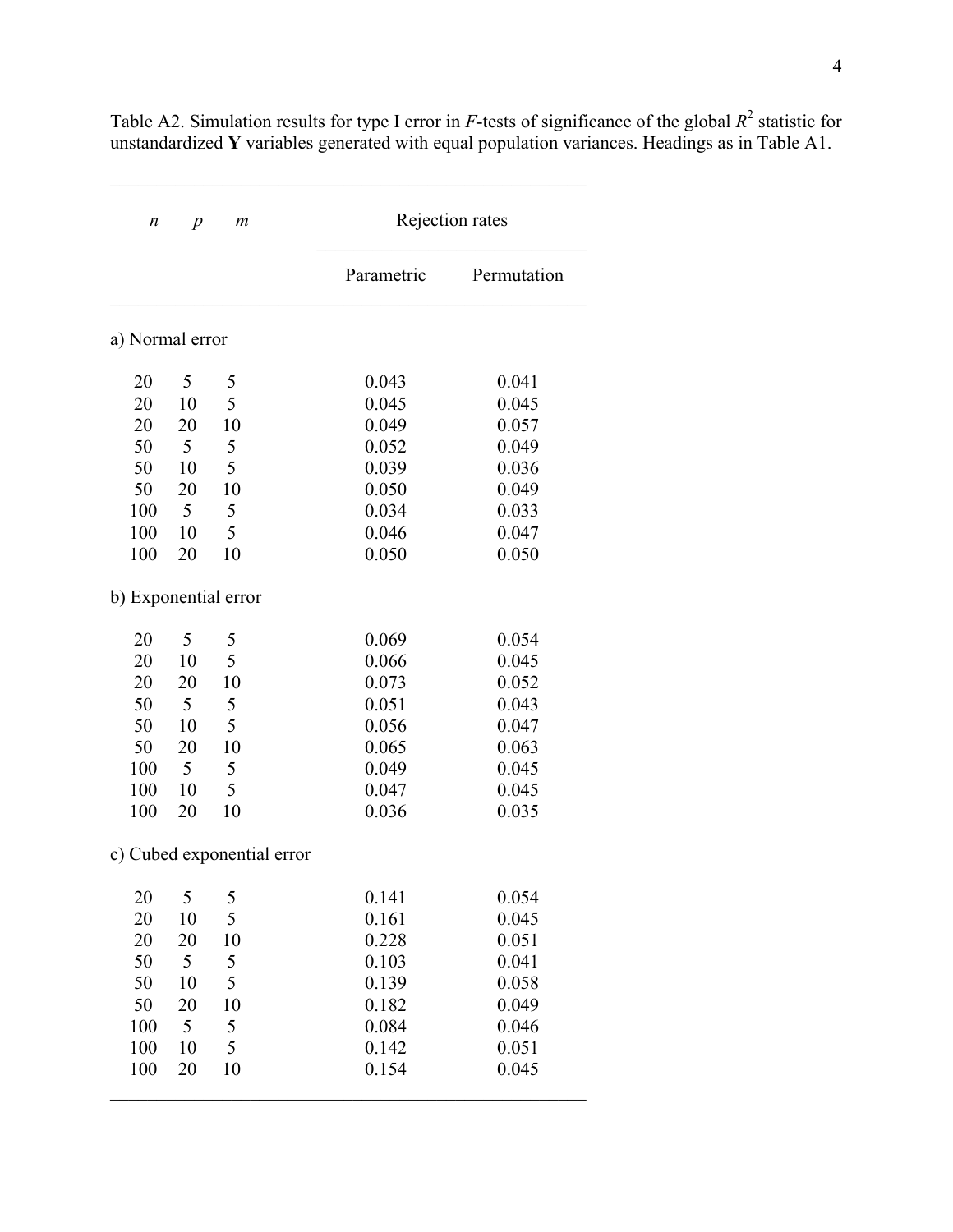| $\boldsymbol{n}$     | $\boldsymbol{p}$ | $\boldsymbol{m}$ |                            | Rejection rates |
|----------------------|------------------|------------------|----------------------------|-----------------|
|                      |                  |                  | Parametric                 | Permutation     |
| a) Normal error      |                  |                  |                            |                 |
| 20                   | 5                | 5                | 0.071                      | 0.038           |
| 20                   | 10               | 5                | 0.094                      | 0.046           |
| 20                   | 20               | 10               | 0.100                      | 0.054           |
| 50                   | 5                | $\mathfrak{S}$   | 0.094                      | 0.050           |
| 50                   | 10               | 5                | 0.084                      | 0.052           |
| 50                   | 20               | 10               | 0.093                      | 0.044           |
| 100                  | 5                | 5                | 0.101                      | 0.068           |
| 100                  | 10               | 5                | 0.100                      | 0.057           |
| 100                  | 20               | 10               | 0.112                      | 0.056           |
| b) Exponential error |                  |                  |                            |                 |
| 20                   | 5                | 5                | 0.094                      | 0.044           |
| 20                   | 10               | 5                | 0.098                      | 0.041           |
| 20                   | 20               | 10               | 0.131                      | 0.050           |
| 50                   | 5                | 5                | 0.073                      | 0.036           |
| 50                   | 10               | 5                | 0.104                      | 0.063           |
| 50                   | 20               | 10               | 0.097                      | 0.054           |
| 100                  | 5                | $\mathfrak{S}$   | 0.088                      | 0.045           |
| 100                  | 10               | 5                | 0.079                      | 0.046           |
| 100                  | 20               | 10               | 0.095                      | 0.046           |
|                      |                  |                  | c) Cubed exponential error |                 |
| 20                   | 5                | 5                | 0.138                      | 0.055           |
| 20                   | 10               | 5                | 0.169                      | 0.044           |
| 20                   | 20               | 10               | 0.250                      | 0.047           |
| 50                   | 5                | $\mathfrak s$    | 0.134                      | 0.054           |
| 50                   | 10               | 5                | 0.153                      | 0.053           |
| 50                   | 20               | 10               | 0.195                      | 0.048           |
| 100                  | 5                | 5                | 0.114                      | 0.054           |
| 100                  | 10               | 5                | 0.158                      | 0.053           |
| 100                  | 20               | 10               | 0.173                      | 0.050           |
|                      |                  |                  |                            |                 |

 $\mathcal{L}_\text{max}$  , and the contract of the contract of the contract of the contract of the contract of the contract of the contract of the contract of the contract of the contract of the contract of the contract of the contr

Table A3. Simulation results for type I error in *F*-tests of significance of the global  $R^2$  statistic for unstandardized **Y** variables with unequal population variances. Headings as in Table A1.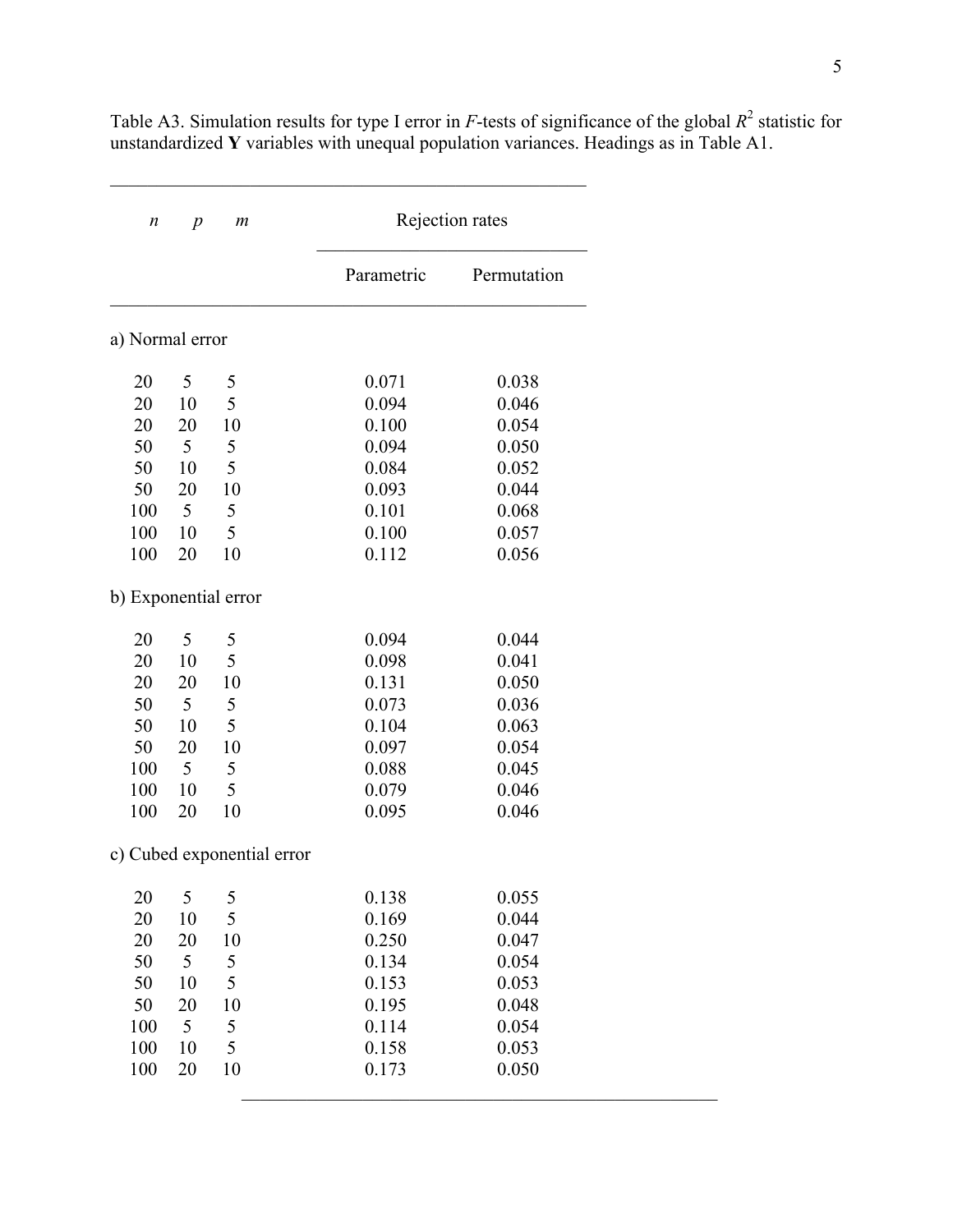### **APPENDIX S2**

### SIMULATION RESULTS, TEST OF INDIVIDUAL CANONICAL AXES

The following tables of simulation results for the tests of individual canonical axes contain rejection rates after 1000 independent simulations. They should be read as follows.

• In the "Type I error" sections, all rejection rates are expected to be approximately equal or smaller than the significance level  $(0.05)$  used in the tests.

• In the simulations reported in the "Power and type I error" sections of Tables B1 and B2, as well as in Tables B3 to B7, 1 to 4 sets of linear relationships (called "blocks" in the column headings) have been generated between the response (**Y**) and explanatory (**X**) matrices. We want to know how much power the methods have to identify these relationships. Power is a value between 0 (no relationship detected, no power) and 1 (maximum power: the method has detected a relationships in all simulations). In Tables B4 ad B5, the "direct" and "reduced" permutation methods are compared for their power. In Tables B6 and B7, we will see the effect of non-normal error on the power of the tests.

• In the "Power and type I error" sections of Tables B1 and B2, as well as in Tables B3 to B7, there are more canonical axes than the number of built-in blocks; the simulation results (rejection rates) for these axes are in bold. Detecting one of these axes as significant is to make a type I error. A number of rejections of  $H_0$  equal to or smaller than the significance level of 0.05, as found e.g. in Tables B2 and B3, is expected in valid tests at significance level 0.05. However, a value higher than 0.05 means that the method is invalid for testing these extra axes (e.g. in Table B1).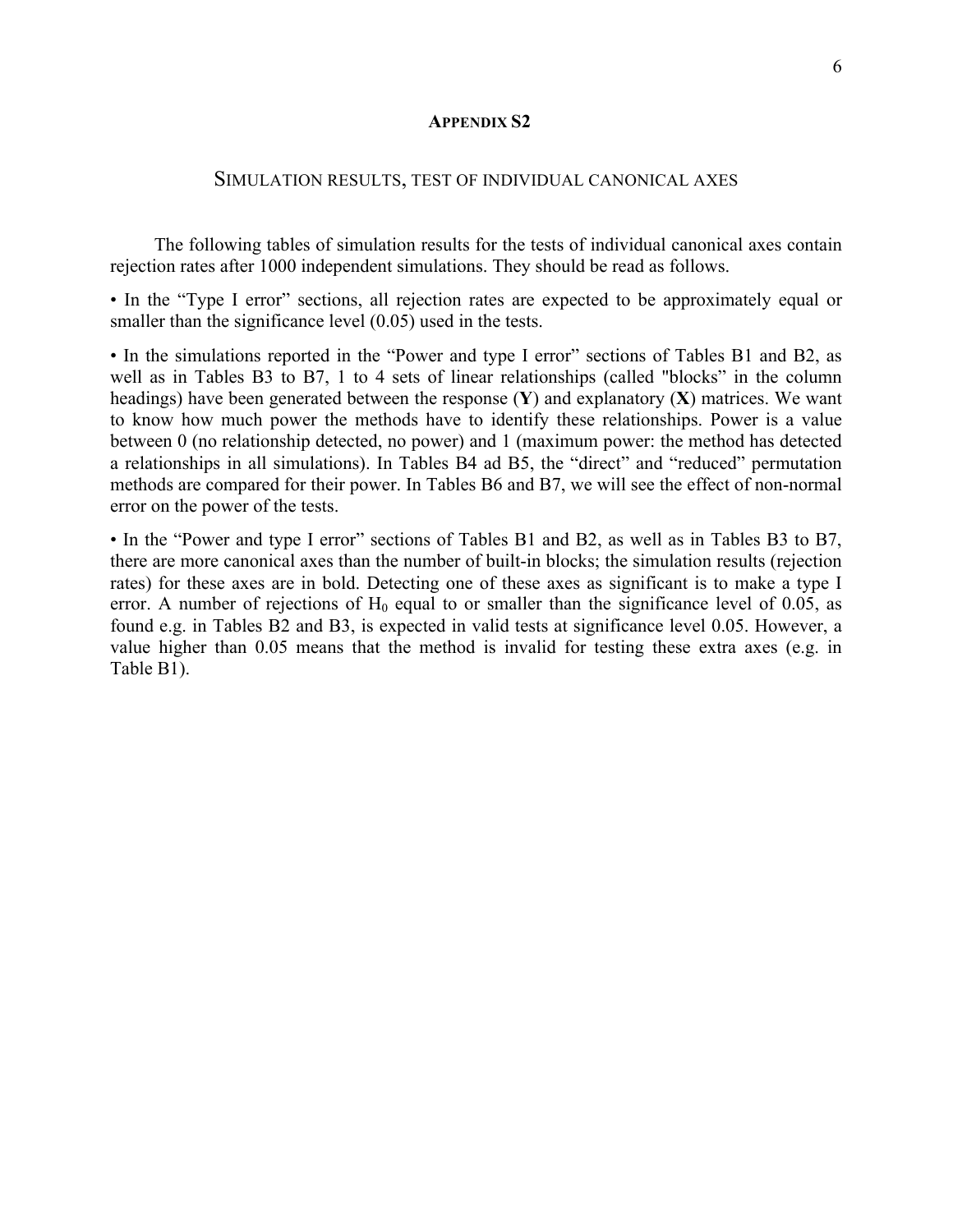Table B1. Simulation results for the **simultaneous test** of all canonical axes. Shown in the table are the rejection rates of  $H_0$  at the 5% significance level over 1000 simulations. Tests of significance involved 999 random permutations of the raw data using (a) statistic *F*1 or (b) statistic *F*2. Error level in the generation of the **y** variables (normal error):  $c = 0.2$  in the *Power and type I error* sections of this table.

 $\mathcal{L}_\mathcal{L} = \mathcal{L}_\mathcal{L} = \mathcal{L}_\mathcal{L} = \mathcal{L}_\mathcal{L} = \mathcal{L}_\mathcal{L} = \mathcal{L}_\mathcal{L} = \mathcal{L}_\mathcal{L} = \mathcal{L}_\mathcal{L} = \mathcal{L}_\mathcal{L} = \mathcal{L}_\mathcal{L} = \mathcal{L}_\mathcal{L} = \mathcal{L}_\mathcal{L} = \mathcal{L}_\mathcal{L} = \mathcal{L}_\mathcal{L} = \mathcal{L}_\mathcal{L} = \mathcal{L}_\mathcal{L} = \mathcal{L}_\mathcal{L}$ 

| $\boldsymbol{n}$    | $\boldsymbol{p}$ | $\boldsymbol{m}$ | No.                            | No. y No. can.          |                |        |       |               |        | Rejection rates |        |        |        |
|---------------------|------------------|------------------|--------------------------------|-------------------------|----------------|--------|-------|---------------|--------|-----------------|--------|--------|--------|
|                     |                  |                  | blocks                         | per block axes          |                | Axis 1 |       | Axis 2 Axis 3 | Axis 4 | Axis 5          | Axis 6 | Axis 7 | Axis 8 |
|                     |                  |                  | a) $F1$ statistic (equation 1) |                         |                |        |       |               |        |                 |        |        |        |
| <b>Type I error</b> |                  |                  |                                |                         |                |        |       |               |        |                 |        |        |        |
| 20                  | 3                | 3                | $\boldsymbol{0}$               | $\boldsymbol{0}$        | 3              | 0.046  | 0.050 | 0.049         |        |                 |        |        |        |
| 100                 | 3                | 3                | $\boldsymbol{0}$               | $\boldsymbol{0}$        | 3              | 0.050  | 0.035 | 0.043         |        |                 |        |        |        |
| 20                  | 5                | 5                | $\boldsymbol{0}$               | $\boldsymbol{0}$        | 5              | 0.055  | 0.051 | 0.052         | 0.071  | 0.061           |        |        |        |
| 100                 | 5                | 5                | $\boldsymbol{0}$               | $\boldsymbol{0}$        | 5              | 0.048  | 0.058 | 0.055         | 0.043  | 0.052           |        |        |        |
| 20                  | 8                | 8                | $\boldsymbol{0}$               | $\boldsymbol{0}$        | 8              | 0.055  | 0.053 | 0.061         | 0.064  | 0.047           | 0.055  | 0.053  | 0.055  |
| 100                 | 8                | 8                | $\boldsymbol{0}$               | $\boldsymbol{0}$        | 8              | 0.046  | 0.043 | 0.058         | 0.057  | 0.047           | 0.042  | 0.044  | 0.045  |
|                     |                  |                  | Power and type I error         |                         |                |        |       |               |        |                 |        |        |        |
| 20                  | 3                | 2                |                                | 3                       | $\overline{2}$ | 1.000  | 0.799 |               |        |                 |        |        |        |
| 100                 | 3                | $\overline{2}$   | $\mathbf{1}$                   | 3                       | $\overline{2}$ | 1.000  | 0.817 |               |        |                 |        |        |        |
| 20                  | 6                | 4                | $\overline{c}$                 | $\overline{\mathbf{3}}$ | 4              | 1.000  | 1.000 | 0.997         | 0.910  |                 |        |        |        |
| 100                 | 6                | 4                | $\overline{2}$                 | 3                       | 4              | 1.000  | 1.000 | 0.998         | 0.913  |                 |        |        |        |
| 20                  | 9                | 6                | 3                              | 3                       | 6              | 1.000  | 1.000 | 1.000         | 1.000  | 0.998           | 0.946  |        |        |
| 100                 | 9                | 6                | $\mathfrak{Z}$                 | 3                       | 6              | 1.000  | 1.000 | 1.000         | 1.000  | 1.000           | 0.953  |        |        |
| 20                  | 12               | 8                | 4                              | 3                       | 8              | 1.000  | 1.000 | 1.000         | 1.000  | 1.000           | 1.000  | 1.000  | 0.988  |
| 100                 | 12               | 8                | 4                              | 3                       | 8              | 1.000  | 1.000 | 1.000         | 1.000  | 1.000           | 1.000  | 1.000  | 0.977  |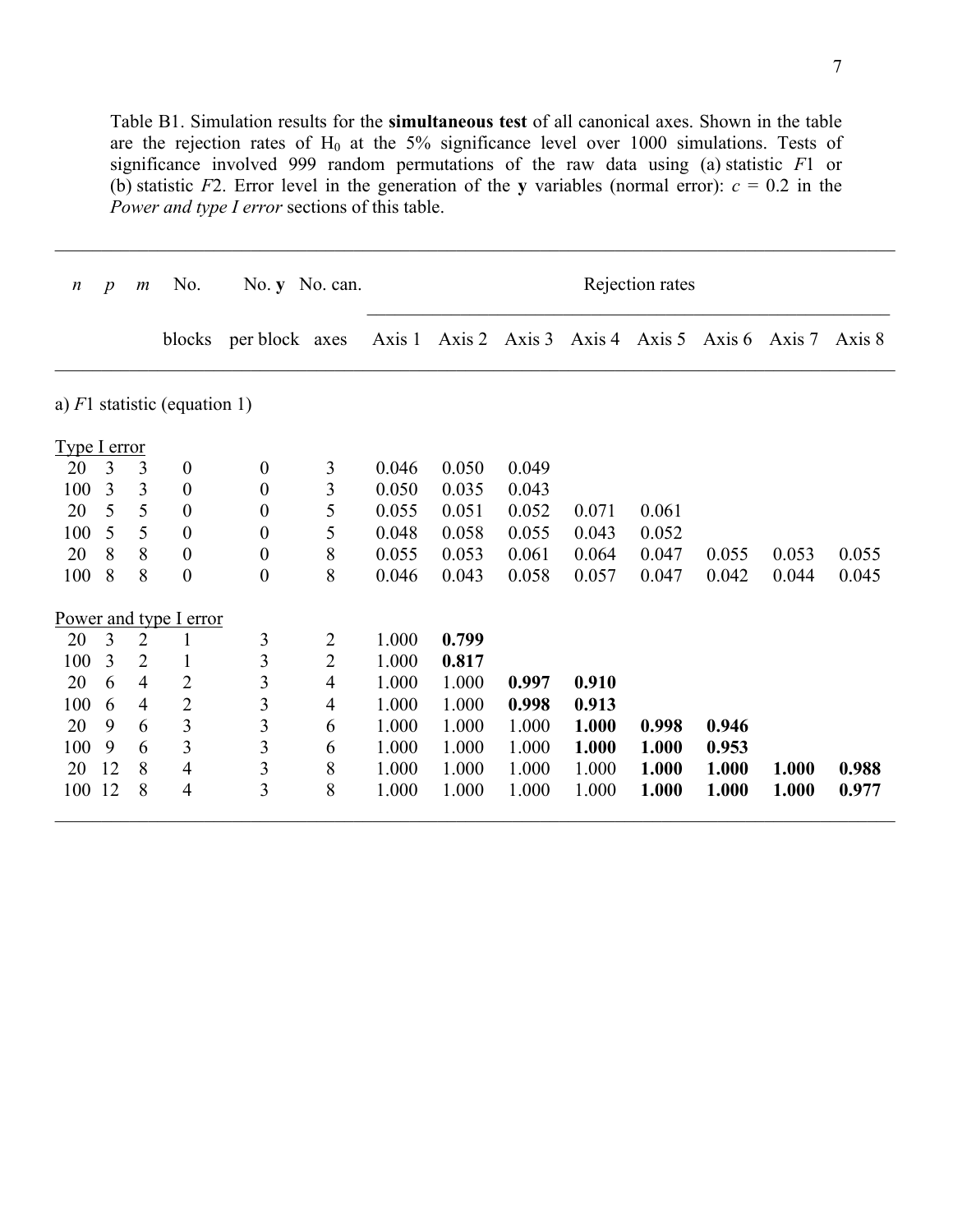| $\boldsymbol{n}$    | $\boldsymbol{p}$ | $\boldsymbol{m}$ | No.                            | No. y No. can.   |                |        |       |               |               | Rejection rates |        |        |        |
|---------------------|------------------|------------------|--------------------------------|------------------|----------------|--------|-------|---------------|---------------|-----------------|--------|--------|--------|
|                     |                  |                  | blocks                         | per block axes   |                | Axis 1 |       | Axis 2 Axis 3 | Axis 4 Axis 5 |                 | Axis 6 | Axis 7 | Axis 8 |
|                     |                  |                  | b) $F2$ statistic (equation 2) |                  |                |        |       |               |               |                 |        |        |        |
| <b>Type I error</b> |                  |                  |                                |                  |                |        |       |               |               |                 |        |        |        |
| 20                  | 3                | 3                | $\boldsymbol{0}$               | $\boldsymbol{0}$ | 3              | 0.052  | 0.049 | 0.049         |               |                 |        |        |        |
| 100                 | 3                | 3                | $\boldsymbol{0}$               | $\boldsymbol{0}$ | $\overline{3}$ | 0.051  | 0.036 | 0.043         |               |                 |        |        |        |
| 20                  | 5                | 5                | $\boldsymbol{0}$               | $\boldsymbol{0}$ | 5              | 0.051  | 0.046 | 0.054         | 0.070         | 0.061           |        |        |        |
| 100                 | 5                | 5                | $\boldsymbol{0}$               | $\boldsymbol{0}$ | 5              | 0.048  | 0.058 | 0.054         | 0.043         | 0.052           |        |        |        |
| 20                  | 8                | 8                | $\boldsymbol{0}$               | $\boldsymbol{0}$ | 8              | 0.063  | 0.056 | 0.059         | 0.063         | 0.044           | 0.053  | 0.051  | 0.055  |
| 100                 | 8                | 8                | $\boldsymbol{0}$               | $\boldsymbol{0}$ | 8              | 0.045  | 0.045 | 0.059         | 0.059         | 0.047           | 0.042  | 0.044  | 0.045  |
|                     |                  |                  | Power and type I error         |                  |                |        |       |               |               |                 |        |        |        |
| 20                  | 3                | 2                |                                | 3                | 2              | 1.000  | 0.799 |               |               |                 |        |        |        |
| 100                 | 3                | 2                |                                | 3                | $\overline{2}$ | 1.000  | 0.817 |               |               |                 |        |        |        |
| 20                  | 6                | 4                | $\overline{c}$                 | 3                | $\overline{4}$ | 1.000  | 1.000 | 0.997         | 0.910         |                 |        |        |        |
| 100                 | 6                | $\overline{4}$   | $\overline{c}$                 | 3                | 4              | 1.000  | 1.000 | 0.998         | 0.913         |                 |        |        |        |
| 20                  | 9                | 6                | $\mathfrak{Z}$                 | 3                | 6              | 1.000  | 1.000 | 1.000         | 1.000         | 0.998           | 0.946  |        |        |
| 100                 | 9                | 6                | $\overline{3}$                 | 3                | 6              | 1.000  | 1.000 | 1.000         | 1.000         | 1.000           | 0.953  |        |        |
| 20                  | 12               | 8                | $\overline{4}$                 | $\mathfrak{Z}$   | 8              | 1.000  | 1.000 | 1.000         | 1.000         | 1.000           | 1.000  | 1.000  | 0.988  |
| 100                 | 12               | 8                | $\overline{4}$                 | 3                | 8              | 1.000  | 1.000 | 1.000         | 1.000         | 1.000           | 1.000  | 1.000  | 0.977  |

 $\mathcal{L}_\mathcal{L} = \mathcal{L}_\mathcal{L} = \mathcal{L}_\mathcal{L} = \mathcal{L}_\mathcal{L} = \mathcal{L}_\mathcal{L} = \mathcal{L}_\mathcal{L} = \mathcal{L}_\mathcal{L} = \mathcal{L}_\mathcal{L} = \mathcal{L}_\mathcal{L} = \mathcal{L}_\mathcal{L} = \mathcal{L}_\mathcal{L} = \mathcal{L}_\mathcal{L} = \mathcal{L}_\mathcal{L} = \mathcal{L}_\mathcal{L} = \mathcal{L}_\mathcal{L} = \mathcal{L}_\mathcal{L} = \mathcal{L}_\mathcal{L}$ 

Notes:  $n =$  number of objects;  $p =$  number of response variables in **Y**;  $m =$  number of explanatory variables in **X**; No. blocks = number of blocks of **Y** variables linearly related to groups of 2  $\dot{\textbf{X}}$ variables; No. **y** per block = number of **Y** variables in each block; No. can. axes = number of resulting canonical axes.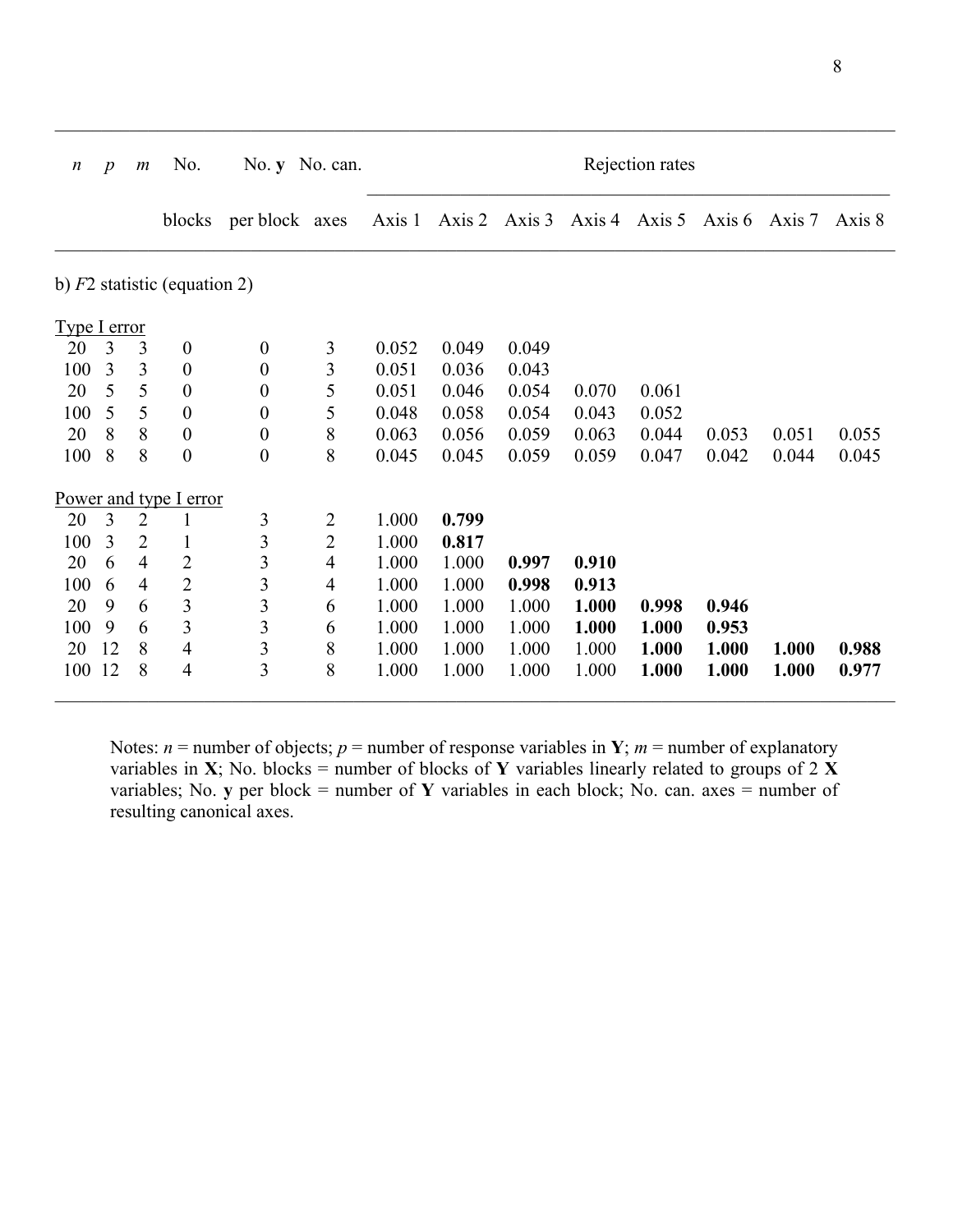| $\boldsymbol{n}$ | $\overline{p}$ | $\ensuremath{m}$ | No.                     | No. y No. can.          |                         |        |        |        |        | Rejection rates |        |        |        |
|------------------|----------------|------------------|-------------------------|-------------------------|-------------------------|--------|--------|--------|--------|-----------------|--------|--------|--------|
|                  |                |                  | blocks                  | per block axes          |                         | Axis 1 | Axis 2 | Axis 3 | Axis 4 | Axis 5          | Axis 6 | Axis 7 | Axis 8 |
| Type I error     |                |                  |                         |                         |                         |        |        |        |        |                 |        |        |        |
| 20               | 3              | 3                | $\boldsymbol{0}$        | $\boldsymbol{0}$        | 3                       | 0.043  | 0.000  | 0.000  |        |                 |        |        |        |
| 100              | 3              | 3                | $\boldsymbol{0}$        | $\boldsymbol{0}$        | 3                       | 0.050  | 0.000  | 0.000  |        |                 |        |        |        |
| 20               | 5              | 5                | $\boldsymbol{0}$        | $\boldsymbol{0}$        | 5                       | 0.048  | 0.000  | 0.000  | 0.000  | 0.000           |        |        |        |
| 100              | 5              | 5                | $\boldsymbol{0}$        | $\boldsymbol{0}$        | 5                       | 0.051  | 0.000  | 0.000  | 0.000  | 0.000           |        |        |        |
| 20               | 8              | 8                | $\boldsymbol{0}$        | $\boldsymbol{0}$        | 8                       | 0.063  | 0.000  | 0.000  | 0.000  | 0.000           | 0.000  | 0.000  | 0.000  |
| 100              | 8              | 8                | $\boldsymbol{0}$        | $\boldsymbol{0}$        | 8                       | 0.043  | 0.000  | 0.000  | 0.000  | 0.000           | 0.000  | 0.000  | 0.000  |
|                  |                |                  | Power and type I error  |                         |                         |        |        |        |        |                 |        |        |        |
| 20               | 1              | 2                |                         | $\mathbf{1}$            | $\mathbf{1}$            | 1.000  |        |        |        |                 |        |        |        |
| 100              | $\mathbf{1}$   | $\overline{2}$   | $\mathbf{1}$            | $\mathbf{1}$            | $\mathbf{1}$            | 1.000  |        |        |        |                 |        |        |        |
| 20               | 2              | $\overline{c}$   | $\mathbf{1}$            | $\overline{\mathbf{c}}$ | $\overline{\mathbf{c}}$ | 1.000  | 0.013  |        |        |                 |        |        |        |
| 100              | $\overline{2}$ | $\overline{2}$   | $\mathbf{1}$            | $\overline{c}$          | $\overline{\mathbf{c}}$ | 1.000  | 0.022  |        |        |                 |        |        |        |
| 20               | 3              | $\overline{c}$   | $\mathbf{1}$            | 3                       | $\overline{c}$          | 1.000  | 0.015  |        |        |                 |        |        |        |
| 100              | 3              | $\overline{2}$   | $\mathbf{1}$            | 3                       | $\overline{c}$          | 1.000  | 0.014  |        |        |                 |        |        |        |
| 20               | $\overline{2}$ | $\overline{4}$   | $\overline{c}$          | $\mathbf{1}$            | $\overline{c}$          | 1.000  | 0.999  |        |        |                 |        |        |        |
| 100              | $\overline{2}$ | $\overline{4}$   | $\overline{c}$          | $\mathbf{1}$            | $\overline{c}$          | 1.000  | 1.000  |        |        |                 |        |        |        |
| 20               | $\overline{4}$ | 4                | $\overline{c}$          | $\overline{\mathbf{c}}$ | 4                       | 1.000  | 1.000  | 0.005  | 0.000  |                 |        |        |        |
| 100              | $\overline{4}$ | 4                | $\overline{c}$          | $\overline{c}$          | 4                       | 1.000  | 1.000  | 0.003  | 0.000  |                 |        |        |        |
| 20               | 6              | 4                | $\overline{c}$          | 3                       | 4                       | 1.000  | 1.000  | 0.013  | 0.000  |                 |        |        |        |
| 100              | 6              | 4                | $\overline{c}$          | 3                       | 4                       | 1.000  | 1.000  | 0.011  | 0.000  |                 |        |        |        |
| 20               | 3              | 6                | $\overline{\mathbf{3}}$ | $\mathbf{1}$            | 3                       | 1.000  | 1.000  | 0.981  |        |                 |        |        |        |
| 100              | 3              | 6                | $\mathfrak{Z}$          | $\mathbf{1}$            | 3                       | 1.000  | 1.000  | 1.000  |        |                 |        |        |        |
| 20               | 6              | 6                | $\mathfrak{Z}$          | $\overline{\mathbf{c}}$ | 6                       | 1.000  | 1.000  | 0.998  | 0.003  | 0.000           | 0.000  |        |        |
| 100              | 6              | 6                | 3                       | $\overline{2}$          | 6                       | 1.000  | 1.000  | 1.000  | 0.005  | 0.000           | 0.000  |        |        |
| 20               | 9              | 6                | 3                       | 3                       | 6                       | 1.000  | 1.000  | 1.000  | 0.003  | 0.000           | 0.000  |        |        |
| 100              | 9              | 6                | 3                       | 3                       | 6                       | 1.000  | 1.000  | 1.000  | 0.007  | 0.000           | 0.000  |        |        |
| 20               | $\overline{4}$ | 8                | $\overline{4}$          | $\mathbf{1}$            | 4                       | 1.000  | 1.000  | 1.000  | 0.687  |                 |        |        |        |
| 100              | $\overline{4}$ | 8                | 4                       | $\mathbf{1}$            | 4                       | 1.000  | 1.000  | 1.000  | 1.000  |                 |        |        |        |
| 20               | 8              | 8                | 4                       | $\overline{\mathbf{c}}$ | 8                       | 1.000  | 1.000  | 1.000  | 0.930  | 0.000           | 0.000  | 0.000  | 0.000  |
| 100              | 8              | $8\,$            | 4                       | $\overline{2}$          | 8                       | 1.000  | 1.000  | 1.000  | 1.000  | 0.001           | 0.000  | 0.000  | 0.000  |
| 20               | 12             | 8                | 4                       | 3                       | 8                       | 1.000  | 1.000  | 1.000  | 0.985  | 0.000           | 0.000  | 0.000  | 0.000  |
| 100              | 12             | 8                | 4                       | 3                       | 8                       | 1.000  | 1.000  | 1.000  | 1.000  | 0.008           | 0.000  | 0.000  | 0.000  |

Table B2. Simulation results for the **marginal test** of canonical eigenvalues: rejection rates of H<sub>0</sub> at the 5% significance level over 1000 simulations, normal error. Tests of significance involved 999 random permutations under the reduced model. Column headings: see notes, Table B1. The error level  $c = 0.2$  in the "Power and type I error" sections.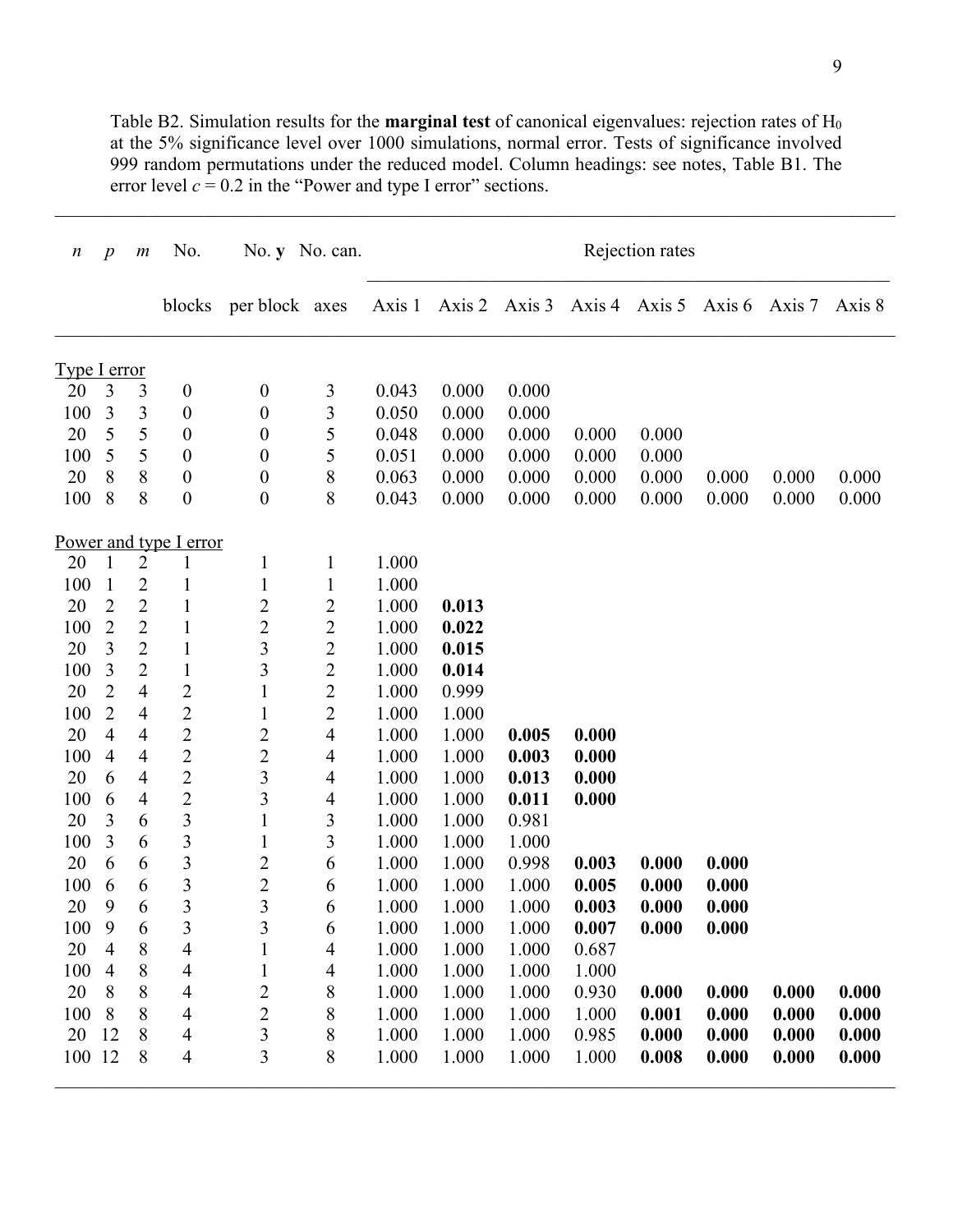| $\boldsymbol{n}$ | $\overline{p}$ | $\ensuremath{m}$ | No.                     | No. y No. can.          |                         |        |        |        |        | Rejection rates |        |        |        |
|------------------|----------------|------------------|-------------------------|-------------------------|-------------------------|--------|--------|--------|--------|-----------------|--------|--------|--------|
|                  |                |                  | blocks                  | per block axes          |                         | Axis 1 | Axis 2 | Axis 3 | Axis 4 | Axis 5          | Axis 6 | Axis 7 | Axis 8 |
| Type I error     |                |                  |                         |                         |                         |        |        |        |        |                 |        |        |        |
| 20               | 3              | 3                | $\boldsymbol{0}$        | $\boldsymbol{0}$        | 3                       | 0.042  | 0.000  | 0.000  |        |                 |        |        |        |
| 100              | 3              | 3                | $\boldsymbol{0}$        | $\boldsymbol{0}$        | 3                       | 0.054  | 0.000  | 0.000  |        |                 |        |        |        |
| 20               | 5              | 5                | $\boldsymbol{0}$        | $\boldsymbol{0}$        | 5                       | 0.047  | 0.000  | 0.000  | 0.000  | 0.000           |        |        |        |
| 100              | 5              | 5                | $\boldsymbol{0}$        | $\boldsymbol{0}$        | 5                       | 0.048  | 0.001  | 0.000  | 0.000  | 0.000           |        |        |        |
| 20               | 8              | 8                | $\boldsymbol{0}$        | $\boldsymbol{0}$        | 8                       | 0.057  | 0.001  | 0.000  | 0.000  | 0.000           | 0.000  | 0.000  | 0.000  |
| 100              | 8              | 8                | $\boldsymbol{0}$        | $\boldsymbol{0}$        | 8                       | 0.042  | 0.000  | 0.000  | 0.000  | 0.000           | 0.000  | 0.000  | 0.000  |
|                  |                |                  | Power and type I error  |                         |                         |        |        |        |        |                 |        |        |        |
| 20               | 1              | 2                |                         | $\mathbf{1}$            | $\mathbf{1}$            | 1.000  |        |        |        |                 |        |        |        |
| 100              | $\mathbf{1}$   | $\overline{2}$   | $\mathbf{1}$            | $\mathbf{1}$            | $\mathbf{1}$            | 1.000  |        |        |        |                 |        |        |        |
| 20               | 2              | $\overline{c}$   | $\mathbf{1}$            | $\overline{\mathbf{c}}$ | $\overline{\mathbf{c}}$ | 1.000  | 0.013  |        |        |                 |        |        |        |
| 100              | $\overline{2}$ | $\overline{2}$   | $\mathbf{1}$            | $\overline{c}$          | $\overline{c}$          | 1.000  | 0.022  |        |        |                 |        |        |        |
| 20               | 3              | $\overline{2}$   | $\mathbf{1}$            | 3                       | $\overline{c}$          | 1.000  | 0.016  |        |        |                 |        |        |        |
| 100              | 3              | $\overline{2}$   | $\mathbf{1}$            | 3                       | $\overline{c}$          | 1.000  | 0.013  |        |        |                 |        |        |        |
| 20               | $\overline{2}$ | $\overline{4}$   | $\overline{c}$          | $\mathbf{1}$            | $\overline{c}$          | 1.000  | 0.999  |        |        |                 |        |        |        |
| 100              | $\overline{2}$ | $\overline{4}$   | $\overline{c}$          | $\mathbf{1}$            | $\overline{c}$          | 1.000  | 1.000  |        |        |                 |        |        |        |
| 20               | $\overline{4}$ | 4                | $\overline{c}$          | $\overline{c}$          | 4                       | 1.000  | 1.000  | 0.007  | 0.000  |                 |        |        |        |
| 100              | $\overline{4}$ | 4                | $\overline{c}$          | $\overline{c}$          | 4                       | 1.000  | 1.000  | 0.003  | 0.000  |                 |        |        |        |
| 20               | 6              | 4                | $\overline{c}$          | 3                       | 4                       | 1.000  | 1.000  | 0.015  | 0.000  |                 |        |        |        |
| 100              | 6              | 4                | $\overline{c}$          | 3                       | 4                       | 1.000  | 1.000  | 0.013  | 0.000  |                 |        |        |        |
| 20               | 3              | 6                | $\overline{\mathbf{3}}$ | $\mathbf{1}$            | 3                       | 1.000  | 1.000  | 0.986  |        |                 |        |        |        |
| 100              | 3              | 6                | $\mathfrak{Z}$          | $\mathbf{1}$            | 3                       | 1.000  | 1.000  | 1.000  |        |                 |        |        |        |
| 20               | 6              | 6                | $\mathfrak{Z}$          | $\overline{\mathbf{c}}$ | 6                       | 1.000  | 1.000  | 1.000  | 0.004  | 0.000           | 0.000  |        |        |
| 100              | 6              | 6                | 3                       | $\overline{2}$          | 6                       | 1.000  | 1.000  | 1.000  | 0.005  | 0.000           | 0.000  |        |        |
| 20               | 9              | 6                | 3                       | 3                       | 6                       | 1.000  | 1.000  | 1.000  | 0.006  | 0.000           | 0.000  |        |        |
| 100              | 9              | 6                | 3                       | 3                       | 6                       | 1.000  | 1.000  | 1.000  | 0.007  | 0.000           | 0.000  |        |        |
| 20               | $\overline{4}$ | 8                | 4                       | $\mathbf{1}$            | 4                       | 1.000  | 1.000  | 0.999  | 0.821  |                 |        |        |        |
| 100              | $\overline{4}$ | 8                | 4                       | $\mathbf{1}$            | 4                       | 1.000  | 1.000  | 1.000  | 1.000  |                 |        |        |        |
| 20               | 8              | 8                | 4                       | $\overline{\mathbf{c}}$ | 8                       | 1.000  | 1.000  | 1.000  | 0.961  | 0.000           | 0.000  | 0.000  | 0.000  |
| 100              | 8              | $8\,$            | 4                       | $\overline{2}$          | 8                       | 1.000  | 1.000  | 1.000  | 1.000  | 0.001           | 0.000  | 0.000  | 0.000  |
| 20               | 12             | 8                | 4                       | 3                       | 8                       | 1.000  | 1.000  | 1.000  | 0.989  | 0.003           | 0.000  | 0.000  | 0.000  |
| 100              | 12             | 8                | 4                       | 3                       | 8                       | 1.000  | 1.000  | 1.000  | 1.000  | 0.011           | 0.000  | 0.000  | 0.000  |

Table B3. Simulation results for the **forward test** of canonical eigenvalues: rejection rates of H<sub>0</sub> at the 5% significance level over 1000 simulations, normal error. Tests of significance involved 999 random permutations under the reduced model. Column headings: see notes, Table B1. The error level  $c = 0.2$  in the "Power and type I error" sections.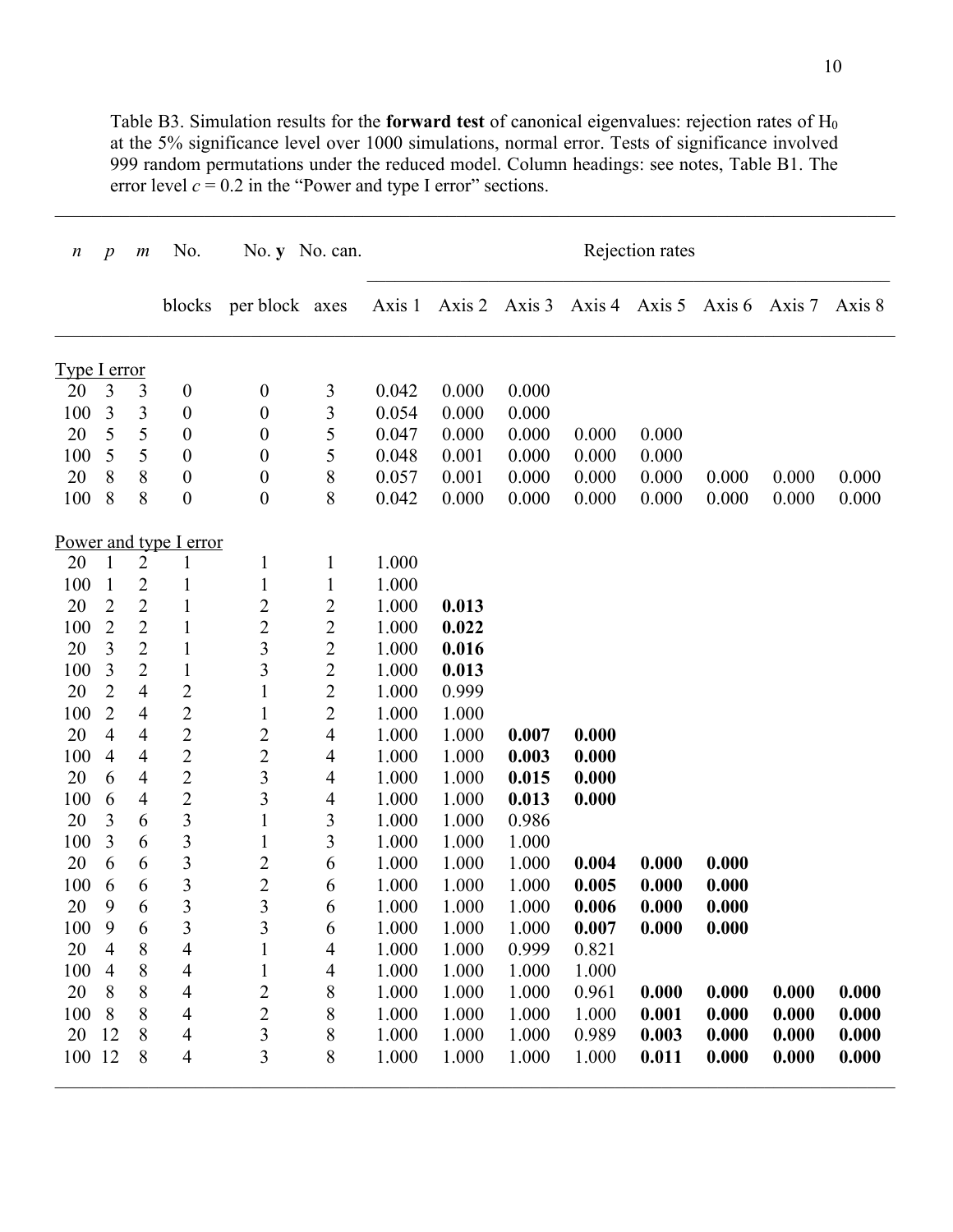Table B4. Simulation results comparing permutation of the raw data (method = "direct") to permutation of the residuals of the reduced model (method = "reduced") for the **marginal test** of the canonical axes for different error levels  $c = \{0.5, 0.8\}$ , normal error. Rejection rates of H<sub>0</sub> at the 5% significance level over 1000 simulations. Tests of significance involved 999 random permutations. Column headings: see notes, Table B1.

 $\mathcal{L}_\mathcal{L} = \mathcal{L}_\mathcal{L} = \mathcal{L}_\mathcal{L} = \mathcal{L}_\mathcal{L} = \mathcal{L}_\mathcal{L} = \mathcal{L}_\mathcal{L} = \mathcal{L}_\mathcal{L} = \mathcal{L}_\mathcal{L} = \mathcal{L}_\mathcal{L} = \mathcal{L}_\mathcal{L} = \mathcal{L}_\mathcal{L} = \mathcal{L}_\mathcal{L} = \mathcal{L}_\mathcal{L} = \mathcal{L}_\mathcal{L} = \mathcal{L}_\mathcal{L} = \mathcal{L}_\mathcal{L} = \mathcal{L}_\mathcal{L}$ 

| $\boldsymbol{n}$ | $\mathcal C$        | No.                     | No. y No. can.          |                          |        |        |           |        | Rejection rates |        |        |        |
|------------------|---------------------|-------------------------|-------------------------|--------------------------|--------|--------|-----------|--------|-----------------|--------|--------|--------|
|                  |                     | blocks                  | per block axes          |                          | Axis 1 | Axis 2 | Axis 3    | Axis 4 | Axis 5          | Axis 6 | Axis 7 | Axis 8 |
|                  | $Method = "direct"$ |                         |                         |                          |        |        |           |        |                 |        |        |        |
| 20               | 0.5                 | $\mathbf{1}$            | $\mathfrak{Z}$          | $\overline{c}$           | 1.000  | 0.011  |           |        |                 |        |        |        |
| 100              | 0.5                 | $\mathbf 1$             | $\mathfrak{Z}$          | $\overline{c}$           | 1.000  | 0.005  |           |        |                 |        |        |        |
| 20               | 0.5                 | $\overline{c}$          | $\overline{\mathbf{3}}$ | 4                        | 1.000  | 0.860  | 0.000     | 0.000  |                 |        |        |        |
| 100              | 0.5                 | $\overline{c}$          | $\overline{3}$          | 4                        | 1.000  | 1.000  | 0.001     | 0.000  |                 |        |        |        |
| 20               | 0.5                 | $\overline{\mathbf{3}}$ | $\overline{\mathbf{3}}$ | 6                        | 1.000  | 0.954  | 0.268     | 0.000  | 0.000           | 0.000  |        |        |
| 100              | 0.5                 | $\overline{\mathbf{3}}$ | $\overline{3}$          | 6                        | 1.000  | 1.000  | 1.000     | 0.000  | 0.000           | 0.000  |        |        |
| 20               | 0.5                 | $\overline{4}$          | $\overline{3}$          | 8                        | 1.000  | 0.972  | 0.583     | 0.011  | 0.000           | 0.000  | 0.000  | 0.000  |
| 100              | 0.5                 | $\overline{4}$          | $\overline{3}$          | 8                        | 1.000  | 1.000  | 1.000     | 0.999  | 0.000           | 0.000  | 0.000  | 0.000  |
| 20               | 0.8                 | $\mathbf{1}$            | $\mathfrak{Z}$          | $\overline{\mathbf{c}}$  | 0.994  | 0.015  |           |        |                 |        |        |        |
| 100              | 0.8                 | $\mathbf 1$             | $\mathfrak{Z}$          | $\overline{c}$           | 1.000  | 0.010  |           |        |                 |        |        |        |
| 20               | 0.8                 |                         | $\mathfrak{Z}$          | $\overline{\mathbf{4}}$  | 0.999  | 0.527  | 0.002     | 0.000  |                 |        |        |        |
| 100              | 0.8                 | $\frac{2}{2}$           | $\overline{\mathbf{3}}$ | 4                        | 1.000  | 1.000  | 0.004     | 0.000  |                 |        |        |        |
| 20               | 0.8                 | $\overline{\mathbf{3}}$ | $\mathfrak{Z}$          | 6                        | 0.999  | 0.689  | 0.062     | 0.000  | 0.000           | 0.000  |        |        |
| 100              | 0.8                 | 3                       | $\overline{\mathbf{3}}$ | 6                        | 1.000  | 1.000  | 0.988     | 0.002  | 0.000           | 0.000  |        |        |
| 20               | 0.8                 | $\overline{4}$          | $\mathfrak{Z}$          | 8                        | 0.998  | 0.714  | 0.145     | 0.003  | 0.000           | 0.000  | 0.000  | 0.000  |
| 100              | 0.8                 | $\overline{4}$          | $\overline{3}$          | 8                        | 1.000  | 1.000  | 1.000     | 0.665  | 0.000           | 0.000  | 0.000  | 0.000  |
|                  |                     | $Method = "reduced"$    |                         |                          |        |        |           |        |                 |        |        |        |
| 20               | 0.5                 | $\mathbf{1}$            | $\mathfrak{Z}$          | $\overline{c}$           | 1.000  | 0.022  |           |        |                 |        |        |        |
| 100              | 0.5                 | $\mathbf{1}$            | $\mathfrak{Z}$          | $\overline{c}$           | 1.000  | 0.026  |           |        |                 |        |        |        |
| 20               | 0.5                 | $\overline{c}$          | $\mathfrak{Z}$          | $\overline{\mathcal{A}}$ | 1.000  | 0.978  | 0.006     | 0.000  |                 |        |        |        |
| 100              | 0.5                 | $\overline{c}$          | $\mathfrak{Z}$          | $\overline{\mathcal{A}}$ | 1.000  | 1.000  | 0.013     | 0.000  |                 |        |        |        |
| 20               | 0.5                 | 3                       | $\mathfrak{Z}$          | 6                        | 1.000  | 1.000  | 0.641     | 0.003  | 0.000           | 0.000  |        |        |
| 100              | 0.5                 | $\overline{\mathbf{3}}$ | $\mathfrak{Z}$          | 6                        | 1.000  | 1.000  | 1.000     | 0.006  | 0.000           | 0.000  |        |        |
| 20               | 0.5                 | 4                       | $\mathfrak{Z}$          | 8                        | 1.000  | 0.999  | 0.909     | 0.132  | 0.000           | 0.000  | 0.000  | 0.000  |
| 100              | 0.5                 | 4                       | 3                       | 8                        | 1.000  | 1.000  | $1.000\,$ | 1.000  | 0.002           | 0.000  | 0.000  | 0.000  |
|                  |                     |                         |                         |                          |        |        |           |        |                 |        |        |        |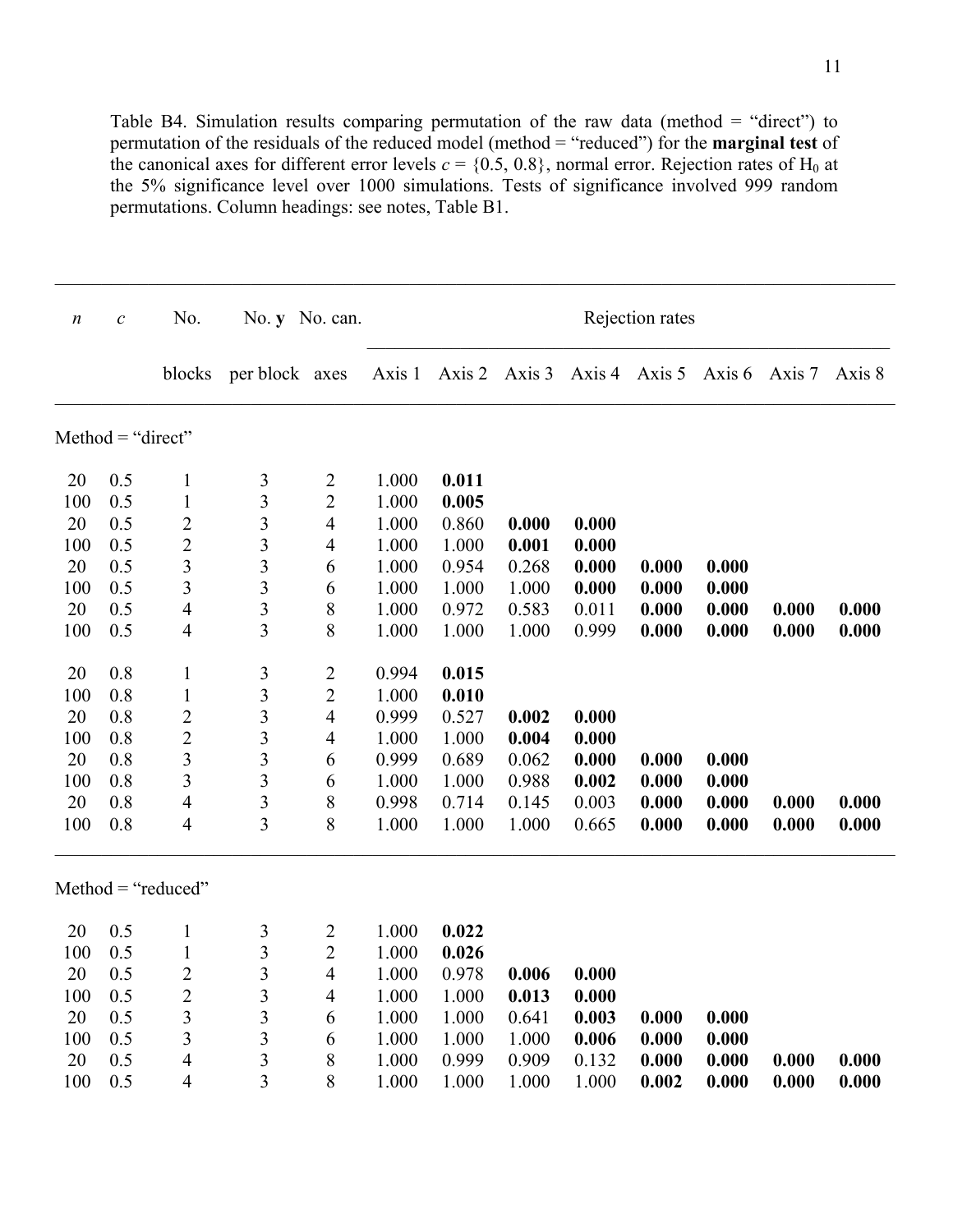| 20  | 0.8 |   |   |               | 0.991 | 0.017 |       |       |       |       |       |       |
|-----|-----|---|---|---------------|-------|-------|-------|-------|-------|-------|-------|-------|
| 100 | 0.8 |   | 3 |               | 1.000 | 0.027 |       |       |       |       |       |       |
| 20  | 0.8 | 2 | 3 | 4             | 1.000 | 0.655 | 0.002 | 0.000 |       |       |       |       |
| 100 | 0.8 | 2 | 3 | 4             | 1.000 | 1.000 | 0.009 | 0.000 |       |       |       |       |
| 20  | 0.8 | 3 | 3 | 6             | 0.999 | 0.858 | 0.121 | 0.000 | 0.000 | 0.000 |       |       |
| 100 | 0.8 |   | 3 | $\mathfrak b$ | 1.000 | 1.000 | 1.000 | 0.011 | 0.000 | 0.000 |       |       |
| 20  | 0.8 | 4 | 3 | 8             | 1.000 | 0.907 | 0.293 | 0.004 | 0.000 | 0.000 | 0.000 | 0.000 |
| 100 | 0.8 | 4 | 3 | 8             | 1.000 | 1.000 | 1.000 | 0.916 | 0.004 | 0.000 | 0.000 | 0.000 |
|     |     |   |   |               |       |       |       |       |       |       |       |       |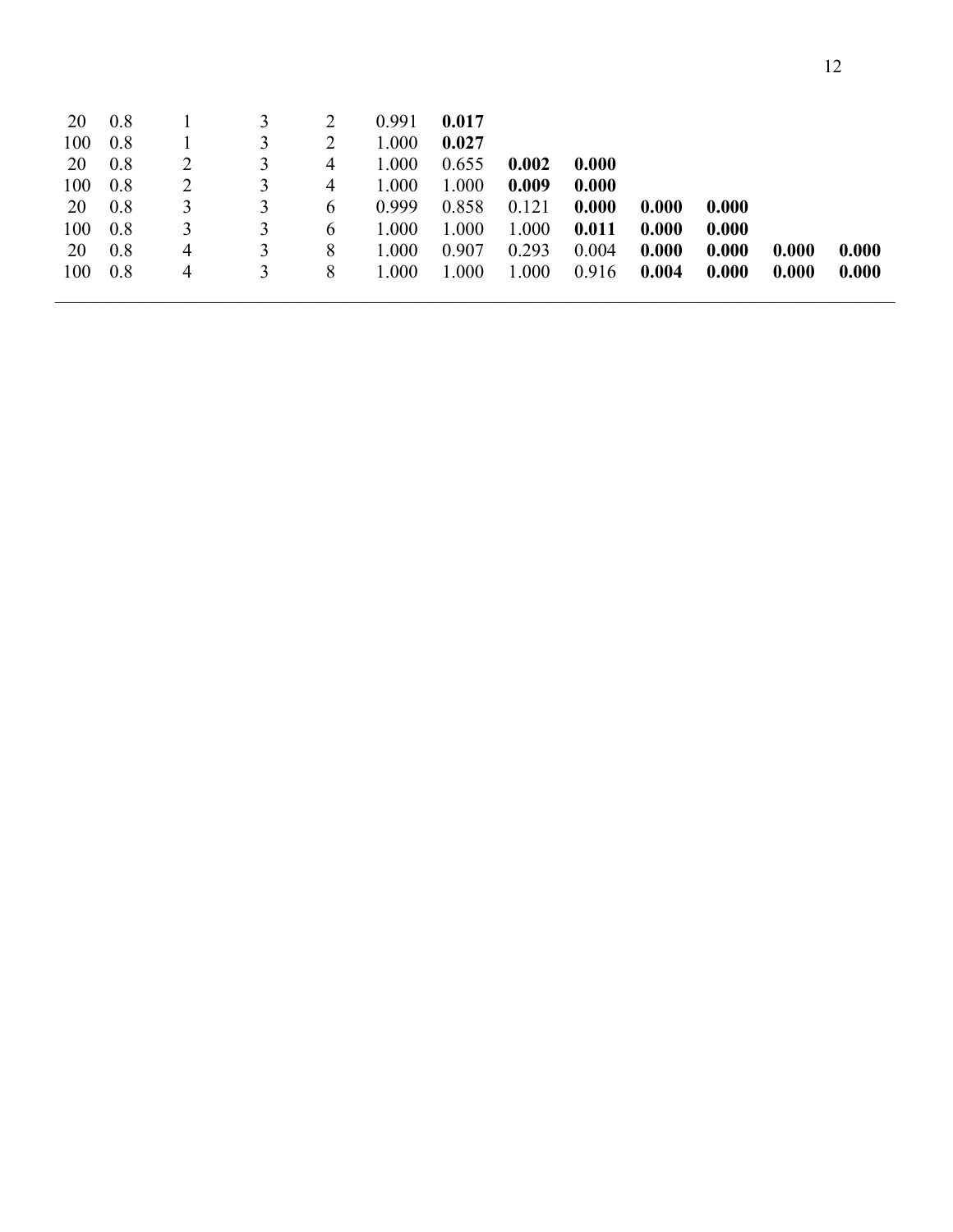Table B5. Simulation results comparing the effects of different error levels  $c = \{0.5, 0.8\}$ , normal error, on the **forward test** of the canonical axes. Rejection rates of H<sub>0</sub> at the 5% significance level over 1000 simulations. Tests of significance involved 999 random permutations under the reduced model (method = "reduced"). Column headings: see notes, Table B1.

| $\boldsymbol{n}$ | $\mathcal C$ | No.                     | No. y No. can.          |                |        |       |               |        | Rejection rates |        |        |        |
|------------------|--------------|-------------------------|-------------------------|----------------|--------|-------|---------------|--------|-----------------|--------|--------|--------|
|                  |              | blocks                  | per block axes          |                | Axis 1 |       | Axis 2 Axis 3 | Axis 4 | Axis 5          | Axis 6 | Axis 7 | Axis 8 |
|                  |              | $Method = "reduced"$    |                         |                |        |       |               |        |                 |        |        |        |
| 20               | 0.5          | 1                       | 3                       | $\overline{2}$ | 1.000  | 0.022 |               |        |                 |        |        |        |
| 100              | 0.5          | $\mathbf{1}$            | $\mathfrak{Z}$          | $\overline{c}$ | 1.000  | 0.025 |               |        |                 |        |        |        |
| 20               | 0.5          | $\overline{c}$          | $\overline{\mathbf{3}}$ | 4              | 1.000  | 0.976 | 0.007         | 0.000  |                 |        |        |        |
| 100              | 0.5          | $\overline{c}$          | $\mathfrak{Z}$          | 4              | 1.000  | 1.000 | 0.011         | 0.000  |                 |        |        |        |
| 20               | 0.5          | $\overline{\mathbf{3}}$ | $\mathfrak{Z}$          | 6              | 1.000  | 1.000 | 0.673         | 0.005  | 0.000           | 0.000  |        |        |
| 100              | 0.5          | 3                       | $\mathfrak{Z}$          | 6              | 1.000  | 1.000 | 1.000         | 0.005  | 0.000           | 0.000  |        |        |
| 20               | 0.5          | 4                       | $\mathfrak{Z}$          | 8              | 1.000  | 0.996 | 0.905         | 0.189  | 0.000           | 0.000  | 0.000  | 0.000  |
| 100              | 0.5          | $\overline{4}$          | 3                       | 8              | 1.000  | 1.000 | 1.000         | 1.000  | 0.003           | 0.000  | 0.000  | 0.000  |
| 20               | 0.8          | $\mathbf{1}$            | $\mathfrak{Z}$          | $\overline{c}$ | 0.991  | 0.016 |               |        |                 |        |        |        |
| 100              | 0.8          | $\mathbf{1}$            | $\overline{\mathbf{3}}$ | $\overline{2}$ | 1.000  | 0.024 |               |        |                 |        |        |        |
| 20               | 0.8          | $\overline{c}$          | $\mathfrak{Z}$          | 4              | 0.997  | 0.666 | 0.004         | 0.000  |                 |        |        |        |
| 100              | 0.8          | $\overline{c}$          | $\mathfrak{Z}$          | $\overline{4}$ | 1.000  | 1.000 | 0.009         | 0.000  |                 |        |        |        |
| 20               | 0.8          | 3                       | $\overline{\mathbf{3}}$ | 6              | 0.998  | 0.846 | 0.138         | 0.002  | 0.000           | 0.000  |        |        |
| 100              | 0.8          | 3                       | $\mathfrak{Z}$          | 6              | 1.000  | 1.000 | 1.000         | 0.011  | 0.000           | 0.000  |        |        |
| 20               | 0.8          | 4                       | $\mathfrak{Z}$          | 8              | 0.989  | 0.839 | 0.303         | 0.011  | 0.000           | 0.000  | 0.000  | 0.000  |
| 100              | 0.8          | 4                       | 3                       | 8              | 1.000  | 1.000 | 1.000         | 0.922  | 0.005           | 0.000  | 0.000  | 0.000  |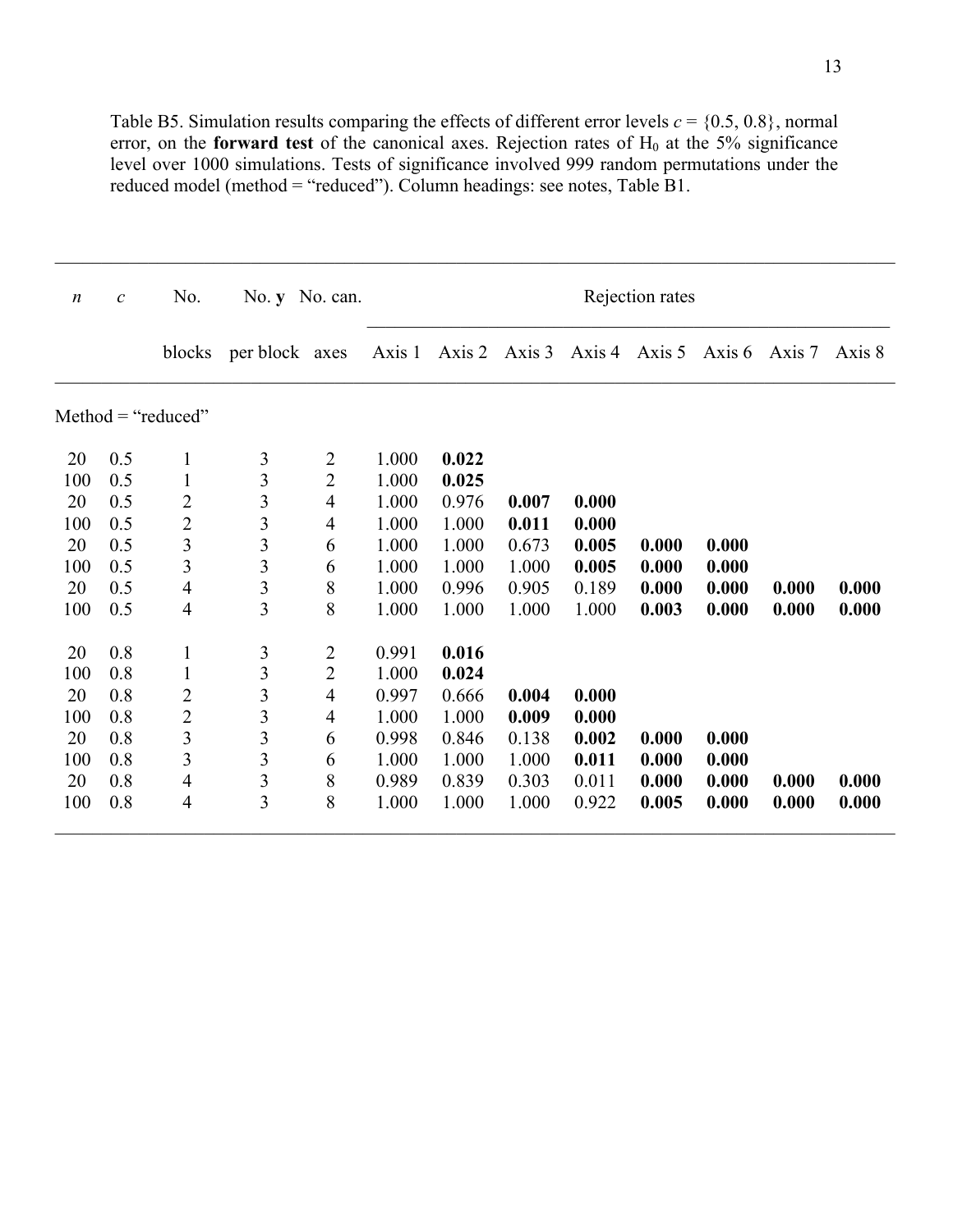Table B6. Simulation results comparing the **marginal** and **forward** testing methods, under permutation of residuals (method = "reduced"), for the canonical axes using **exponential error**, for different error levels  $c = \{0.2, 0.5, 0.8\}$ . Rejection rates of  $H_0$  at the 5% significance level over 1000 simulations. Tests of significance involved 999 random permutations. Column headings: see notes, Table B1.

| $\boldsymbol{n}$ | $\mathcal C$  | No.                     | No. y No. can.          |                |        |        |        |        | Rejection rates |        |        |        |
|------------------|---------------|-------------------------|-------------------------|----------------|--------|--------|--------|--------|-----------------|--------|--------|--------|
|                  |               | blocks                  | per block axes          |                | Axis 1 | Axis 2 | Axis 3 | Axis 4 | Axis 5          | Axis 6 | Axis 7 | Axis 8 |
|                  | Marginal test |                         |                         |                |        |        |        |        |                 |        |        |        |
| 20               | 0.2           | $\mathbf{1}$            | $\mathfrak{Z}$          | $\overline{2}$ | 1.000  | 0.020  |        |        |                 |        |        |        |
| 100              | 0.2           | $\mathbf 1$             | 3                       | $\overline{2}$ | 1.000  | 0.018  |        |        |                 |        |        |        |
| 20               | 0.2           |                         | 3                       | $\overline{4}$ | 1.000  | 1.000  | 0.015  | 0.000  |                 |        |        |        |
| 100              | 0.2           | $\frac{2}{2}$           | 3                       | $\overline{4}$ | 1.000  | 1.000  | 0.010  | 0.000  |                 |        |        |        |
| 20               | 0.2           | $\overline{\mathbf{3}}$ | 3                       | 6              | 1.000  | 1.000  | 1.000  | 0.006  | 0.000           | 0.000  |        |        |
| 100              | 0.2           | $\overline{\mathbf{3}}$ | 3                       | 6              | 1.000  | 1.000  | 1.000  | 0.004  | 0.000           | 0.000  |        |        |
| 20               | 0.2           | $\overline{4}$          | 3                       | 8              | 1.000  | 1.000  | 1.000  | 0.975  | 0.002           | 0.000  | 0.000  | 0.000  |
| 100              | 0.2           | $\overline{4}$          | 3                       | 8              | 1.000  | 1.000  | 1.000  | 1.000  | 0.010           | 0.000  | 0.000  | 0.000  |
| 20               | 0.5           | $\mathbf{1}$            | 3                       | $\overline{2}$ | 1.000  | 0.035  |        |        |                 |        |        |        |
| 100              | 0.5           | $\mathbf 1$             | 3                       | $\overline{c}$ | 1.000  | 0.026  |        |        |                 |        |        |        |
| 20               | 0.5           |                         | 3                       | $\overline{4}$ | 1.000  | 0.951  | 0.016  | 0.000  |                 |        |        |        |
| 100              | 0.5           | $\frac{2}{2}$           | 3                       | $\overline{4}$ | 1.000  | 1.000  | 0.008  | 0.000  |                 |        |        |        |
| 20               | 0.5           | $\overline{\mathbf{3}}$ | 3                       | 6              | 1.000  | 1.000  | 0.577  | 0.006  | 0.000           | 0.000  |        |        |
| 100              | 0.5           | $\overline{3}$          | $\overline{\mathbf{3}}$ | 6              | 1.000  | 1.000  | 1.000  | 0.006  | 0.000           | 0.000  |        |        |
| 20               | 0.5           | $\overline{4}$          | 3                       | $8\,$          | 1.000  | 1.000  | 0.880  | 0.115  | 0.000           | 0.000  | 0.000  | 0.000  |
| 100              | 0.5           | $\overline{4}$          | 3                       | 8              | 1.000  | 1.000  | 1.000  | 1.000  | 0.004           | 0.000  | 0.000  | 0.000  |
| 20               | 0.8           | $\mathbf{1}$            | 3                       | $\overline{2}$ | 0.976  | 0.018  |        |        |                 |        |        |        |
| 100              | 0.8           | $\mathbf 1$             | 3                       | $\sqrt{2}$     | 1.000  | 0.020  |        |        |                 |        |        |        |
| 20               | 0.8           | $\overline{c}$          | 3                       | $\overline{4}$ | 0.995  | 0.592  | 0.008  | 0.000  |                 |        |        |        |
| 100              | 0.8           | $\overline{c}$          | 3                       | $\overline{4}$ | 1.000  | 1.000  | 0.003  | 0.000  |                 |        |        |        |
| 20               | 0.8           | $\overline{\mathbf{3}}$ | 3                       | 6              | 0.996  | 0.809  | 0.110  | 0.001  | 0.000           | 0.000  |        |        |
| 100              | 0.8           | 3                       | 3                       | 6              | 1.000  | 1.000  | 0.997  | 0.004  | 0.000           | 0.000  |        |        |
| 20               | 0.8           | $\overline{4}$          | 3                       | $\,$ $\,$      | 0.996  | 0.841  | 0.253  | 0.004  | 0.000           | 0.000  | 0.000  | 0.000  |
| 100              | 0.8           | 4                       | 3                       | 8              | 1.000  | 1.000  | 1.000  | 0.883  | 0.004           | 0.000  | 0.000  | 0.000  |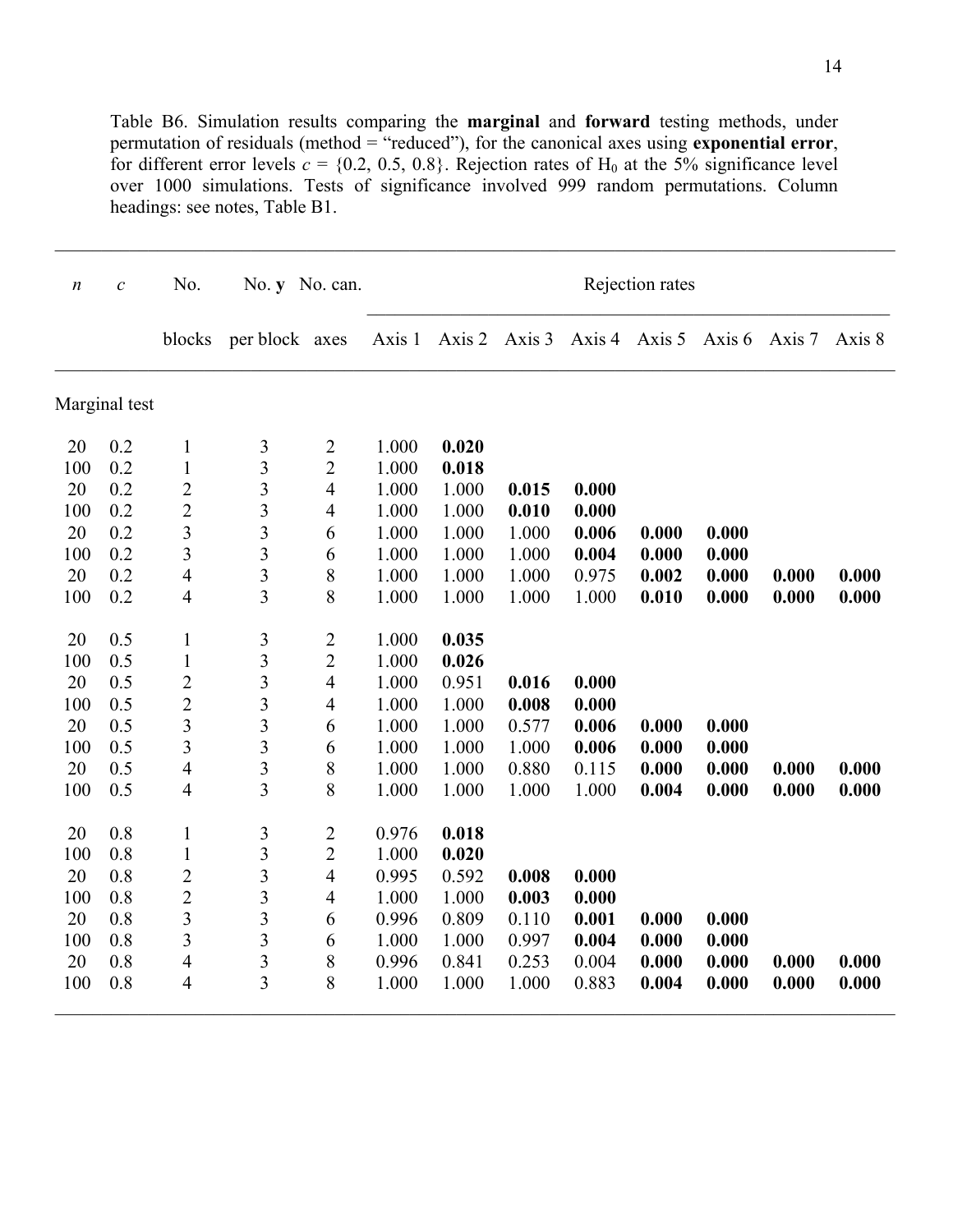Forward test

| 20  | 0.2 | $\mathbf{1}$             | 3                       | $\overline{c}$           | 1.000 | 0.022 |       |       |       |       |       |       |
|-----|-----|--------------------------|-------------------------|--------------------------|-------|-------|-------|-------|-------|-------|-------|-------|
| 100 | 0.2 | $\mathbf{1}$             | $\mathfrak{Z}$          | $\overline{c}$           | 1.000 | 0.018 |       |       |       |       |       |       |
| 20  | 0.2 | $\overline{c}$           | 3                       | 4                        | 1.000 | 1.000 | 0.020 | 0.000 |       |       |       |       |
| 100 | 0.2 | $\overline{c}$           | $\mathfrak{Z}$          | 4                        | 1.000 | 1.000 | 0.010 | 0.000 |       |       |       |       |
| 20  | 0.2 | $\overline{\mathbf{3}}$  | $\overline{\mathbf{3}}$ | 6                        | 1.000 | 1.000 | 1.000 | 0.008 | 0.000 | 0.000 |       |       |
| 100 | 0.2 | $\overline{\mathbf{3}}$  | $\overline{\mathbf{3}}$ | 6                        | 1.000 | 1.000 | 1.000 | 0.003 | 0.000 | 0.000 |       |       |
| 20  | 0.2 | 4                        | $\overline{\mathbf{3}}$ | 8                        | 1.000 | 1.000 | 1.000 | 0.987 | 0.004 | 0.000 | 0.000 | 0.000 |
| 100 | 0.2 | 4                        | $\overline{\mathbf{3}}$ | 8                        | 1.000 | 1.000 | 1.000 | 1.000 | 0.008 | 0.000 | 0.000 | 0.000 |
|     |     |                          |                         |                          |       |       |       |       |       |       |       |       |
| 20  | 0.5 | $\mathbf{1}$             | $\mathfrak{Z}$          | $\overline{2}$           | 1.000 | 0.036 |       |       |       |       |       |       |
| 100 | 0.5 | $\mathbf{1}$             | $\mathfrak{Z}$          | $\overline{c}$           | 1.000 | 0.026 |       |       |       |       |       |       |
| 20  | 0.5 | $\overline{\mathbf{c}}$  | $\overline{\mathbf{3}}$ | 4                        | 1.000 | 0.954 | 0.017 | 0.000 |       |       |       |       |
| 100 | 0.5 | $\overline{c}$           | $\overline{\mathbf{3}}$ | 4                        | 1.000 | 1.000 | 0.008 | 0.000 |       |       |       |       |
| 20  | 0.5 | $\overline{\mathbf{3}}$  | $\overline{\mathbf{3}}$ | 6                        | 1.000 | 0.997 | 0.598 | 0.007 | 0.000 | 0.000 |       |       |
| 100 | 0.5 | 3                        | $\overline{\mathbf{3}}$ | 6                        | 1.000 | 1.000 | 1.000 | 0.006 | 0.000 | 0.000 |       |       |
| 20  | 0.5 | $\overline{4}$           | $\mathfrak{Z}$          | 8                        | 1.000 | 0.995 | 0.873 | 0.146 | 0.000 | 0.000 | 0.000 | 0.000 |
| 100 | 0.5 | $\overline{\mathcal{A}}$ | $\overline{\mathbf{3}}$ | 8                        | 1.000 | 1.000 | 1.000 | 1.000 | 0.005 | 0.000 | 0.000 | 0.000 |
|     |     |                          |                         |                          |       |       |       |       |       |       |       |       |
| 20  | 0.8 | $\mathbf{1}$             | $\mathfrak{Z}$          | $\overline{2}$           | 0.975 | 0.016 |       |       |       |       |       |       |
| 100 | 0.8 | $\mathbf{1}$             | 3                       | $\overline{2}$           | 1.000 | 0.017 |       |       |       |       |       |       |
| 20  | 0.8 | $\overline{c}$           | 3                       | $\overline{\mathcal{A}}$ | 0.991 | 0.607 | 0.009 | 0.000 |       |       |       |       |
| 100 | 0.8 | $\overline{c}$           | 3                       | 4                        | 1.000 | 1.000 | 0.003 | 0.000 |       |       |       |       |
| 20  | 0.8 | $\overline{\mathbf{3}}$  | $\overline{\mathbf{3}}$ | 6                        | 0.987 | 0.789 | 0.132 | 0.000 | 0.000 | 0.000 |       |       |
| 100 | 0.8 | $\overline{\mathbf{3}}$  | $\overline{\mathbf{3}}$ | 6                        | 1.000 | 1.000 | 0.997 | 0.003 | 0.000 | 0.000 |       |       |
| 20  | 0.8 | 4                        | $\mathfrak{Z}$          | 8                        | 0.972 | 0.751 | 0.258 | 0.011 | 0.000 | 0.000 | 0.000 | 0.000 |
| 100 | 0.8 | 4                        | 3                       | 8                        | 1.000 | 1.000 | 1.000 | 0.891 | 0.002 | 0.000 | 0.000 | 0.000 |
|     |     |                          |                         |                          |       |       |       |       |       |       |       |       |

 $\mathcal{L}_\mathcal{L} = \mathcal{L}_\mathcal{L} = \mathcal{L}_\mathcal{L} = \mathcal{L}_\mathcal{L} = \mathcal{L}_\mathcal{L} = \mathcal{L}_\mathcal{L} = \mathcal{L}_\mathcal{L} = \mathcal{L}_\mathcal{L} = \mathcal{L}_\mathcal{L} = \mathcal{L}_\mathcal{L} = \mathcal{L}_\mathcal{L} = \mathcal{L}_\mathcal{L} = \mathcal{L}_\mathcal{L} = \mathcal{L}_\mathcal{L} = \mathcal{L}_\mathcal{L} = \mathcal{L}_\mathcal{L} = \mathcal{L}_\mathcal{L}$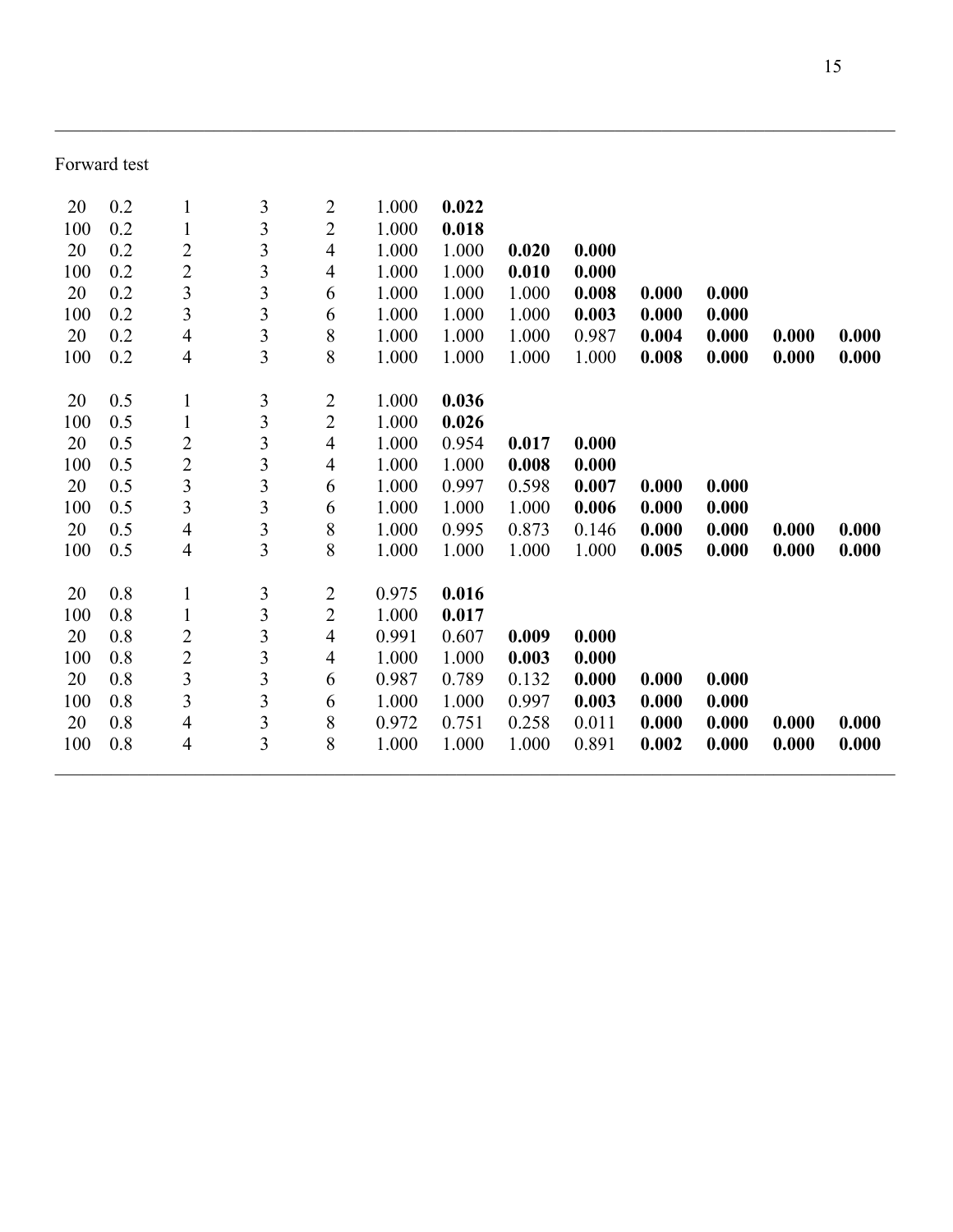Table B7. Simulation results comparing the **marginal** and **forward** testing methods, under permutation of residuals (method = "reduced"), for the canonical axes using **cubed exponential error**, for different error levels  $c = \{0.2, 0.5, 0.8\}$ . Rejection rates of H<sub>0</sub> at the 5% significance level over 1000 simulations. Tests of significance involved 999 random permutations. Column headings: see notes, Table B1.

| $\boldsymbol{n}$ | $\mathcal C$  | No.                     | No. y No. can. |                |        |        |        |        | Rejection rates |        |        |        |
|------------------|---------------|-------------------------|----------------|----------------|--------|--------|--------|--------|-----------------|--------|--------|--------|
|                  |               | blocks                  | per block axes |                | Axis 1 | Axis 2 | Axis 3 | Axis 4 | Axis 5          | Axis 6 | Axis 7 | Axis 8 |
|                  | Marginal test |                         |                |                |        |        |        |        |                 |        |        |        |
| 20               | 0.2           | $\mathbf{1}$            | $\mathfrak{Z}$ | $\overline{2}$ | 0.251  | 0.003  |        |        |                 |        |        |        |
| 100              | 0.2           | $\mathbf{1}$            | 3              | $\overline{2}$ | 0.472  | 0.006  |        |        |                 |        |        |        |
| 20               | 0.2           | $\overline{\mathbf{c}}$ | 3              | $\overline{4}$ | 0.135  | 0.009  | 0.000  | 0.000  |                 |        |        |        |
| 100              | 0.2           | $\overline{c}$          | 3              | $\overline{4}$ | 0.343  | 0.030  | 0.000  | 0.000  |                 |        |        |        |
| 20               | 0.2           | $\overline{\mathbf{3}}$ | 3              | 6              | 0.093  | 0.004  | 0.001  | 0.000  | 0.000           | 0.000  |        |        |
| 100              | 0.2           | 3                       | 3              | 6              | 0.236  | 0.018  | 0.001  | 0.000  | 0.000           | 0.000  |        |        |
| 20               | 0.2           | $\overline{4}$          | 3              | 8              | 0.080  | 0.001  | 0.000  | 0.000  | 0.000           | 0.000  | 0.000  | 0.000  |
| 100              | 0.2           | $\overline{4}$          | 3              | 8              | 0.155  | 0.009  | 0.000  | 0.000  | 0.000           | 0.000  | 0.000  | 0.000  |
| 20               | 0.5           | $\mathbf{1}$            | 3              | $\overline{2}$ | 0.091  | 0.001  |        |        |                 |        |        |        |
| 100              | 0.5           | $\mathbf{1}$            | 3              | $\overline{c}$ | 0.112  | 0.000  |        |        |                 |        |        |        |
| 20               | 0.5           |                         | 3              | $\overline{4}$ | 0.064  | 0.001  | 0.000  | 0.000  |                 |        |        |        |
| 100              | 0.5           | $\frac{2}{2}$           | 3              | $\overline{4}$ | 0.079  | 0.000  | 0.000  | 0.000  |                 |        |        |        |
| 20               | 0.5           | $\overline{\mathbf{3}}$ | 3              | 6              | 0.055  | 0.000  | 0.000  | 0.000  | 0.000           | 0.000  |        |        |
| 100              | 0.5           | $\overline{\mathbf{3}}$ | 3              | 6              | 0.057  | 0.002  | 0.000  | 0.000  | 0.000           | 0.000  |        |        |
| 20               | 0.5           | $\overline{4}$          | 3              | 8              | 0.043  | 0.000  | 0.000  | 0.000  | 0.000           | 0.000  | 0.000  | 0.000  |
| 100              | 0.5           | $\overline{4}$          | $\overline{3}$ | 8              | 0.057  | 0.000  | 0.000  | 0.000  | 0.000           | 0.000  | 0.000  | 0.000  |
| 20               | 0.8           | $\mathbf{1}$            | 3              | $\overline{2}$ | 0.058  | 0.000  |        |        |                 |        |        |        |
| 100              | 0.8           | $\mathbf{1}$            | 3              | $\sqrt{2}$     | 0.074  | 0.000  |        |        |                 |        |        |        |
| 20               | 0.8           | $\overline{c}$          | 3              | $\overline{4}$ | 0.063  | 0.001  | 0.000  | 0.000  |                 |        |        |        |
| 100              | 0.8           | $\overline{c}$          | 3              | $\overline{4}$ | 0.058  | 0.000  | 0.000  | 0.000  |                 |        |        |        |
| 20               | 0.8           | $\overline{\mathbf{3}}$ | 3              | 6              | 0.053  | 0.001  | 0.000  | 0.000  | 0.000           | 0.000  |        |        |
| 100              | 0.8           | 3                       | 3              | 6              | 0.067  | 0.000  | 0.000  | 0.000  | 0.000           | 0.000  |        |        |
| 20               | 0.8           | $\overline{4}$          | 3              | $\,$ $\,$      | 0.053  | 0.000  | 0.000  | 0.000  | 0.000           | 0.000  | 0.000  | 0.000  |
| 100              | 0.8           | 4                       | 3              | 8              | 0.069  | 0.000  | 0.000  | 0.000  | 0.000           | 0.000  | 0.000  | 0.000  |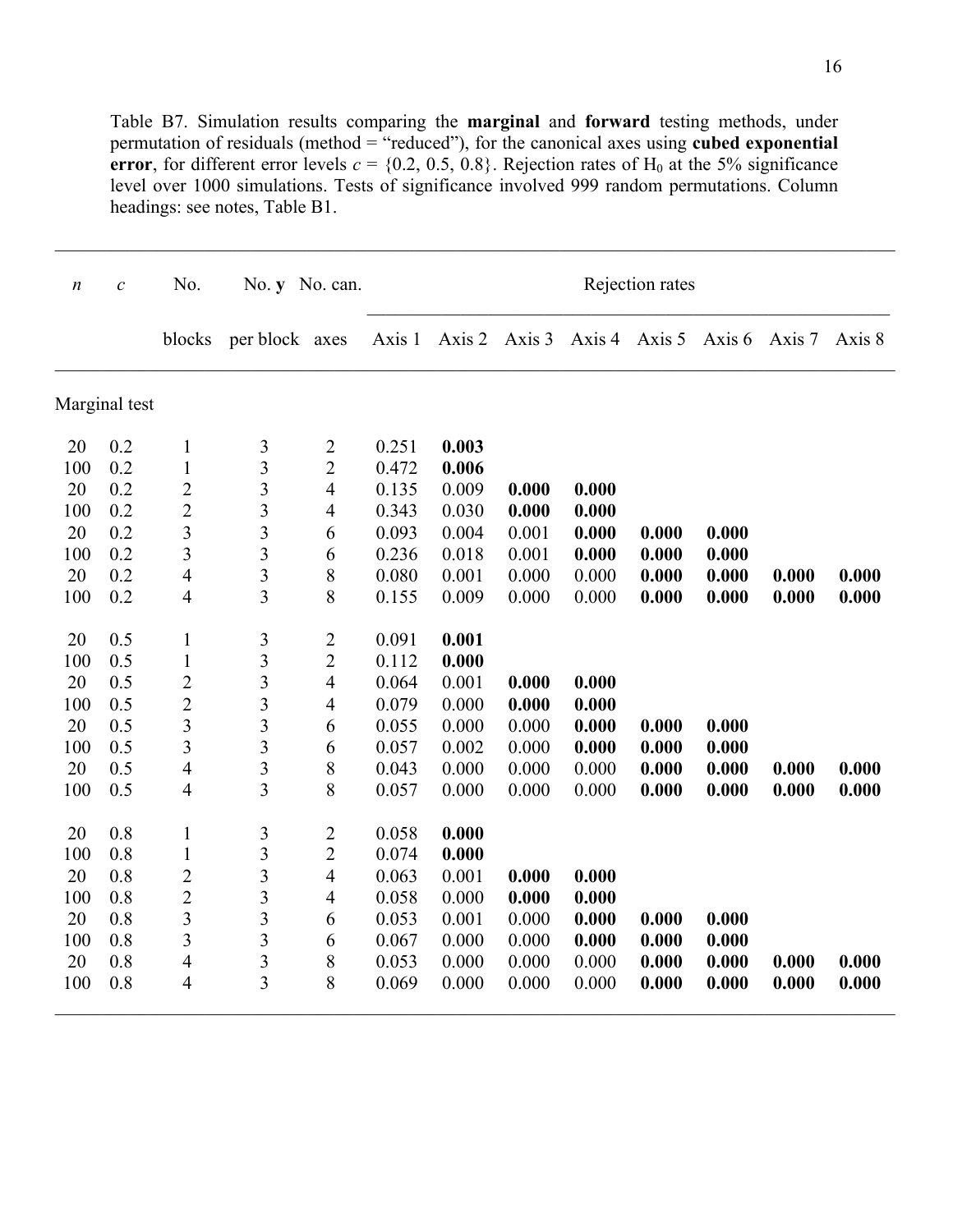Forward test

| 20  | 0.2 | $\mathbf{1}$            | 3                       | $\overline{c}$ | 0.250 | 0.003 |       |       |       |       |       |       |
|-----|-----|-------------------------|-------------------------|----------------|-------|-------|-------|-------|-------|-------|-------|-------|
| 100 | 0.2 | $\mathbf{1}$            | $\mathfrak{Z}$          | $\overline{c}$ | 0.469 | 0.007 |       |       |       |       |       |       |
| 20  | 0.2 | $\overline{c}$          | 3                       | 4              | 0.121 | 0.009 | 0.000 | 0.000 |       |       |       |       |
| 100 | 0.2 | $\overline{c}$          | $\mathfrak{Z}$          | 4              | 0.343 | 0.030 | 0.000 | 0.000 |       |       |       |       |
| 20  | 0.2 | $\overline{\mathbf{3}}$ | $\overline{\mathbf{3}}$ | 6              | 0.081 | 0.004 | 0.001 | 0.000 | 0.000 | 0.000 |       |       |
| 100 | 0.2 | $\overline{\mathbf{3}}$ | $\overline{\mathbf{3}}$ | 6              | 0.226 | 0.017 | 0.001 | 0.000 | 0.000 | 0.000 |       |       |
| 20  | 0.2 | 4                       | $\overline{\mathbf{3}}$ | 8              | 0.052 | 0.003 | 0.000 | 0.000 | 0.000 | 0.000 | 0.000 | 0.000 |
| 100 | 0.2 | 4                       | $\overline{\mathbf{3}}$ | 8              | 0.140 | 0.009 | 0.000 | 0.000 | 0.000 | 0.000 | 0.000 | 0.000 |
|     |     |                         |                         |                |       |       |       |       |       |       |       |       |
| 20  | 0.5 | $\mathbf{1}$            | $\mathfrak{Z}$          | $\overline{2}$ | 0.083 | 0.001 |       |       |       |       |       |       |
| 100 | 0.5 | $\mathbf{1}$            | 3                       | $\overline{c}$ | 0.113 | 0.000 |       |       |       |       |       |       |
| 20  | 0.5 | $\overline{c}$          | $\overline{\mathbf{3}}$ | 4              | 0.054 | 0.001 | 0.000 | 0.000 |       |       |       |       |
| 100 | 0.5 | $\overline{c}$          | $\overline{\mathbf{3}}$ | 4              | 0.081 | 0.000 | 0.000 | 0.000 |       |       |       |       |
| 20  | 0.5 | $\overline{\mathbf{3}}$ | $\overline{\mathbf{3}}$ | 6              | 0.057 | 0.000 | 0.000 | 0.000 | 0.000 | 0.000 |       |       |
| 100 | 0.5 | $\overline{\mathbf{3}}$ | $\overline{\mathbf{3}}$ | 6              | 0.058 | 0.002 | 0.000 | 0.000 | 0.000 | 0.000 |       |       |
| 20  | 0.5 | $\overline{4}$          | $\mathfrak{Z}$          | 8              | 0.045 | 0.000 | 0.000 | 0.000 | 0.000 | 0.000 | 0.000 | 0.000 |
| 100 | 0.5 | 4                       | $\overline{\mathbf{3}}$ | 8              | 0.055 | 0.000 | 0.000 | 0.000 | 0.000 | 0.000 | 0.000 | 0.000 |
|     |     |                         |                         |                |       |       |       |       |       |       |       |       |
| 20  | 0.8 | $\mathbf{1}$            | $\mathfrak{Z}$          | $\overline{2}$ | 0.058 | 0.000 |       |       |       |       |       |       |
| 100 | 0.8 | $\mathbf{1}$            | 3                       | $\overline{2}$ | 0.075 | 0.000 |       |       |       |       |       |       |
| 20  | 0.8 | $\overline{c}$          | 3                       | 4              | 0.058 | 0.001 | 0.000 | 0.000 |       |       |       |       |
| 100 | 0.8 | $\overline{c}$          | 3                       | 4              | 0.060 | 0.000 | 0.000 | 0.000 |       |       |       |       |
| 20  | 0.8 | $\overline{\mathbf{3}}$ | $\overline{\mathbf{3}}$ | 6              | 0.048 | 0.005 | 0.000 | 0.000 | 0.000 | 0.000 |       |       |
| 100 | 0.8 | $\overline{\mathbf{3}}$ | $\overline{\mathbf{3}}$ | 6              | 0.065 | 0.000 | 0.000 | 0.000 | 0.000 | 0.000 |       |       |
| 20  | 0.8 | 4                       | $\mathfrak{Z}$          | 8              | 0.057 | 0.000 | 0.000 | 0.000 | 0.000 | 0.000 | 0.000 | 0.000 |
| 100 | 0.8 | 4                       | $\overline{\mathbf{3}}$ | 8              | 0.066 | 0.000 | 0.000 | 0.000 | 0.000 | 0.000 | 0.000 | 0.000 |
|     |     |                         |                         |                |       |       |       |       |       |       |       |       |

 $\mathcal{L}_\mathcal{L} = \mathcal{L}_\mathcal{L} = \mathcal{L}_\mathcal{L} = \mathcal{L}_\mathcal{L} = \mathcal{L}_\mathcal{L} = \mathcal{L}_\mathcal{L} = \mathcal{L}_\mathcal{L} = \mathcal{L}_\mathcal{L} = \mathcal{L}_\mathcal{L} = \mathcal{L}_\mathcal{L} = \mathcal{L}_\mathcal{L} = \mathcal{L}_\mathcal{L} = \mathcal{L}_\mathcal{L} = \mathcal{L}_\mathcal{L} = \mathcal{L}_\mathcal{L} = \mathcal{L}_\mathcal{L} = \mathcal{L}_\mathcal{L}$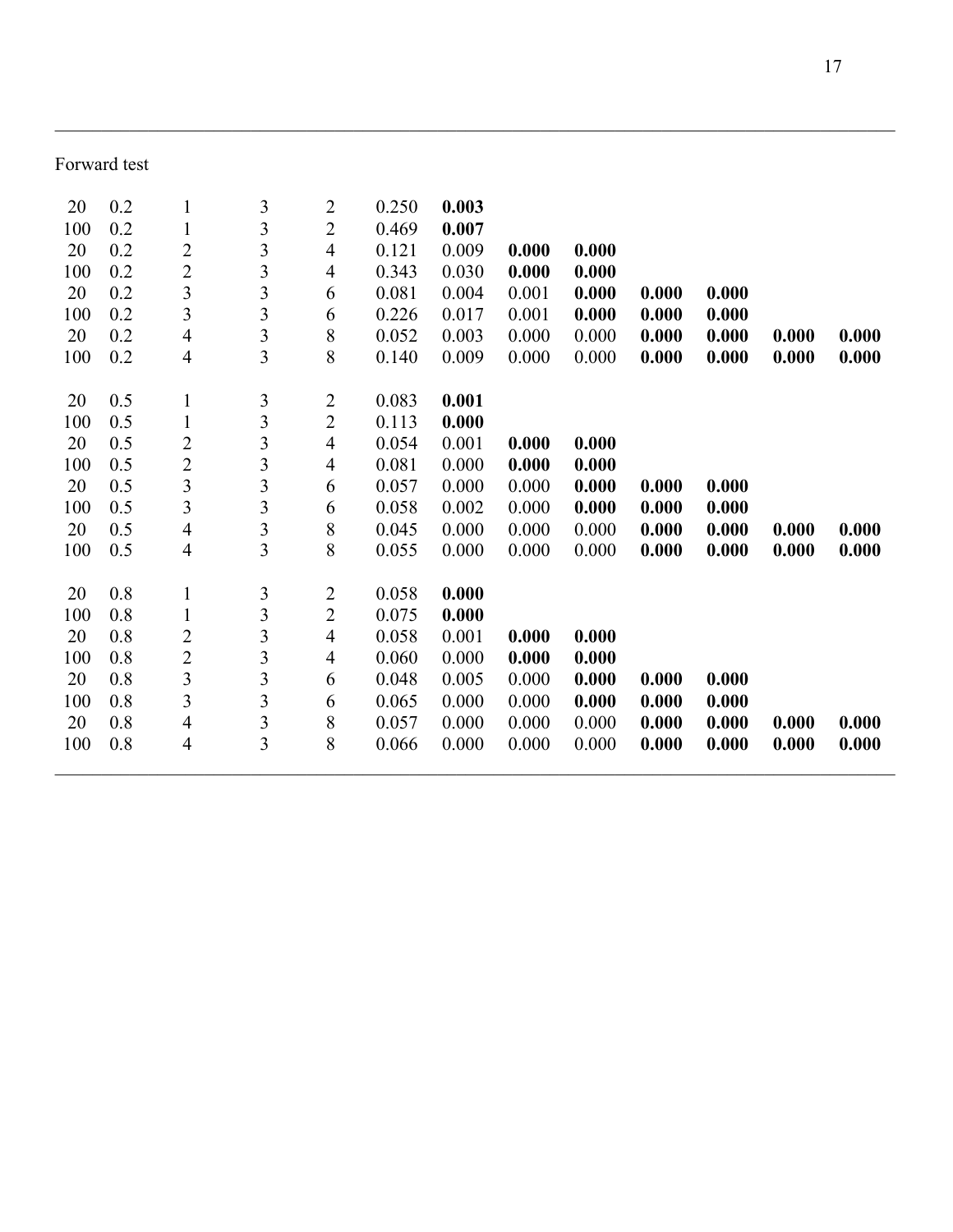*Supplementary information to:*

Legendre, P., Oksanen, J. & ter Braak, C. J. F. (2011) Testing the significance of canonical axes in redundancy analysis. *Methods in Ecology & Evolution*, **2**, 269–277.

# **DATA S1**

### DESCRIPTION OF THE MARGINAL AND FORWARD METHODS

This section contains R-language functions describing the marginal and forward methods for testing the canonical axes in simple redundancy analysis (RDA) without covariables. These functions are also found in the folder of R functions provided in the Supporting Information.

### **Marginal test**

```
'marginal.test' <-
    function(Y,X,nperm=199,seed=NULL,scaleY=FALSE,verbose=FALSE)
# 
# Test of canonical eigenvalues in simple RDA using the marginal method.
# In this method, the residual SS in the denominator of F is the same for the 
# test of all canonical axes: the residual SS of the regression of Y on X.
#
# This is a simple explicit program, without shortcuts nor compiled 
# permutation function. Its aim is to unambiguously describe the marginal 
# testing method. The code is interspersed with comments to explain the 
# computation steps. This function is not intended for routine testing of 
# canonical eigenvalues, although it produces correct, publishable results.
# 
# Parameters:
# Y: response data matrix
# X: explanatory data matrix; no factors are allowed
# nperm: number of permutations
# seed: seed for random number generator, used by the permutation function 
# sample(). If seed=NULL (default), a random integer is drawn as the 
# seed for the run. It will be reset to that value before the test of # each canonical axis. All axes are thus tested using the same set of
\# each canonical axis. All axes are thus tested using the same set of \# permutations. A fixed value, e.g. seed=12345, can be givenn by the
\# permutations. A fixed value, e.g. seed=12345, can be givenn by the \# user to compare the results of this function with that of other
# user to compare the results of this function with that of other # functions where the seed can also be set at run time.
# functions where the seed can also be set at run time.<br># scaleY = TRUE : standardize the Y variables
# scaleY = TRUE : standardize the Y variables<br># = FALSE: the Y variables are centeree
# = FALSE: the Y variables are centered on their means<br># verbose = TRUE: print intermediate F and F.perm results
      verbose = TRUE: print intermediate F and F.perm results
#
# License: GPL-2 
# Authors: Pierre Legendre and Jari Oksanen, 2010
{
   if(nperm > 5) verbose <- FALSE # Modify this limit as needed # if(length(seed)==0) seed <- ceiling(runif(1,max=10000))
   cat("seed =", seed, '\n\times")
    a <- system.time({ # How much time needed for the test?
    epsilon <- sqrt(.Machine$double.eps)
#
# Center or standardize the Y variables, standardize the X variables
    Y <- scale(as.matrix(Y), center=TRUE, scale=scaleY)
```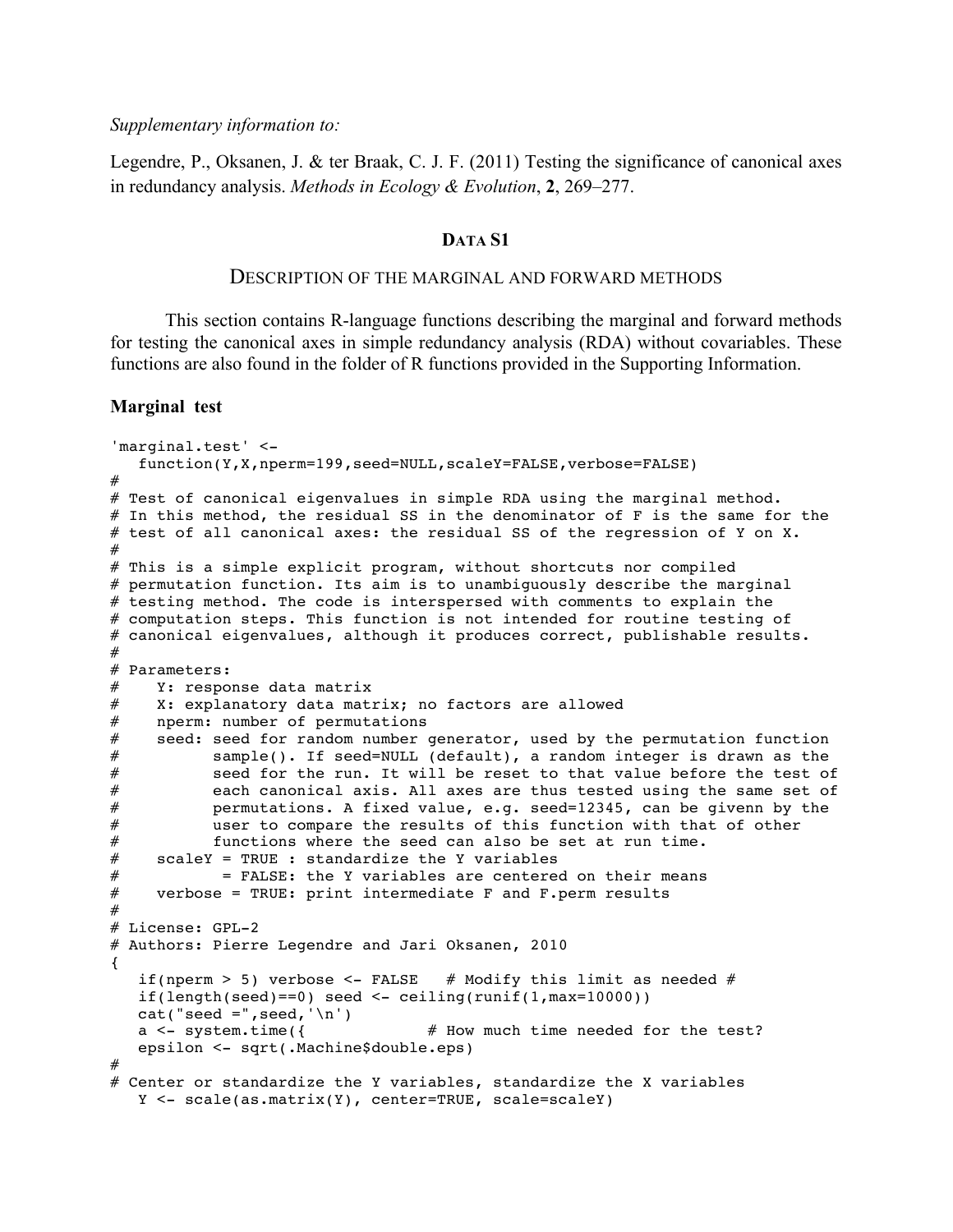```
X \leq - \text{scale}(\text{as-matrix}(X), \text{center=TRUE}, \text{scale=TRUE})n \le - nrow(Y)SS.Y < - sum(Y^2)#
# Compute the rank of X
   m \le - length(which(svd(cov(X))$d > epsilon))
#
# RDA consists of 2 steps: regression, then PCA of the table of fitted 
# values by eigen decomposition of the matrix of Sums of Squares and Cross 
# Products (SSCP), which is cov*(n-1)
   qr.X \leq - qr(X) \neq We use QR decomposition for efficiency
   Yhat <- qr.fitted(qr.X, Y) # Faster than: Yhat<-fitted.values(lm(Y-X))
   SS.Yhat \leq sum(Yhat<sup>^2</sup>)
    Yhat.eig <- svd(Yhat, nv=0) # svd decomposition of Yhat
   eig.values <- Yhat.eig$d^2 # = eigen(cov( t(Yhat)%*%Yhat ))$values
   k <- sum(eig.values > epsilon) # Number of canonical eigenvalues<br>axes <- Yhat.eiq$u[,1:k] # Canonical axes = f(X)axes \leq Yhat.eig$u[,1:k]
#
# A section could be added here to compute the RDA R-square (SS.Yhat/SS.Y) 
# and test its significance.
# A section could be added here to produce a biplot with scaling type 1 or 2.
#
# Test the significance of individual canonical axes
 #
    # No covariables: test canonical axis 1 by permutation of the raw data.
    # Test of axis 1: no residuals to be computed on previously tested axes
   F <- eig.values[1] / (SS.Y - SS.Yhat)
   Fstat \leq- F*(n-1-m) \qquad # Start assembling vector 'Fstat'
    #
    set.seed(seed)
    nGE <- 1 # Hope correction: count 'Fstat' in the reference distribution
    for(iperm in 1:nperm) {
      Y.perm \leq - Y[sample(n),]
      SS.Y.perm <- SS.Y # Same SS for Y and Y.perm after permuting Y rows
       # 
       # Re-use the qr.X: does not change during permutations
       Yhat.perm <- qr.fitted(qr.X, Y.perm)
       SS.Yhat.perm <- sum(Yhat.perm^2)
      Yhat.perm.eig <- svd(Yhat.perm, nv=0, nu=0)$d^2
 #
       F.perm <- Yhat.perm.eig[1] / (SS.Y.perm - SS.Yhat.perm)
      if(F.perm >= F) nGE <- nGE+1<br>if(verbose) cat("Axis 1 :F = "F, " F. perm = "F.perm' \\\harrow n') }
    prob <- nGE/(nperm+1) # Start assembling vector 'prob'
    # Test the following canonical axes by permuting residuals of reduced model
   if(k > 1) {
   for(j in 2:k) \{ # Compute the F statistic
      F <- eig.values[j] / (SS.Y - SS.Yhat)
      Fstat <- c(Fstat, F*(n-1-m)) # Attach the new F value to 'Fstat'
 #
       # Compute reduced model residuals of Y on the previously tested axes
      qr.prev \leq -q qr(axes[, 1:(j-1)])
       Y.fit <- qr.fitted(qr.prev, Y)
       Y.res <- qr.resid(qr.prev, Y)
       #
```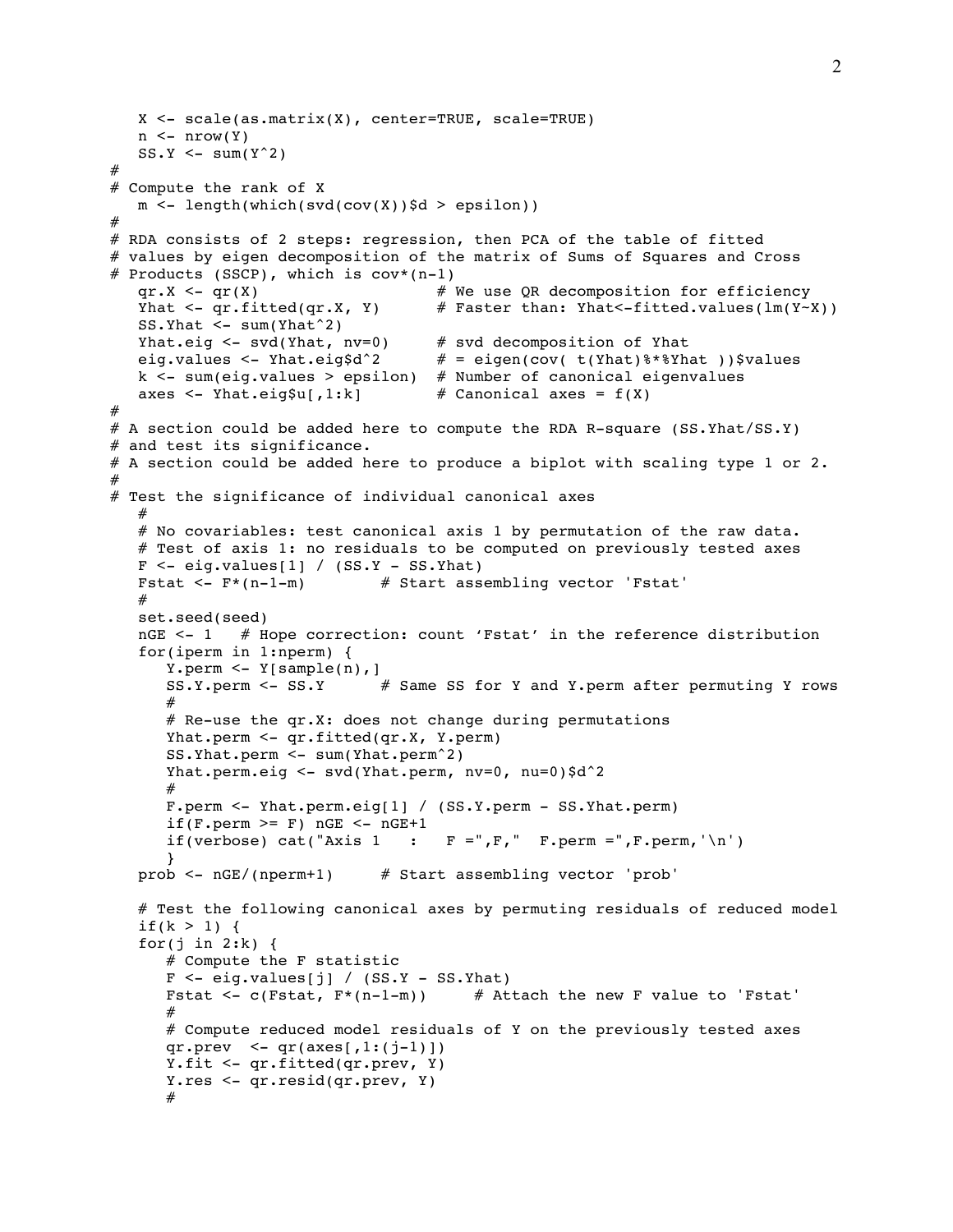```
 # Compute residuals of X on previously tested axes for partial RDA below
       qr.X.res <- qr(qr.resid(qr.prev, X))
 # 
       set.seed(seed)
       nGE <- 1 # Hope correction
       if(verbose) cat('\n')
       for(iperm in 1:nperm) {
          # Create permuted Y and compute its sum of squares (SS)
          Y.perm <- Y.fit + Y.res[sample(n),]
          SS.Y.perm <- sum(Y.perm^2) # Not same SS as in the unpermuted data
 #
          # The j-th eigenvalue is the first eigenvalue of the partial RDA
         # of Y.perm by X residualized onthe previous axes[1:(j-1)].
          # qr.X.res was computed before the permutation loop.
         Yhat.perm <- qr.fitted(qr.X.res, Y.perm)
         Yhat.perm.eig1 <- svd(Yhat.perm, nv=0, nu=0)$d[1]^2
 #
          # For denominator of the F-statistic: RDA of Y.perm on X.
          # qr.X was computed near the beginning of the function.
         YhatTot.perm <- qr.fitted(qr.X, Y.perm)
          SS.YhatTot.perm <- sum(YhatTot.perm^2)
 #
          # Compute the F-statistic under permutation for the tested eigenvalue
          F.perm <- Yhat.perm.eig1 / (SS.Y.perm - SS.YhatTot.perm)
 #
         if(F.perm >= F) nGE <- nGE+1if(verbose) cat("Axis [",j,"]: F = "F, " F.perm = "F.perm, '\n') }
       prob <- c(prob, nGE/(nperm+1)) # Attach the new probability to 'prob'
       }
       }
    })
    a[3] <- sprintf("%2f",a[3])
   cat("Computation time =", a[3]," sec", '\n')
# Output the results
# The eigenvalues of the covariance matrix = (eigenvalues computed here)/(n-1)
out <- cbind(eig.values[1:k]/(n-1), Fstat, prob)
rownames(out) <- rownames(out, do.NULL=FALSE, prefix="Axis.")
colnames(out) <- c("Eigenvalue", "F.marginal", "P.marginal")
out
```
#

#

#

}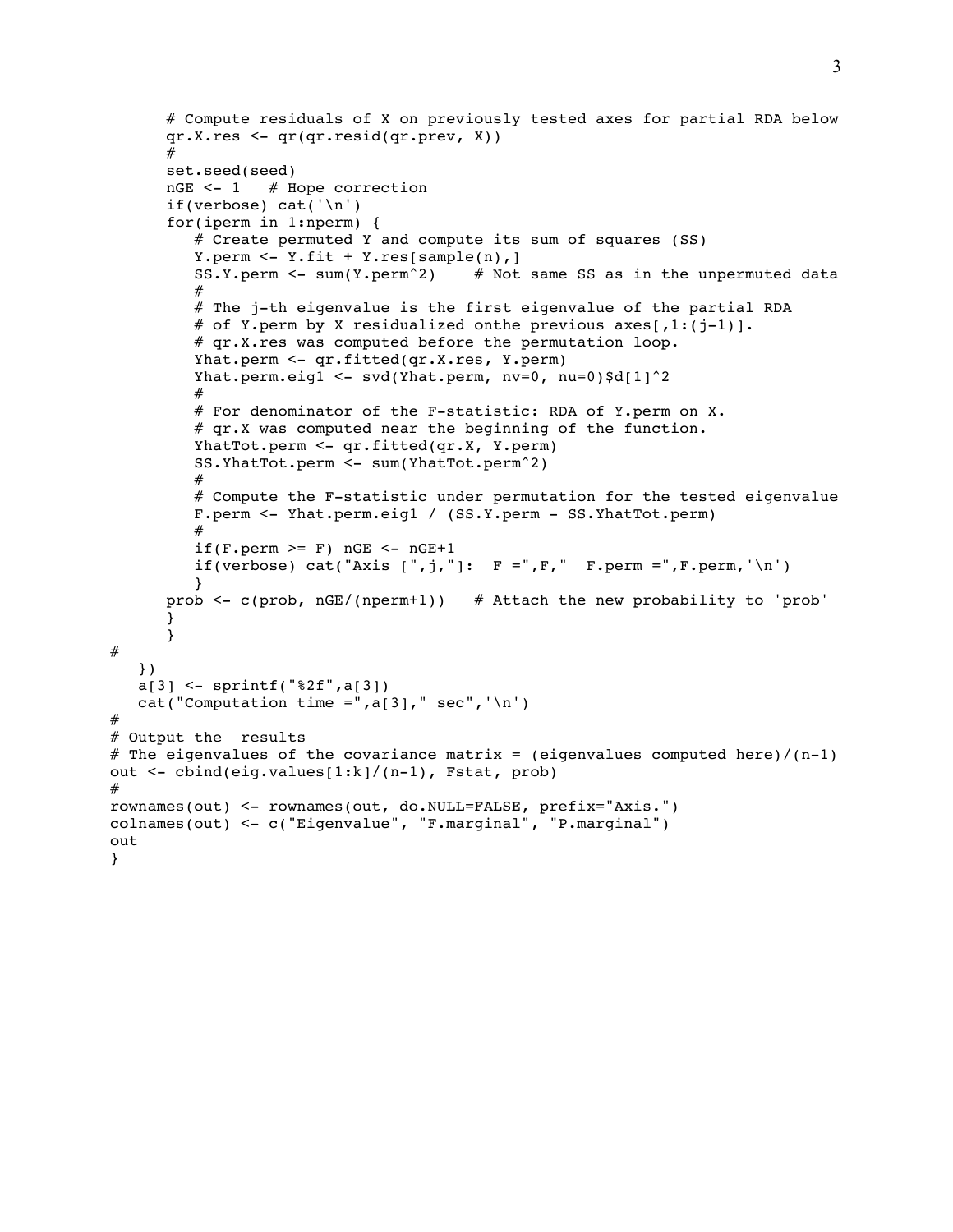### **Forward test**

```
'forward.test' <-
    function(Y, X, nperm=199, seed=NULL, scaleY=FALSE, verbose=FALSE)
#
# Test of canonical eigenvalues in simple RDA using the forward method.
# In this method, the residual SS in the denominator of F differs from axis 
# to axis: it is the residual SS of the regression of Y on canonical axes 
# from 1 to the one being tested. 
#
# This is a simple explicit program, without shortcuts nor compiled
# permutation function. Its aim is to unambiguously describe the stepwise
# testing method. The code is interspersed with comments to explain the
# computation steps. This function is not intended for routine testing of 
# canonical eigenvalues, although it produces correct, publishable results.
# 
# Parameters:
# Y: response data matrix
# X: explanatory data matrix
# nperm: number of permutations
# seed: seed for random number generator, used by the permutation function 
# sample(). If seed=NULL (default), a random integer is drawn as the 
# seed for the run. It will be reset to that value before the test of 
# each canonical axis. All axes are thus tested using the same set of 
# permutations. A fixed value, e.g. seed=12345, can be givenn by the # user to compare the results of this function with that of other
           user to compare the results of this function with that of other
# functions where the seed can also be set at run time.
# scaleY = TRUE : standardize the Y variables
# = FALSE: the Y variables are centered on their means
# verbose = TRUE: print intermediate F and F.perm results
#
# License: GPL-2 
# Authors: Pierre Legendre, Cajo J. F. ter Braak and Jari Oksanen, 2010
{
   if(nperm > 5) verbose <- FALSE # Modify this limit as needed #
   if(length(seed)==0) seed \leq ceiling(runif(1, max=10000))
   cat("seed =", seed, '\n\times")
   a \leq - system.time({ \qquad # How much time needed for the test?
    epsilon <- sqrt(.Machine$double.eps)
#
# Center or standardize the Y variables, standardize the X variables
    Y <- scale(as.matrix(Y), center=TRUE, scale=scaleY)
   X \leq - scale(as.matrix(X), center=TRUE, scale=TRUE)
   n \le - nrow(Y)SS.Y < - sum(Y^2)#
# Compute the rank of X
  m \le -\text{sum}(\text{svd}(X, nv = 0, nu = 0)\$d^2 > epsilon)
#
# RDA consists of 2 steps: regression, done with QR to avoid overhead of lm(),
# then PCA of the table of fitted values by decomposition of the matrix of 
# Sums of Squares and Cross Products (SSCP), which is the same as cov*(n-1).
   Q \leq -\text{qr}(X) # We use QR decomposition for efficiency
   Yhat <- qr.fitted(Q, Y) # Faster than: Yhat <--fitted.values(lm(Y-X))
   SS.Yhat \leftarrow sum(Yhat^2) Yhat.eig <- svd(Yhat, nv=0) # svd decomposition of Yhat
   eig.values <- Yhat.eig$d^2 # = eigen(cov( t(Yhat)%*%Yhat ))$values
    k <- sum(eig.values > epsilon) # Number of canonical eigenvalues
```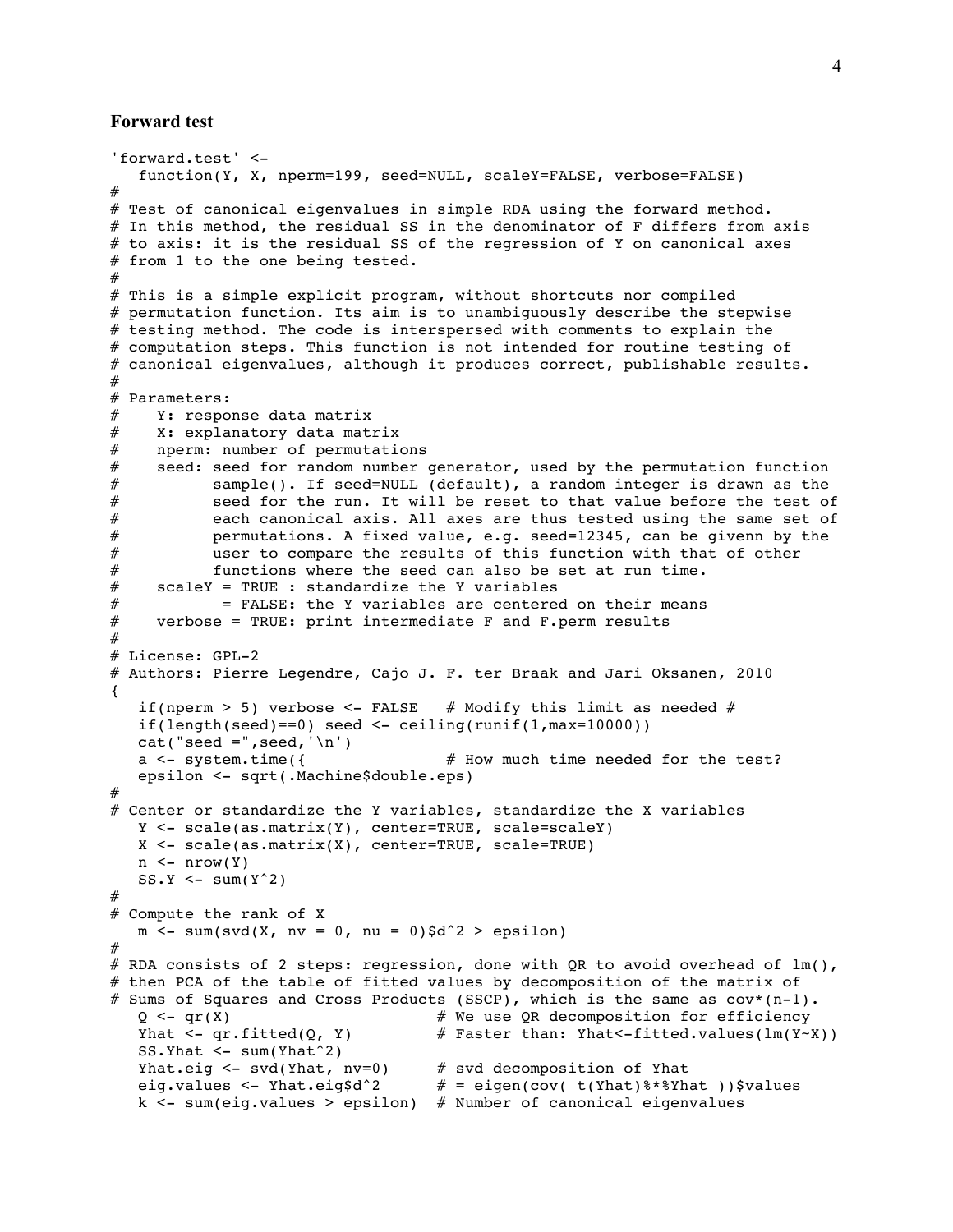```
axes <- Yhat.eig\xi u[,1:k] # Canonical axes = f(X)
#
# A section could be added here to compute the RDA R-square (SS.Yhat/SS.Y) 
# and test its significance (F-test).
# A section could be added here to produce a biplot with scaling type 1 or 2.
#
# Test the significance of individual canonical axes
    #
    # Test of axis 1: no residuals to be computed on previously tested axes
    # No covariables: test canonical axis 1 by permutation of the raw data.
   F <- eig.values[1] / (SS.Y - eig.values[1])
   Fstat \leq- F^*(n-1-m) # Start assembling vector 'Fstat'
    sum.eigval <- eig.values[1]
 #
    set.seed(seed)
    nGE <- 1 # Hope correction: count 'Fstat' in the reference distribution
    for(iperm in 1:nperm) {
      Y.perm \leftarrow Y[sample(n),]SS.Y.perm <- SS.Y # Same SS for Y and Y.perm after permuting Y rows
       # Re-use the QR decomposition of X: does not change in permutations
       Yhat.perm <- qr.fitted(Q, Y.perm)
      Yhat.perm.eig <- svd(Yhat.perm, nv=0, nu=0)$d^2
       eig.value.perm <- Yhat.perm.eig[1]
 #
       F.perm <- eig.value.perm / (SS.Y.perm - eig.value.perm)
      if(F.perm >= F) nGE <- nGE+1if(verbose) cat("Axis 1 : F = "F, " F. perm = "F. perm, '\n') }
    prob <- nGE/(nperm+1) # Start assembling vector 'prob'
    # Test the following canonical axes by permuting residuals of reduced model
   if(k > 1) {
   for(j in 2:k) {
       sum.eigval <- sum.eigval + eig.values[j]
      F <- eig.values[j] / (SS.Y - sum.eigval)
      Fstat <- c(Fstat, F*(n-1-m)) # Attach the new F value to 'Fstat'
 #
       # Compute reduced model residuals of Y on the previously tested axes
      qr.prev \leq - qr(axes[,1:(j-1)])
       Y.fit <- qr.fitted(qr.prev, Y)
       Y.res <- qr.resid(qr.prev, Y)
       qr.X.res <- qr(qr.resid(qr.prev, X))
       set.seed(seed)
       nGE <- 1 # Hope correction
      if(verbose) cat('\n'\) for(iperm in 1:nperm) {
          # Create permuted Y and compute its sum of squares (SS)
         Y.perm \leftarrow Y.fit + Y.res[sample(n),]SS.Y. perm <- sum(Y.perm^2) # Not same SS as in the unpermuted data
 #
          # The j-th eigenvalue is the first eigenvalue of the partial RDA
         # of Y.perm by X in the presence of the previous axes[1:(j-1)].
          # Prior to the permutation loop, X has been residualized on the 
          # previous axes.
         Yhat.perm <- qr.fitted(qr.X.res, Y.perm)
         Yhat.perm.eig1 <- svd(Yhat.perm, nv=0, nu=0)$d[1]^2
 #
```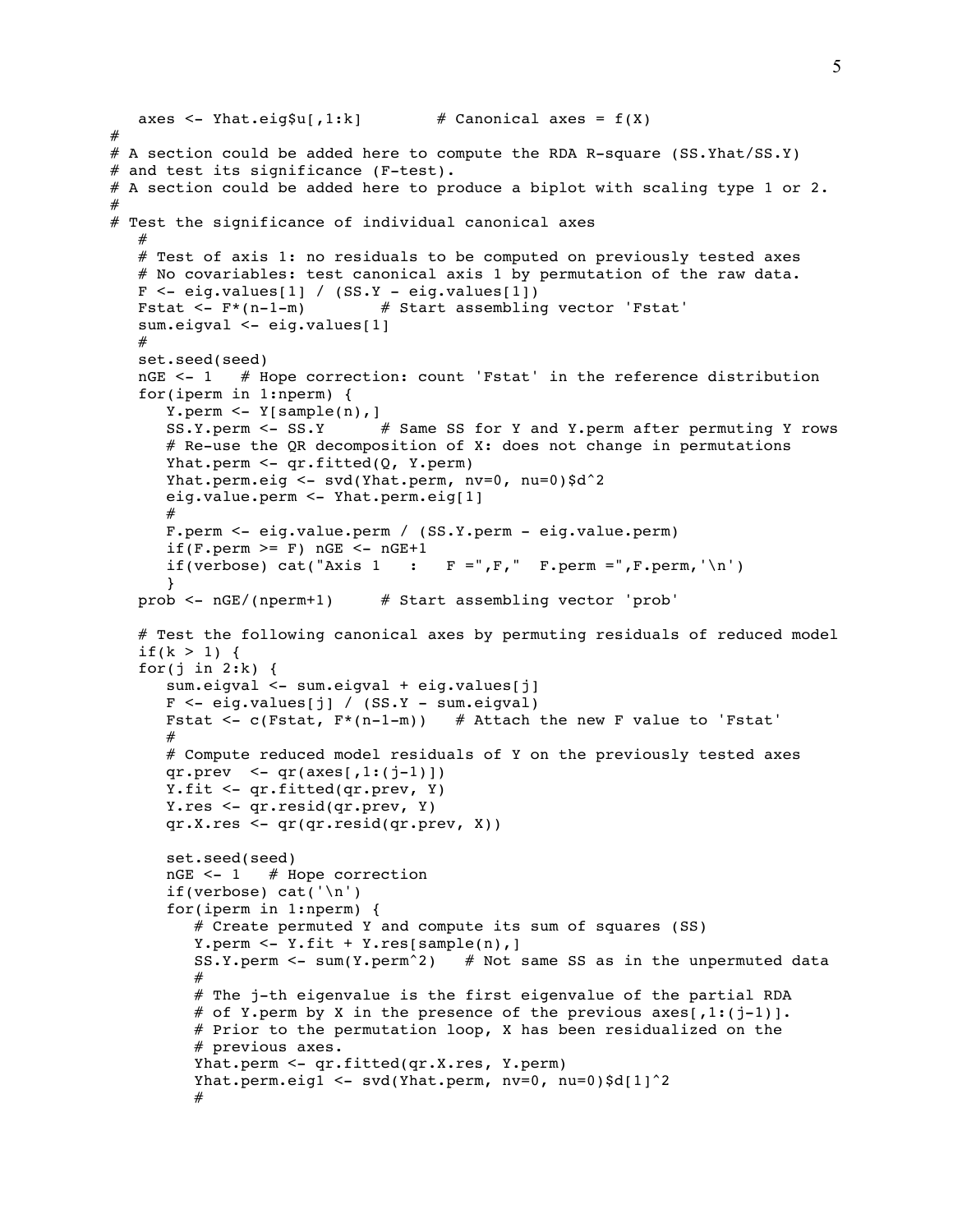```
# The fitted values of Y.perm on the previous axes [1:(j-1)]# provide the first [1:(j-1)] constrained eigenvalues for the
          # denominator of F. We sum them, then we add the j-th eigenvalue 
          # 'Yhat.perm.eig1' computed above.
         sum.eig.1toj.perm <- sum(qr.fitted(qr.prev, Y.perm)^2)+Yhat.perm.eig1
 #
          # Compute the F-statistic under permutation for the tested eigenvalue
          F.perm <- Yhat.perm.eig1 / (SS.Y.perm - sum.eig.1toj.perm)
         if(F.perm >= F) nGE <- nGE+1if(verbose) cat("Axis [",j,"]: F = "F, " F.perm = "F.perm, '\n') }
       prob <- c(prob, nGE/(nperm+1)) # Attach the new probability to 'prob'
       }
       }
#
   })
   a[3] <- sprintf("%2f",a[3])
  cat("Computation time =", a[3]," sec", '\n')
#
# Output the results.
# The eigenvalues of the covariance matrix = (eigenvalues computed here)/(n-1)
out <- cbind(eig.values[1:k]/(n-1), Fstat, prob)
#
rownames(out) <- rownames(out, do.NULL=FALSE, prefix="Axis.")
colnames(out) <- c("Eigenvalue", "F.forward", "P.forward")
out
}
```
\* \* \* \* \* \* \* \* \* \*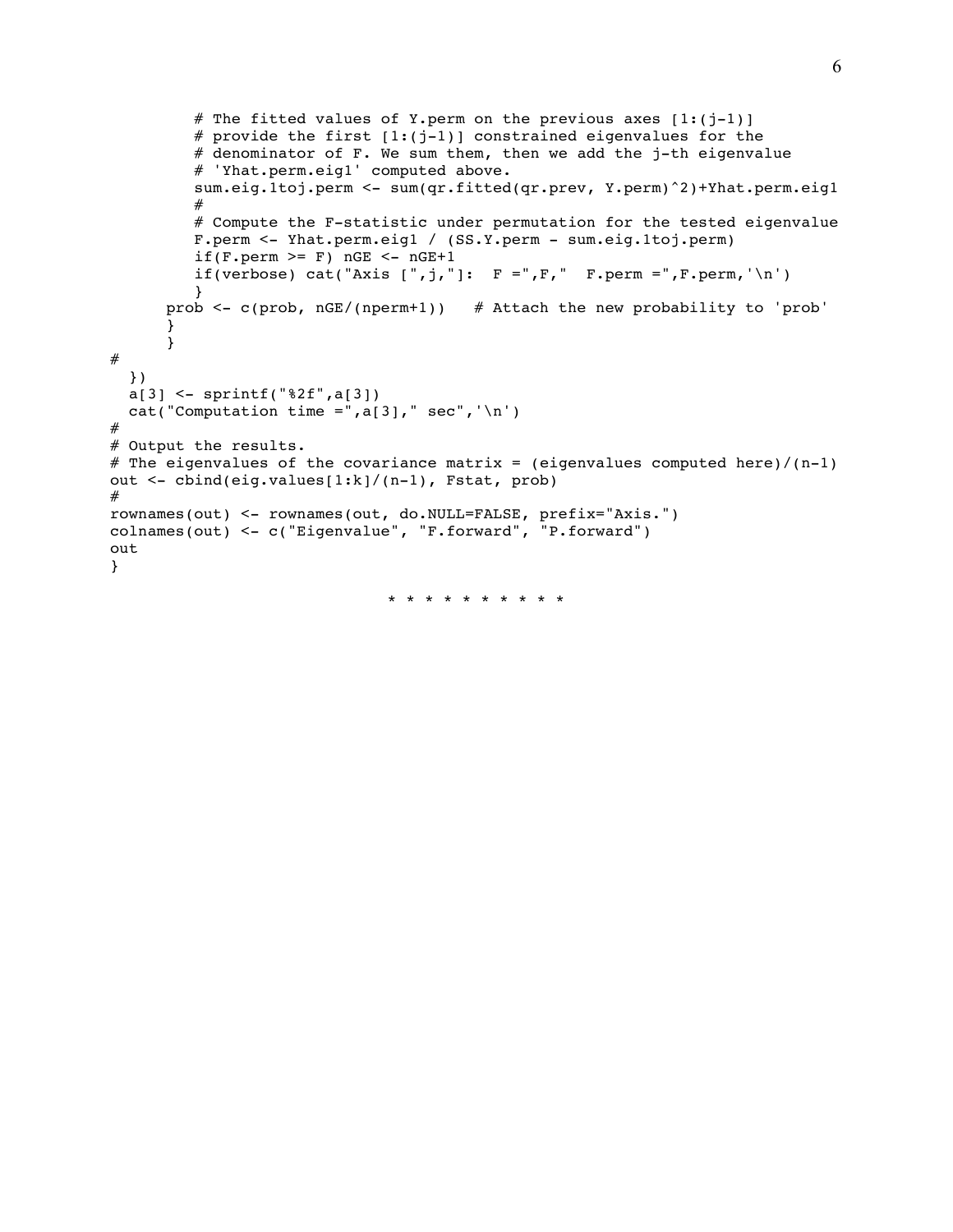### **DATA S2**

### R FUNCTIONS FOR TESTING THE CANONICAL AXES IN PARTIAL RDA

Two functions are available in the R function folder to test the canonical axes in partial RDA, which is RDA in the presence of a matrix of covariables **W**.

• The function test.axes.canoco() follows the programming approach of the program Canoco (ter Braak and Šmilauer 2002); it uses the first approach described in the section "Partial RDA" of the paper. A first partial RDA is computed to obtain the canonical eigenvalues and the reference values of the *F*-statistics for the marginal and forward methods. Calculation of the partial RDA uses the residuals of **Y** on **W**,  $Y_{res}$ <sub>*W*</sub>, and the residuals of **X** on **W**,  $X_{res}$ <sub>*W*</sub>. Then, for each axis, a new partial RDA is computed involving matrix W incremented with addition of the previously tested axes (no axis is added for the test of the first axis), and the first axis of that partial RDA is tested for significance (that axis being the axis currently under test). The partial RDA function is called again after each permutation of the residuals of the reduced model.

• The function test.axes.cov() uses the second approach described in the section "Partial RDA" of the paper, where the RDA of Y by  $X_{res|W}$  is computed to produce the canonical eigenvalues and test their significance. The canonical eigenvectors, as well as the ordination axes for the partial object scores and the fitted object scores, could also be computed in this approach; they are not in this demonstration function.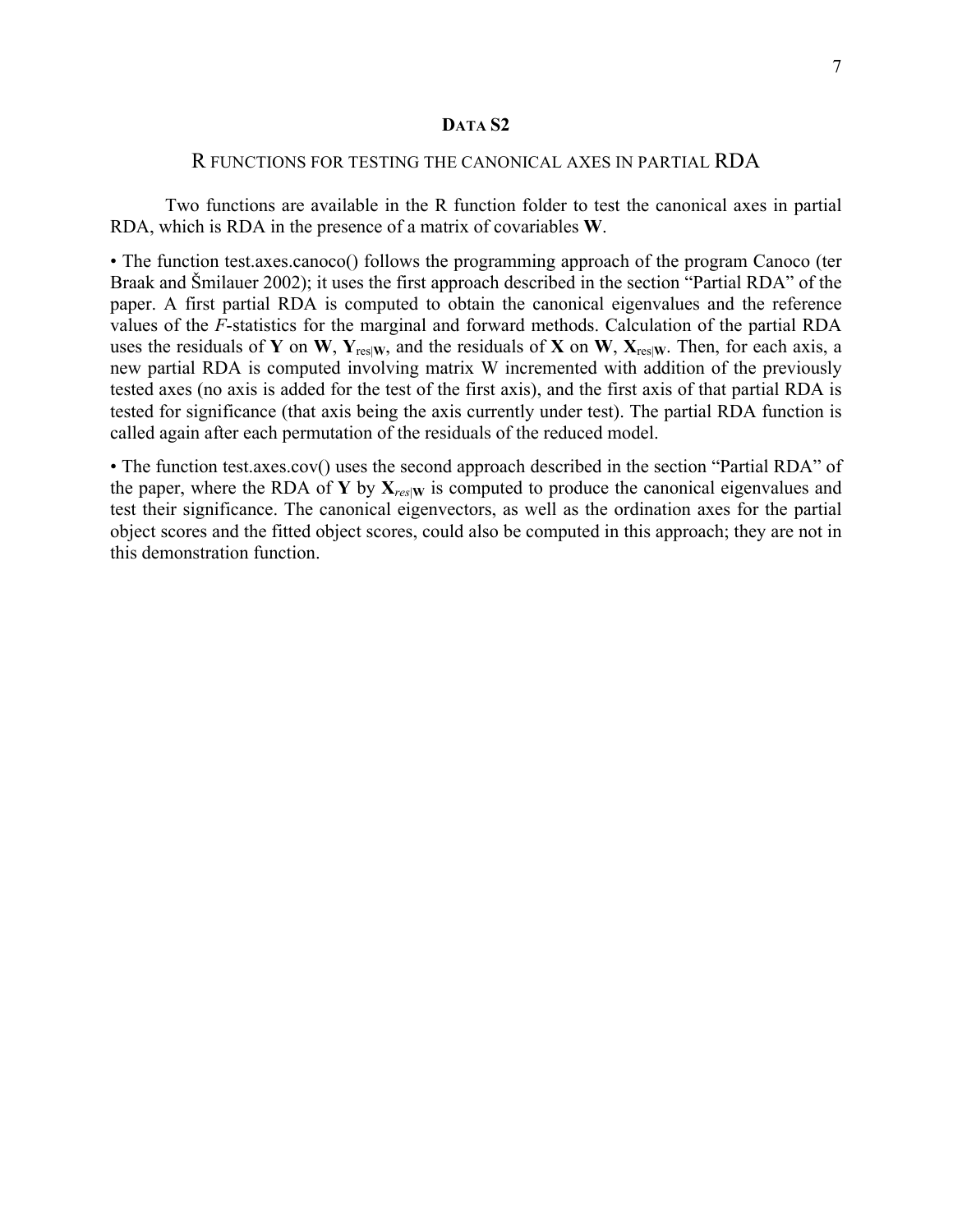### **DATA S3**

### SIMULATION METHOD, TEST OF THE GLOBAL RDA R-SQUARE

This section contains the scripts and the parameter files used to carry out the simulations for the global tests of significance of the canonical relationship in RDA reported in the paper. The R simulation functions are in the function folder.

### Simulations for results presented in Appendix S1, Tables A1 to A3

# Script to launch the simulations

# Load the following functions to the R window: run.simul.miller(), simul.miller() and generate.YX(). These three functions are found in the file simul.miller.R.

```
param <- read.table(file.choose()) # Read the file of simulation parameters
simul.out.11 = run.simul.miller(param, nruns=9, ierr=1, sd.max=1, scaleY=TRUE,
perm=TRUE)
simul.out.12 = run.simul.miller(param, nruns=9, ierr=2, sd.max=1, scaleY=TRUE,
perm=TRUE)
simul.out.13 = run.simul.miller(param, nruns=9, ierr=3, sd.max=1, scaleY=TRUE,
perm=TRUE)
simul.out.21 = run.simul.miller(param, nruns=9, ierr=1, sd.max=1, 
scaleY=FALSE, perm=TRUE)
simul.out.22 = run.simul.miller(param, nruns=9, ierr=2, sd.max=1, 
scaleY=FALSE, perm=TRUE)
simul.out.23 = run.simul.miller(param, nruns=9, ierr=3, sd.max=1, 
scaleY=FALSE, perm=TRUE)
simul.out.31 = run.simul.miller(param, nruns=9, ierr=1, sd.max=10, 
scaleY=FALSE, perm=TRUE)
simul.out.32 = run.simul.miller(param, nruns=9, ierr=2, sd.max=10, 
scaleY=FALSE, perm=TRUE)
simul.out.33 = run.simul.miller(param, nruns=9, ierr=3, sd.max=10, 
scaleY=FALSE, perm=TRUE)
```

|       | nsim | nperm | n   | p  | m  |
|-------|------|-------|-----|----|----|
| Run 1 | 1000 | 999   | 10  | 1  | 1  |
| Run2  | 1000 | 999   | 20  | 1  | 1  |
| Run3  | 1000 | 999   | 20  | 5  | 5  |
| Run4  | 1000 | 999   | 20  | 10 | 5  |
| Run5  | 1000 | 999   | 20  | 20 | 10 |
| Run6  | 1000 | 999   | 50  | 1  | 1  |
| Run7  | 1000 | 999   | 50  | 5  | 5  |
| Run8  | 1000 | 999   | 50  | 10 | 5  |
| Run9  | 1000 | 999   | 50  | 20 | 10 |
| Run10 | 1000 | 999   | 100 | 1  | 1  |
| Run11 | 1000 | 999   | 100 | 5  | 5  |
| Run12 | 1000 | 999   | 100 | 10 | 5  |
| Run13 | 1000 | 999   | 100 | 20 | 10 |
|       |      |       |     |    |    |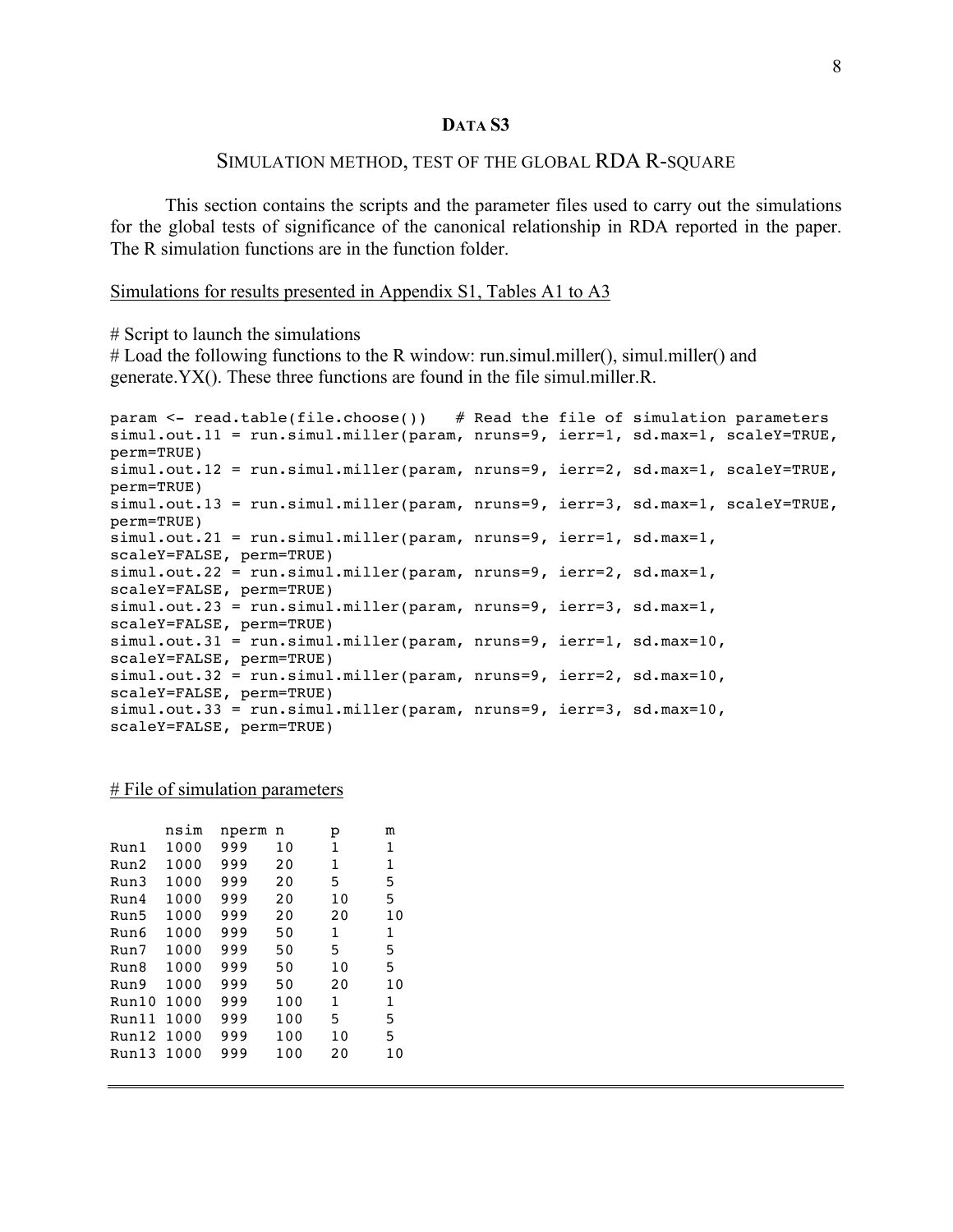### **DATA S4**

### SIMULATION METHODS, TEST OF INDIVIDUAL CANONICAL AXES

This section contains the scripts and the parameter files used to carry out the simulations for the tests of significance of individual eigenvalues in RDA reported in the paper. The R simulation functions are in the function folder.

# **Simultaneous test of the canonical axes**

### # Simulations for the results presented in Appendix S2, Table B1

# Script to launch the simulations

# Load the following functions: run.simul.simultaneous(), generate.data() and simul.test.eigval.simultaneous()

param  $\le$ - read.table(file.choose()) # Read the file of simulation parameters out <- run.simul.simultaneous(param, nruns=14) out  $F1$  # Results for statistic F1 out  $F2$  # Results for statistic F2

|            | nsim | nperm | n   | p  | m             | block pp |   |
|------------|------|-------|-----|----|---------------|----------|---|
| Run1       | 1000 | 999   | 20  | 3  | 3             | 0        | 0 |
| Run2       | 1000 | 999   | 100 | 3  | 3             | 0        | 0 |
| Run3       | 1000 | 999   | 20  | 5  | 5             | 0        | 0 |
| Run4       | 1000 | 999   | 100 | 5  | 5             | 0        | U |
| Run5       | 1000 | 999   | 20  | 8  | 8             | 0        | 0 |
| Run6       | 1000 | 999   | 100 | 8  | 8             | 0        | 0 |
| Run7       | 1000 | 999   | 20  | 3  | 2             | 1        | 3 |
| Run8       | 1000 | 999   | 100 | 3  | $\mathcal{L}$ | 1        | 3 |
| Run9       | 1000 | 999   | 20  | 6  | 4             | 2        | 3 |
| Run10      | 1000 | 999   | 100 | 6  | 4             | 2        | 3 |
| Run11      | 1000 | 999   | 20  | 9  | 6             | 3        | 3 |
| Run12 1000 |      | 999   | 100 | 9  | 6             | 3        | 3 |
| Run13      | 1000 | 999   | 20  | 12 | 8             | 4        | 3 |
| Run14      | 1000 | 999   | 100 | 12 | 8             | 4        | 3 |
|            |      |       |     |    |               |          |   |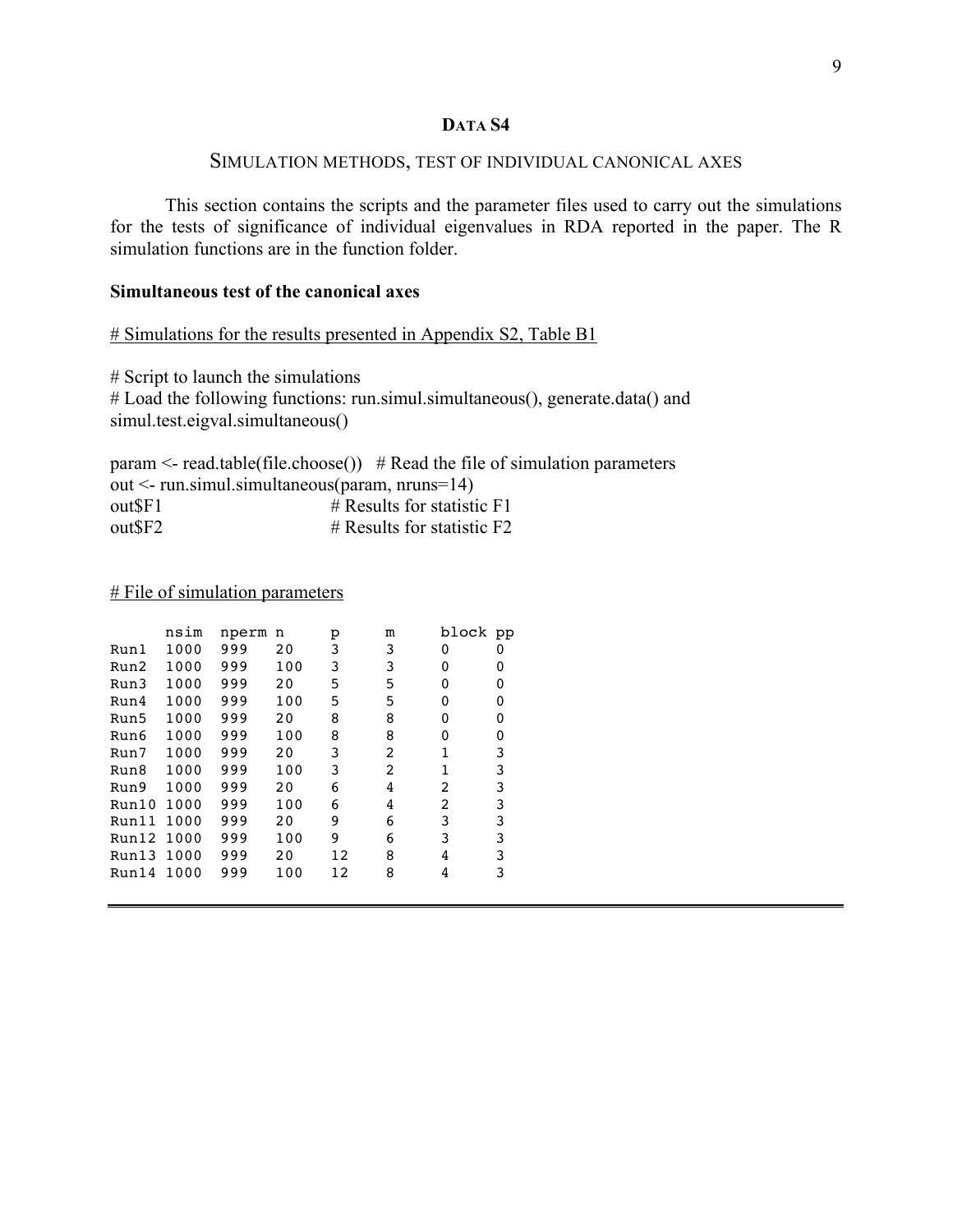# **Marginal and forward tests of the canonical axes**

# # Simulations for results presented in Appendix S2, Tables B2 and B3

# Load the following functions to the R window: run.simul(), generate.data(), simul.test.eigval(), test.eigval() and forward.test()

param  $\le$ - read.table(file.choose()) # Read the file of simulation parameters out <- run.simul(param, nruns=30, ierr=1, direct=FALSE) out\$outJ<br>
# Results for the marginal test (Jari Oksanen method)<br>
# Results for forward test (Caio ter Braak method)  $# Results$  for forward test (Cajo ter Braak method)

|                  | nsim | nperm n |     | p                       | m                       | block pp                |                         | beta.err |
|------------------|------|---------|-----|-------------------------|-------------------------|-------------------------|-------------------------|----------|
| Run1             | 1000 | 999     | 20  | 3                       | 3                       | 0                       | 0                       | 0.2      |
| Run2             | 1000 | 999     | 100 | 3                       | 3                       | 0                       | 0                       | 0.2      |
| Run3             | 1000 | 999     | 20  | 5                       | 5                       | 0                       | $\mathbf 0$             | 0.2      |
| Run4             | 1000 | 999     | 100 | 5                       | 5                       | 0                       | 0                       | 0.2      |
| Run5             | 1000 | 999     | 20  | 8                       | 8                       | 0                       | 0                       | 0.2      |
| Run6             | 1000 | 999     | 100 | 8                       | 8                       | 0                       | 0                       | 0.2      |
| Run7             | 1000 | 999     | 20  | $\mathbf 1$             | $\overline{\mathbf{c}}$ | $\mathbf 1$             | $\mathbf 1$             | 0.2      |
| Run <sub>8</sub> | 1000 | 999     | 100 | $\mathbf 1$             | $\overline{c}$          | $\mathbf 1$             | $\mathbf 1$             | 0.2      |
| Run9             | 1000 | 999     | 20  | $\overline{\mathbf{c}}$ | 2                       | $\mathbf 1$             | $\overline{\mathbf{c}}$ | 0.2      |
| Run10            | 1000 | 999     | 100 | $\overline{\mathbf{c}}$ | $\overline{c}$          | $\mathbf 1$             | $\overline{\mathbf{c}}$ | 0.2      |
| Run11            | 1000 | 999     | 20  | 3                       | $\overline{c}$          | $\mathbf 1$             | 3                       | 0.2      |
| Run12            | 1000 | 999     | 100 | 3                       | $\overline{c}$          | $\mathbf 1$             | 3                       | 0.2      |
| Run13 1000       |      | 999     | 20  | $\overline{c}$          | 4                       | $\overline{c}$          | $\mathbf 1$             | 0.2      |
| Run14            | 1000 | 999     | 100 | $\overline{c}$          | 4                       | 2                       | $\mathbf 1$             | 0.2      |
| Run15            | 1000 | 999     | 20  | 4                       | 4                       | 2                       | $\overline{\mathbf{c}}$ | 0.2      |
| Run16            | 1000 | 999     | 100 | 4                       | 4                       | 2                       | $\overline{\mathbf{c}}$ | 0.2      |
| Run17            | 1000 | 999     | 20  | 6                       | 4                       | $\overline{\mathbf{c}}$ | 3                       | 0.2      |
| Run18            | 1000 | 999     | 100 | 6                       | 4                       | $\overline{\mathbf{c}}$ | 3                       | 0.2      |
| Run19 1000       |      | 999     | 20  | 3                       | 6                       | 3                       | $\mathbf 1$             | 0.2      |
| Run20            | 1000 | 999     | 100 | 3                       | 6                       | 3                       | $\mathbf 1$             | 0.2      |
| Run21            | 1000 | 999     | 20  | 6                       | 6                       | 3                       | 2                       | 0.2      |
| Run22            | 1000 | 999     | 100 | 6                       | 6                       | 3                       | 2                       | 0.2      |
| Run23            | 1000 | 999     | 20  | 9                       | 6                       | 3                       | 3                       | 0.2      |
| Run24            | 1000 | 999     | 100 | 9                       | 6                       | 3                       | 3                       | 0.2      |
| Run25            | 1000 | 999     | 20  | 4                       | 8                       | 4                       | $\mathbf 1$             | 0.2      |
| Run26            | 1000 | 999     | 100 | 4                       | 8                       | 4                       | $\mathbf 1$             | 0.2      |
| Run27            | 1000 | 999     | 20  | 8                       | 8                       | 4                       | 2                       | 0.2      |
| Run28            | 1000 | 999     | 100 | 8                       | 8                       | 4                       | 2                       | 0.2      |
| Run29            | 1000 | 999     | 20  | 12                      | 8                       | 4                       | 3                       | 0.2      |
| Run30            | 1000 | 999     | 100 | 12                      | 8                       | 4                       | 3                       | 0.2      |
|                  |      |         |     |                         |                         |                         |                         |          |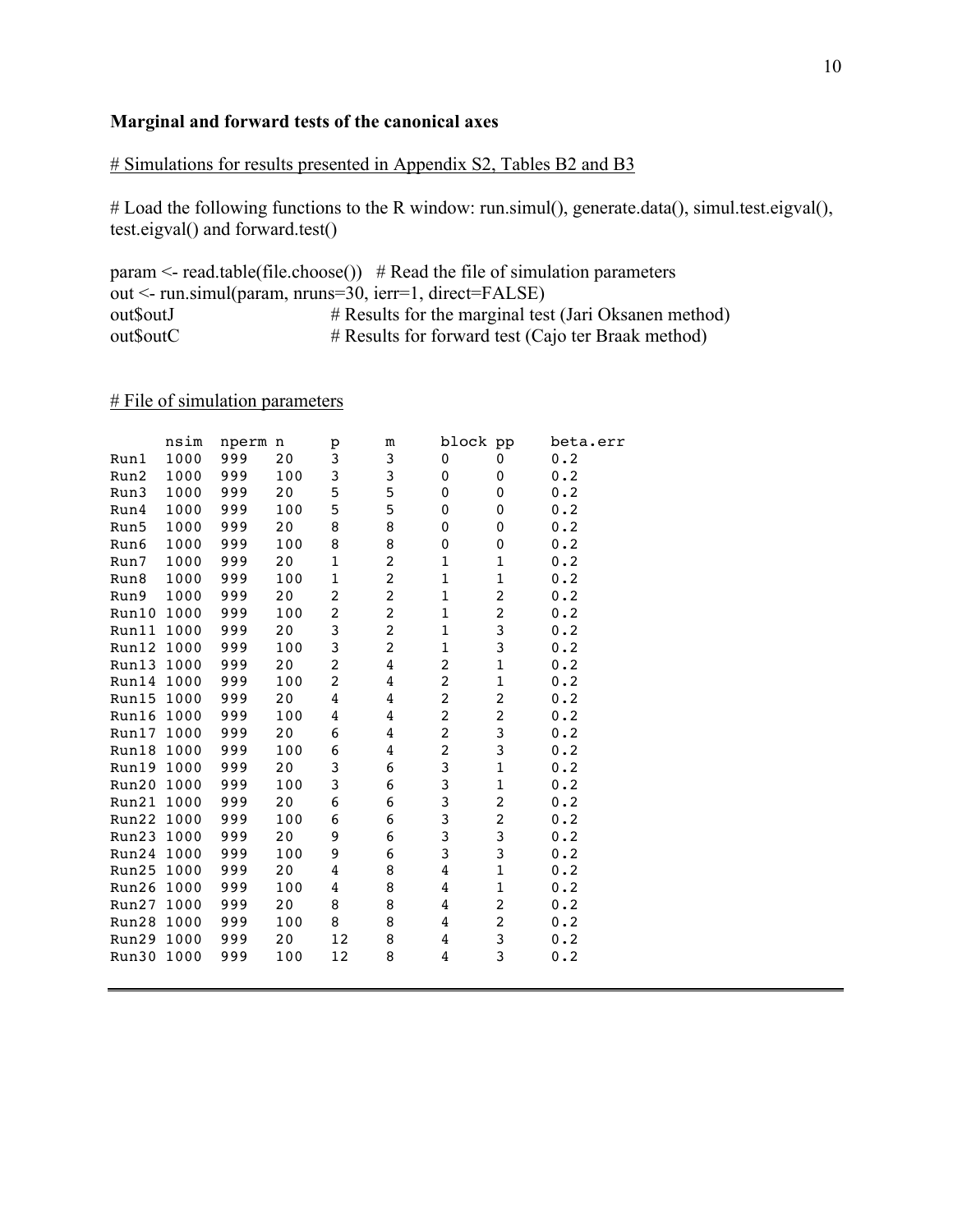# # Simulations for results presented in Appendix S2, Table B4, method="direct"

# Script to launch the simulations

# Load the following functions to the R window: run.simul(), generate.data(), simul.test.eigval(), test.eigval() and forward.test()

param  $\le$  read.table(file.choose()) # Read the file of simulation parameters out <- run.simul(param, nruns=16, ierr=1, direct=TRUE) out Sout  $\ddot{B}$  + Results for the marginal test (Jari Oksanen method) # *Discard* out\$outC: results for forward test, permutation of residuals of reduced model

# # Simulations for results presented in Appendix S2, Tables B4 and B5, method="reduced"

# Script to launch the simulations

# Load the following functions to the R window: run.simul(), generate.data(), simul.test.eigval(), test.eigval() and forward.test()

|          | param $\le$ read.table(file.choose()) # Read the file of simulation parameters |
|----------|--------------------------------------------------------------------------------|
|          | out $\le$ -run.simul(param, nruns=16, ierr=1, direct= $FALSE$ )                |
| outSoutJ | # Results for the marginal test (Jari Oksanen method)                          |
| outSoutC | $# Results$ for forward test (Cajo ter Braak method)                           |

|            | nsim | nperm | n   | p  | m | block pp |   | beta.err |
|------------|------|-------|-----|----|---|----------|---|----------|
| Run1       | 1000 | 999   | 20  | 3  | 2 | 1        | 3 | 0.5      |
| Run2       | 1000 | 999   | 100 | 3  | 2 | 1        | 3 | 0.5      |
| Run3       | 1000 | 999   | 20  | 6  | 4 | 2        | 3 | 0.5      |
| Run4       | 1000 | 999   | 100 | 6  | 4 | 2        | 3 | 0.5      |
| Run5       | 1000 | 999   | 20  | 9  | 6 | 3        | 3 | 0.5      |
| Run6       | 1000 | 999   | 100 | 9  | 6 | 3        | 3 | 0.5      |
| Run7       | 1000 | 999   | 20  | 12 | 8 | 4        | 3 | 0.5      |
| Run8       | 1000 | 999   | 100 | 12 | 8 | 4        | 3 | 0.5      |
| Run9       | 1000 | 999   | 20  | 3  | 2 | 1        | 3 | 0.8      |
| Run10      | 1000 | 999   | 100 | 3  | 2 | 1        | 3 | 0.8      |
| Run11      | 1000 | 999   | 20  | 6  | 4 | 2        | 3 | 0.8      |
| Run12 1000 |      | 999   | 100 | 6  | 4 | 2        | 3 | 0.8      |
| Run13 1000 |      | 999   | 20  | 9  | 6 | 3        | 3 | 0.8      |
| Run14 1000 |      | 999   | 100 | 9  | 6 | 3        | 3 | 0.8      |
| Run15 1000 |      | 999   | 20  | 12 | 8 | 4        | 3 | 0.8      |
| Run16 1000 |      | 999   | 100 | 12 | 8 | 4        | 3 | 0.8      |
|            |      |       |     |    |   |          |   |          |